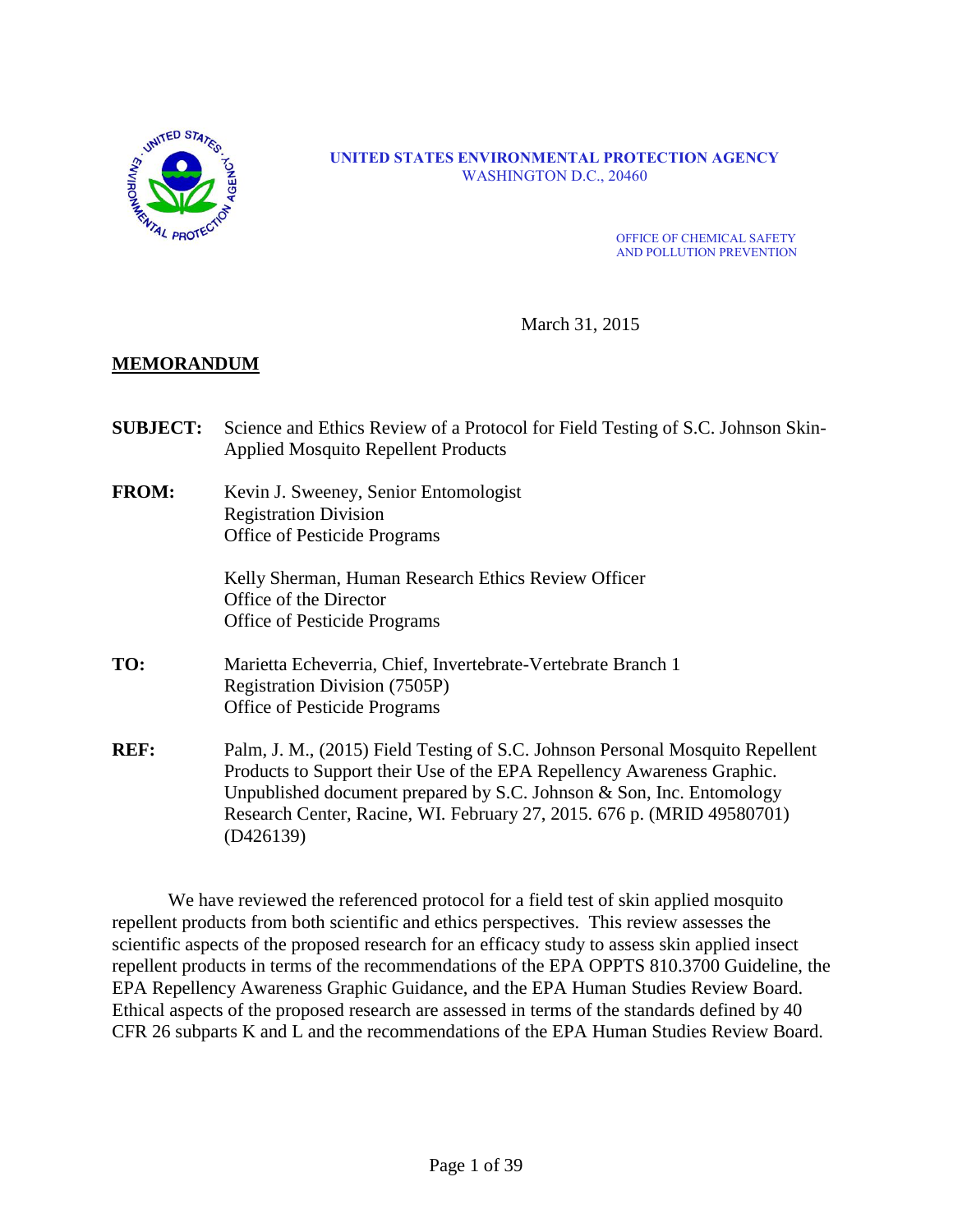## **A. Completeness of Protocol Submission**

The submitted protocol was reviewed for completeness against the required elements listed in 40 CFR §26.1125. EPA's checklist is appended to this review as Attachment 5. All elements of required documentation are provided in the submitted protocol package.

## **B. Summary Assessment of Ethical Aspects of the Proposed Research**

Here is a summary of our observations about the ethical aspects of the proposed protocol. Supporting details are in the attachment.

1. **Societal Value of Proposed Research:** This study is designed to determine the complete protection time (CPT) of up to eighteen EPA-registered skin applied repellent products from S.C. Johnson & Son, Inc. in the field against wild adult mosquito populations using volunteer human subjects. Up to three different active ingredients will be tested and a variety of product types (e.g., lotions, sprays, aerosols, towelettes). Direct testing of the duration of efficacy is important because consumers, who rely on repellents to avoid mosquito bites, cannot readily assess the efficacy of a product independent of EPA's approval. EPA requires efficacy testing of these specific formulations to support their use of the EPA Repellency Awareness Graphic for mosquitoes on their product labels. This graphic is intended to help consumers easily identify the repellency time (based on the Median CPT) for mosquitoes (and ticks when requested). Labeling repellent products with the graphic that identifies the type of pest the product is expected to repel, and the amount of time the repellent will be effective, benefits society by informing consumers about the efficacy of various products when they are choosing a repellent product to purchase. The diagram below describes the graphic.



**2. Subject Selection:** Ten subjects (5 males and 5 females) will be treated with a test substance. There will also be two untreated control subjects (1 male and 1 female). Subjects will be between 18 and 55 years of age and will be recruited through a database of interested volunteers maintained by a professional recruitment firm. The protocol states that the pool of subjects will be demographically and ethnically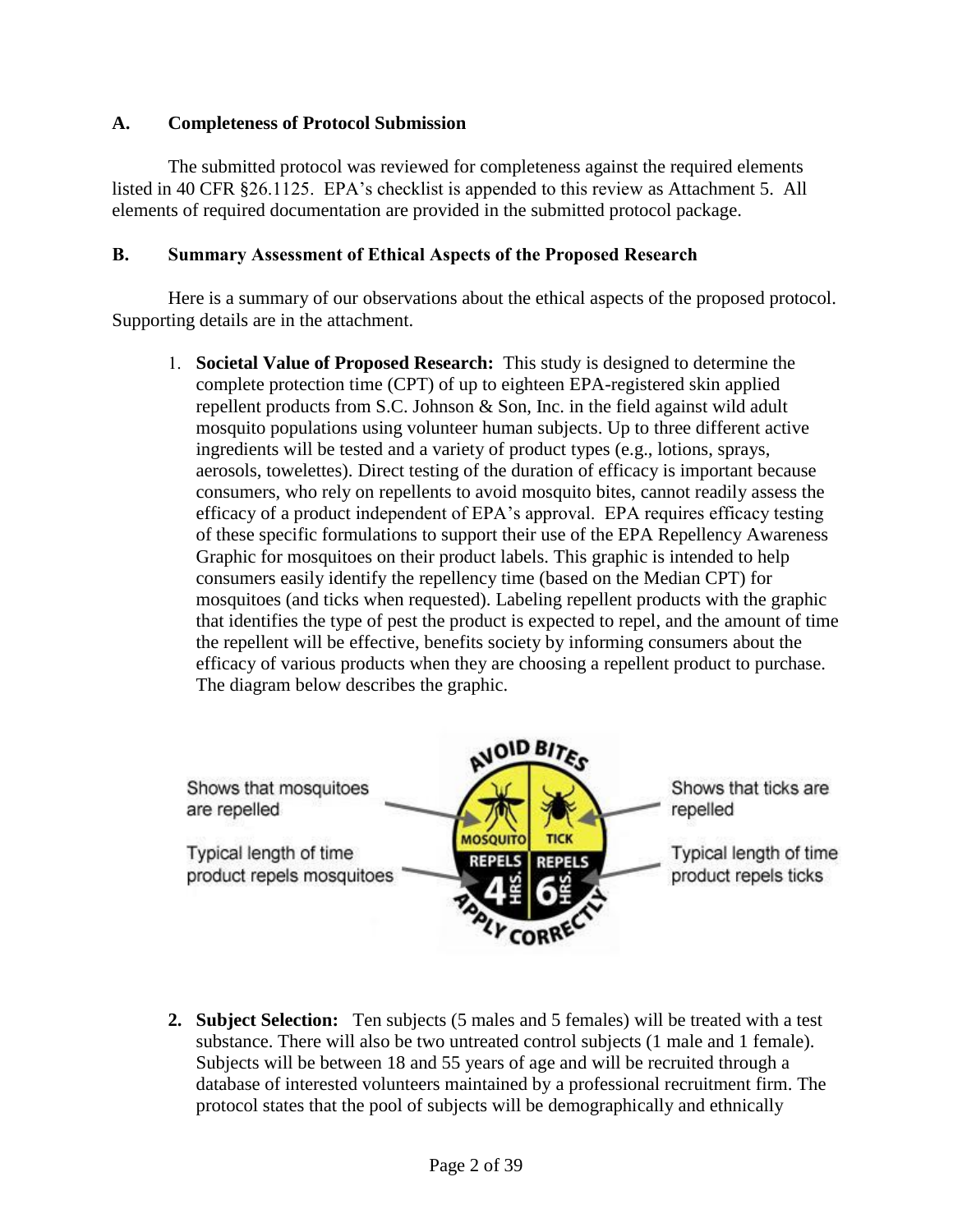representative of the population in the area where the field testing will be conducted (southeast Wisconsin and southwest Florida, with the possibility of other locations). Johnson is requested to obtain further details about the demographics of the recruiting firm's list of potential subjects. The pool of people from which subjects for this research are selected should be representative of the population of potential repellent users in the United States.

- **3. Risks to Subjects:** Risks to subjects include the risk of adverse reaction to the test substances; exposure to biting mosquitoes; the risk of exposure to mosquito-vectored diseases; general risks of being in the field; and unanticipated loss of confidentiality or privacy. Risks are minimized in the protocol by excluding candidates known to be sensitive to the test material; excluding candidates known to be hypersensitive to or phobic of mosquito bites; conducting the research in areas where the presence of mosquito-borne disease has not been detected within one month prior to the test date; training subjects to remove mosquitoes before they bite; providing a shaded, screened enclosure and beverages; using subject identification codes; and by incorporating procedures to keep the results of pregnancy testing private and permit discrete withdrawal. All practical steps to minimize subject risks have been taken, and the remaining risks have a low probability of occurrence.
- **4. Benefits:** This research offers no direct benefits to subjects, but may provide indirect benefits to subjects and society by providing data that can be used by EPA to add the Repellency Awareness Graphic to skin applied insect repellent labels, thereby allowing for better protection of consumers from nuisance bites and bites that lead to arthropod-borne diseases. The graphic clearly informs consumers about the duration of repellent protection so that they can make informed choices about the repellent products they purchase and use.
- **5. Risk/Benefit Balance:** No practical opportunities to further reduce risk to subjects while maintaining the robustness of the scientific design have been overlooked. The residual risk to subjects is low, and reasonable in light of the potential benefits of the data to society.
- **6. Independent Ethics Review:** The Schulman Associated IRB (SAIRB) has reviewed and conditionally approved the protocol, informed consent form, and recruitment materials. SAIRB's final approval is conditioned on the sponsor obtaining EPA and HSRB review. After the HSRB review process is complete, the protocol and other documents should be revised by Johnson to incorporate comments from EPA and the HSRB, and then re-submitted to SAIRB for final approval before initiating the research. SAIRB is independent of the investigators and sponsors. Satisfactory documentation of SAIRB procedures and membership is on file with the Agency.
- **7. Informed Consent:** The protocol contains a complete and satisfactory description of the process by which potential subjects will be recruited and informed, and the process for seeking their consent to participate. The most current draft of the consent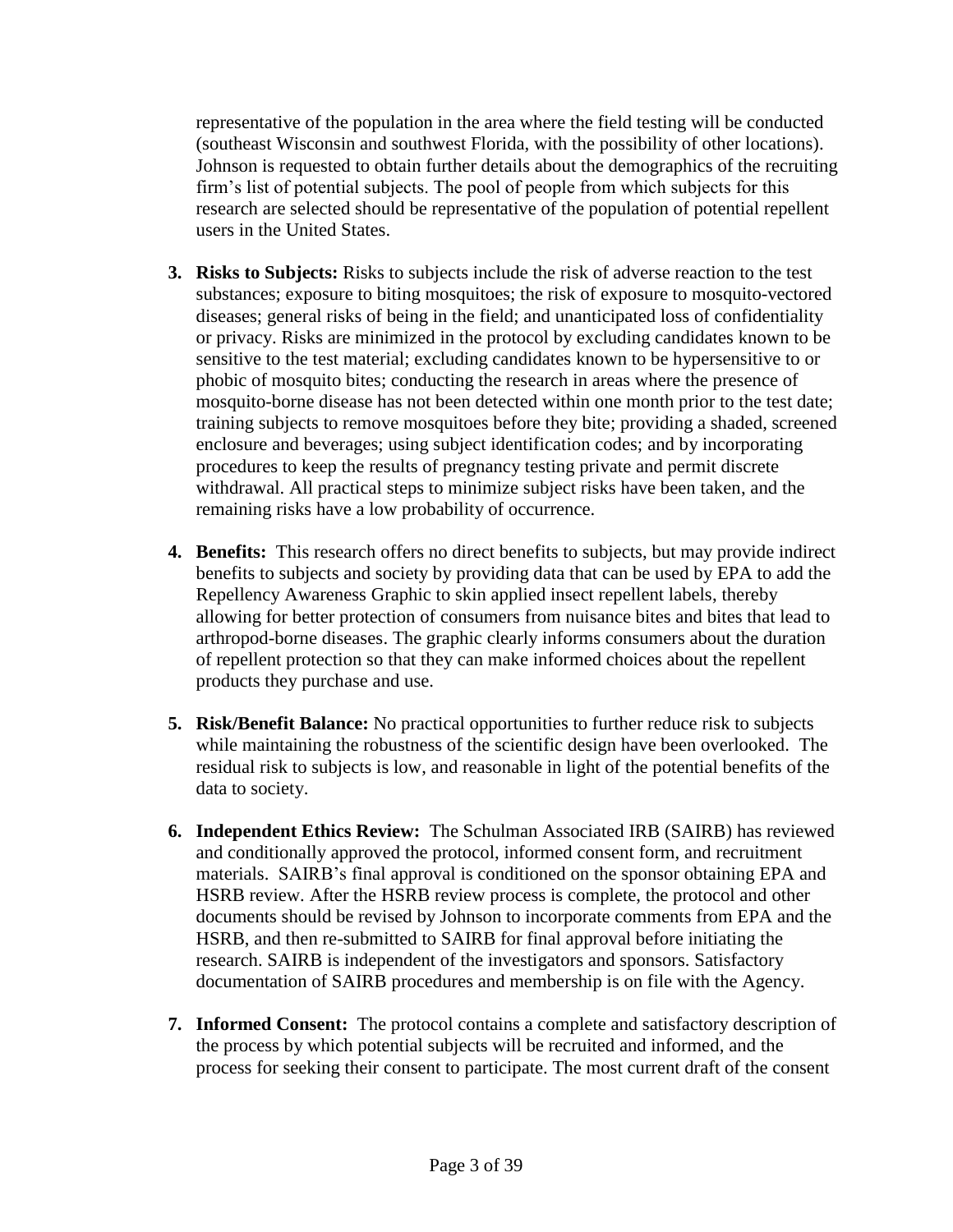document (draft 3; conditionally approved by SAIRB) meets all requirements of 40 CFR §§26.1116 and 26.1117.

**8. Respect for Subjects**: Study documents will refer to individual subjects using a code number and subjects will not be identified in any published reports or presentations about this research. The protocol specifies procedures for discrete handling of the pregnancy testing. Candidates and subjects will be repeatedly informed that they are free to decline to participate or to withdraw at any time for any reason. Subjects who withdraw will be compensated for time spent up to the point of withdrawal. Medical care for research-related injuries will be provided by the sponsor at no cost to the subjects.

# **C. Compliance with Applicable Ethical Standards**

This is a protocol for third-party research involving intentional exposure of human subjects to a pesticide, with the intention of submitting the resulting data to EPA under the pesticide laws. Thus the primary ethical standards applicable to this proposal are 40 CFR 26, Subparts K and L. In addition, the requirements of FIFRA  $\S 12(a)(2)(P)$  for fully informed, fully voluntary consent of subjects apply. A point-by-point evaluation of how this protocol addresses the requirements of 40 CFR 26 Subparts K and L and the criteria recommended by the HSRB is appended as Attachment 1.

# **EPA Ethics Comments**

Before the research is initiated, the documents should be revised to address the comments below and any forthcoming comments from the EPA Human Studies Review Board. The revised materials should be submitted for review and final approval by the approving IRB:

- Please revise the benefits section of the Informed Consent Form as follows: *"You will not personally benefit from this study, other than the financial compensation."* The proposed payment to subjects is considered compensation for lost time and inconvenience, not a benefit of participating in the research. This study provides no direct benefits to subjects.
- Johnson should inquire with the recruiting firm about the demographics of the volunteer pool from which subjects will be recruited, and provide additional details in the protocol to support the statement that the pool of subjects will be demographically and ethnically representative of the population in the area where the field testing will be conducted. The pool of subjects should also be representative of the overall population of concern, which is repellent users in the United States.
- The protocol excludes Johnson employees from becoming subjects. Please amend the protocol and consent form to also exclude immediate family members of Johnson employees.
- Johnson should consider whether additional stopping rules should be added to the protocol. Examples of conditions which may be appropriate to trigger a stop to the research (either for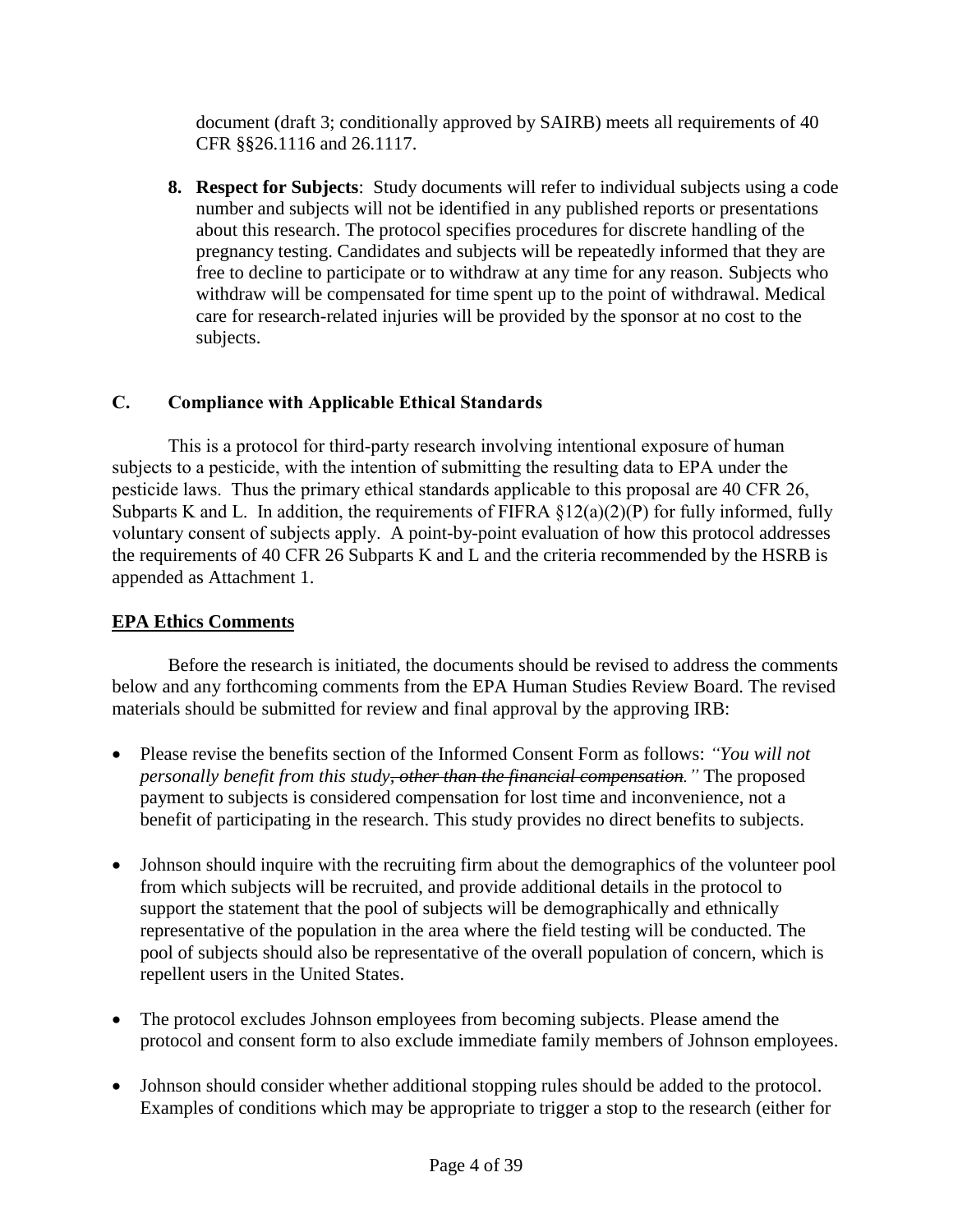an individual participant or for the whole study) include: mosquito landing rate falls below threshold needed to challenge test material, wind speeds exceed a certain level, subject asks to withdraw, subject exhibits hypersensitivity to insect bites, subject exhibits sensitivity to the test material, medical management is invoked. The first two examples would apply to the entire study; the other examples would apply to an individual subject.

- The protocol and consent form must explain how compensation will be handled if a potential subject participates in the consent meeting, the training meeting, and/or the pregnancy testing, but then ultimately decides not to participate in the research.
- The protocol and consent form should be revised to include details about whether subjects will be transported by the researchers to and from the testing site. If the testing site is remote, and if Johnson intends to transport the subjects to the testing site, then Johnson should make arrangements to transport any subjects who withdraw back to the starting location within a short period of time after that subject indicates his or her desire to withdraw. If Johnson cannot make such arrangements, then a subject who withdraws should be paid for all of the time spent at the study site, even if he or she has chosen to withdraw early. Not compensating a subject for this type of time and inconvenience could unduly influence him or her to continue participating.
- The protocol provides that the entire consent document will be read aloud to potential subjects during the consent meeting. Given that the ability to read English is a requirement to participate, Johnson should offer subjects the option of reading the consent form themselves. If Johnson wishes to confirm understanding of the consent form, Johnson should draft several questions to be asked of each potential subject prior to them signing the consent form, and those questions should be included in the revised materials that are reviewed by SAIRB before the study is initiated.

40 CFR 26 Subpart Q, at §26.1703, as amended effective April 15, 2013, provides in pertinent part:

EPA must not rely on data from any research involving intentional exposure of any human subject who is a pregnant woman (and therefore her fetus), a nursing woman, or a child.

This protocol requires that subjects be at least 18 years old and excludes female subjects who are pregnant or lactating. Thus §26.1703 would not forbid EPA to rely on a study executed according to this protocol.

# **D. Summary Assessment of Scientific Aspects of the Proposed Research**

*"The objective of this study is to establish the complete protection time of up to eighteen EPA-registered repellent products ('test substances') from S.C. Johnson & Son, Inc. ('Johnson') in the field against populations of wild mosquitoes, using human volunteers. Testing will be*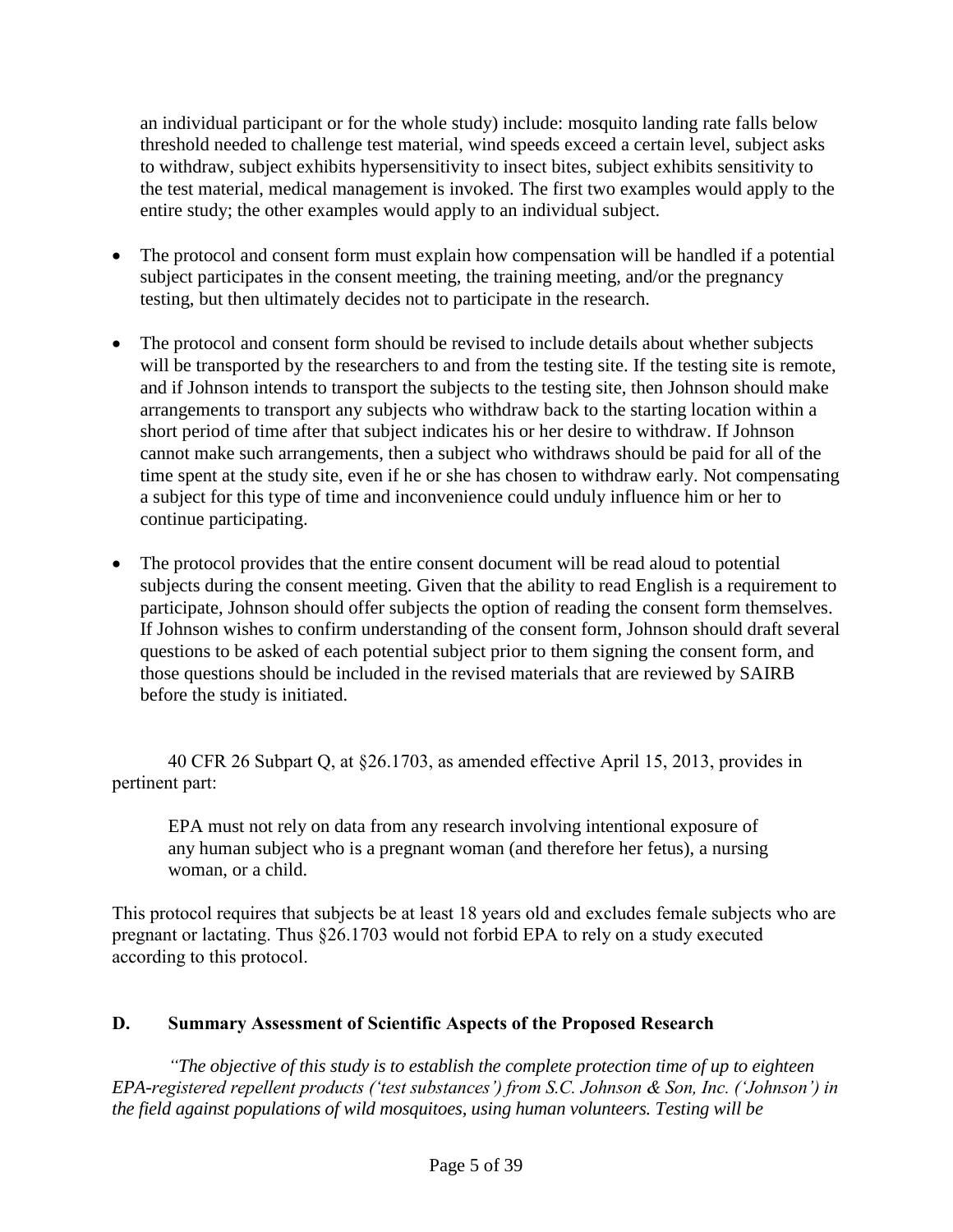*conducted at two geographically and ecologically distinct field sites" (p.8 of 676, §1.2). "The rationale is to provide data on the longevity of complete protection from mosquitoes landing with intent to bite people with one of Johnson's eighteen EPA-registered test substances (personal mosquito repellent products). Following this protocol, several individual GLP field studies will be conducted. Each study will include one or two of the eighteen EPA registered test substances listed in this protocol." (p. 10 of 676, §1.6.1)* 

*"This data will be used to allow these products to use EPA's new Repellency Awareness Graphic for the labels. This system assigns duration of protection (in hours) on the EPA label, coupled with a graphic symbol for the target pest(s), which is the case for mosquitoes" (pp. 10-11 of 676, §1.6.1). "Repellency will be measured as the time between application of a test substance and the first confirmed landing. A 'Landing' occurs when a mosquito alights on the treated skin of a subject. A 'First Confirmed landing' is that which is followed by another Landing within a 5 minute exposure period or, when one Land occurs in such an exposure period and another Land occurs in the next exposure period" (30 minutes later)(p. 8 of 676, §1.2 and p. 46 of 676, §10.6.8). In this experiment the product dose will be standardized for product comparisons so the study as proposed has no dosimetry phase to determine the typical consumer dose of these products when applied by human subjects participating in the field studies.*

This study will be conducted in accordance with EPA, FIFRA (Federal Insecticide, Fungicide and Rodenticide Act), and Good Laboratory Practice Standards (GLP); 40 CFR, Part 160 (October 1989). *"Each study will include all applicable GLP study information such as, GLP number, Test substance number(s), Study Director, etc." (p. 10 of 676, §1.6.1). "Johnson's independent Quality Assurance Unit (QAU) will perform all QAU duties." (p. 8 of 676, §1.4.1)*

# **1. Study procedures and design:**

**Study site locations:** The studies will be conducted at two geographically distinct locations in the United States. The first field site will located in Southeastern Wisconsin and characterized by temperate forest. Collier County in the State of Florida will be the location of the second field site, which is characterized by semi-tropical saltmarsh bordering mangrove swamps and Royal palm hammocks. These sites are known to the study director and have different mosquito species composition (pp. 38-39 of 676, §10.1.2 and §10.1.3 of the protocol) that provide adequate representation of mosquito species and vectors in the United States. Mosquitoes will be aspirated from the untreated control subjects for identification.

If adequate densities of mosquitoes cannot be found at the above locations, alternative locations in the US may be used. All sites will be qualified by confirmation from county or state health staff or mosquito abatement district staff within one month prior to the test date and confirmation by the study staff of minimum landing pressures present prior to test initiation.

Johnson proposes that in the case where testing is to be conducted outside of the US mosquito season, testing may be conducted outside of the US. Site qualification will be the same as above. All human testing laws in the country will be followed and any required IRB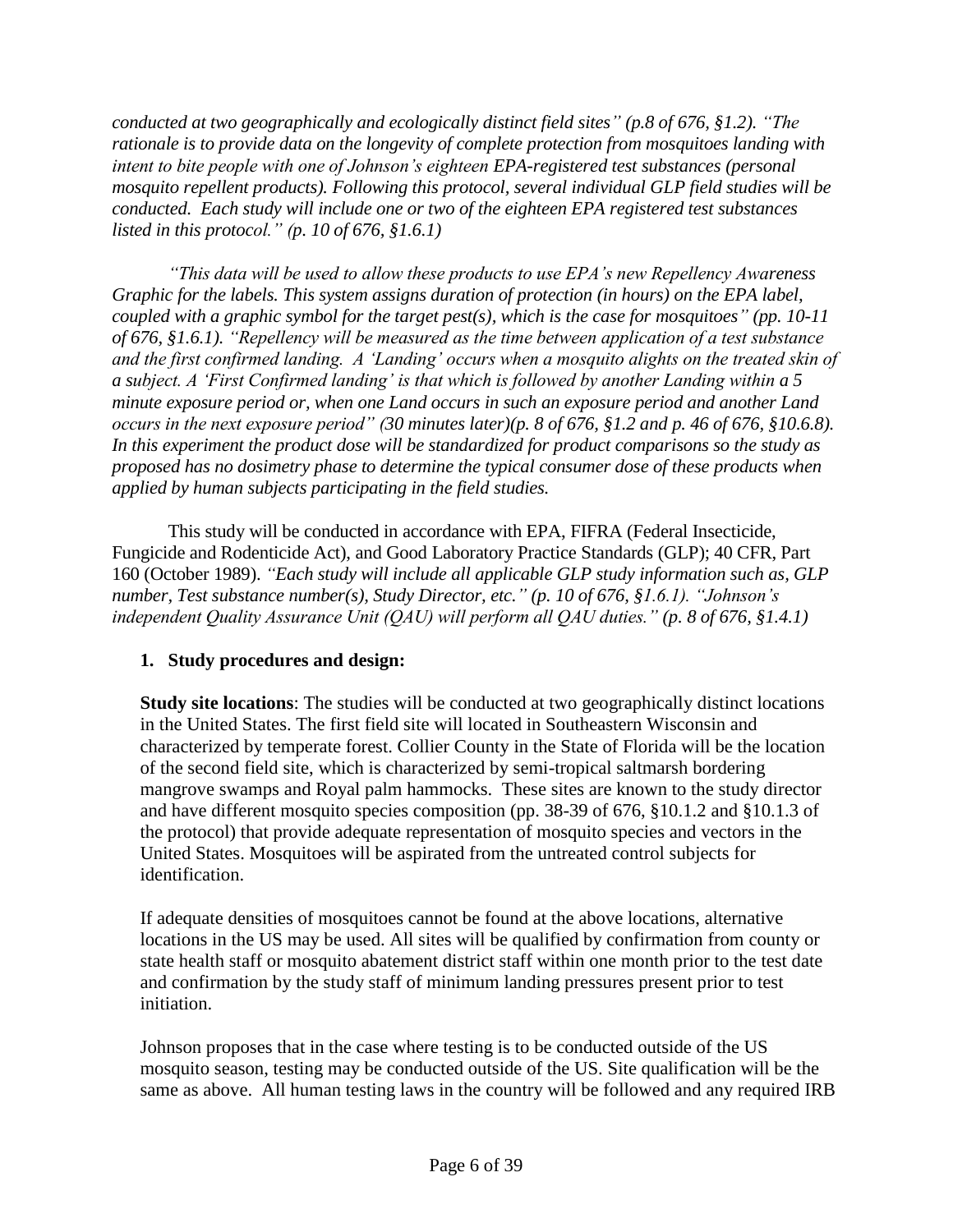approvals in the country will be acquired prior to test subject recruitment, in addition to all US reviews and approvals (p. 38 of 676, §9.4). Previous repellent studies discussed with the HSRB have been done in the United States only.

**Subject selection:** §2.2.-§2.3.13.2 on pages 11-17 of 676 describe the process of subject recruitment, qualification, and selection**.** From a science perspective §2.3.13.1 and §2.3.13.2 on pages 16-17 of 676 are most relevant as they discuss confirmation of attractiveness of a potential subject to mosquitoes. Two approaches may be used, one in the laboratory and the other in the field. In the laboratory (p. 17 of 676, §2.3.13.1) potential subjects will insert their arm into a cage containing 50 *female* mosquitoes that are 5-10 days old. The subject must acquire five landings with an *Aede*s sp. mosquito in one minute or less. Once five landings have been achieved, the arm will be removed. Hands will be gloved and arms covered with a sleeve to protect the subjects from bites.

**Treatments and replication**: "*The test subjects will be selected at random from a pool of potential subjects. Assignment of the test substance to the subjects will be randomized. Randomization will use a treatment allocation table. The decision to use arms or legs will be based on the landing behavior of the species of mosquitoes present in the field. If two test substances are tested on one test day, assignments of these treatments will also be randomized amongst the test subjects"* (p. 40 of 676, §10.3.1 and §10.3.4).

As previously described, ten randomly chosen subjects will be allocated to a product treatment at each site. Subjects will be blinded to the identity of the test substance with which they are treated. The study staff will not be blinded to the treatments. Two more subjects selected from a pool of subjects proficient at aspirating mosquitoes will serve as the "untreated or negative controls". The data they collect will not be used to calculate the complete protection time. Instead, they will monitor mosquito landing pressure at the site throughout the test period to document that it was sufficient for repellent product evaluation.

Johnson discussed the justification for sample size in §12.3 on pp. 55-56 of 676 of the protocol where it refers to past EPA accepted protocols in which 10 subjects per treatment site was found to be acceptable. The Johnson protocol does not include a power analysis to address sample size.

The test system in this study proposes to conduct field studies in the States of Florida and Wisconsin where human subjects will be exposed to wild populations of mosquitoes. The experiment will include a product treatment group of ten subjects and an untreated group of two subjects who will monitor mosquito landing pressure and activity at each site (total of 20 and 4 subjects, respectively, for each product tested). A second product treatment group may be added to some of the field tests. A positive control substance will not be used.

Tables 1, 2, and 3 list the eighteen product treatments to be tested and a summary of the test design. Product names are listed in §3.1.1-3.1.18 on pages 26-29 of 676 of the protocol.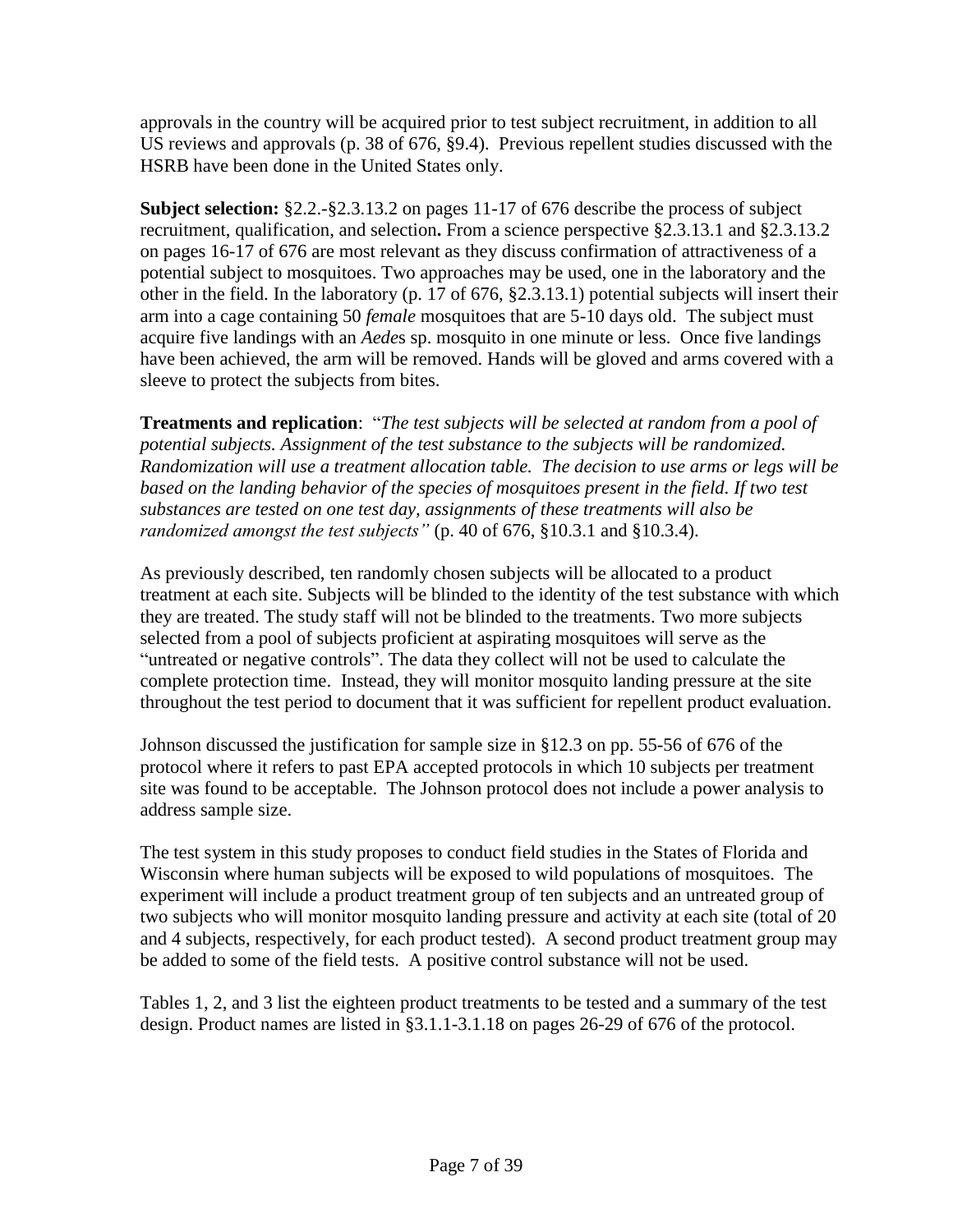| EPA Reg. No. | <b>Repellent Product</b><br><b>Product Type</b> | Number of<br>Field Sites <sup>1</sup> | Number of<br><b>Subjects</b><br>per Field<br><b>Site</b> | Number of<br><b>Mosquito</b><br><b>Species</b><br>per Field<br>$\text{Site}^2$ | <b>Total Replicates</b><br>per Product |
|--------------|-------------------------------------------------|---------------------------------------|----------------------------------------------------------|--------------------------------------------------------------------------------|----------------------------------------|
| 4822-415     | 5% DEET Spritz                                  | 2                                     | 10                                                       | 3 or more                                                                      | 20                                     |
| 4822-552     | 5.6% DEET Towelette                             | 2                                     | 10                                                       | 3 or more                                                                      | 20                                     |
| 4822-395     | 7% DEET Spritz                                  | $\overline{c}$                        | 10                                                       | 3 or more                                                                      | 20                                     |
| 4822-380     | 15% DEET Aerosol                                | $\mathcal{L}$                         | 10                                                       | 3 or more                                                                      | 20                                     |
| 4822-543     | 15% DEET Aerosol                                | $\overline{2}$                        | 10                                                       | 3 or more                                                                      | 20                                     |
| 4822-167     | 25% DEET Aerosol                                | $\mathcal{L}$                         | 10                                                       | 3 or more                                                                      | 20                                     |
| 4822-258     | 25% DEET Towelette                              | $\overline{c}$                        | 10                                                       | 3 or more                                                                      | 20                                     |
| 4822-399     | 25% DEET Spritz                                 | $\mathcal{L}$                         | 10                                                       | 3 or more                                                                      | 20                                     |
| 4822-572     | 25% DEET Aerosol                                | $\overline{c}$                        | 10                                                       | 3 or more                                                                      | 20                                     |
| 4822-397     | 30% DEET Aerosol                                | 2                                     | 10                                                       | 3 or more                                                                      | 20                                     |
| 4822-276     | 98.25% DEET Spritz                              | 2                                     | 10                                                       | 3 or more                                                                      | 20                                     |

#### **Table 1. Study Design –DEET Products**

<sup>1</sup> Field sites located in Southeastern Wisconsin and in Collier County, Florida.

<sup>2</sup> Field site should have species from at least three mosquito genera to include species that vector disease to humans. The number of species per field site will vary by location and day of testing.

| $1000 - 1000$<br>1 RADIO 1 DUCCO                                |                       |                                       |                                                                                     |                                                                                           |                                        |
|-----------------------------------------------------------------|-----------------------|---------------------------------------|-------------------------------------------------------------------------------------|-------------------------------------------------------------------------------------------|----------------------------------------|
| <b>Repellent Product</b><br>EPA Reg. No.<br><b>Product Type</b> |                       | Number of<br>Field Sites <sup>1</sup> | Number of<br><b>Subjects</b><br>per<br><b>Treatment</b><br>per Field<br><b>Site</b> | Number of<br><b>Mosquito</b><br>Genera/<br><b>Species</b><br>per Field<br>$\text{Site}^2$ | <b>Total Replicates</b><br>per Product |
| 4822-536                                                        | 5% Picaridin Spritz   | 2                                     | 10                                                                                  | 3 or more                                                                                 | 20                                     |
| 4822-535                                                        | 5% Picaridin Lotion   | 2                                     | 10                                                                                  | 3 or more                                                                                 | 20                                     |
| 4822-556                                                        | 20% Picaridin Spritz  | 2                                     | 10                                                                                  | 3 or more                                                                                 | 20                                     |
| 4822-564                                                        | 20% Picaridin Aerosol | 2                                     | 10                                                                                  | 3 or more                                                                                 | 20                                     |

### **Table 2. Study Design – Picaridin Products**

. <sup>1</sup> Field sites located in Southeastern Wisconsin and in Collier County, Florida.

<sup>2</sup> Field site should have species from at least three mosquito genera to include species that vector disease to humans. The number of species per field site will vary by location and day of testing.

| <b>Repellent Product</b><br>EPA Reg. No.<br><b>Product Type</b> |                  | Number of<br>Field Sites <sup>1</sup> | Number of<br><b>Subjects</b><br>per Field<br><b>Site</b> | Number of<br><b>Mosquito</b><br><b>Species</b><br>per Field<br>$\text{Site}^2$ | <b>Total Replicates</b><br>per Product |
|-----------------------------------------------------------------|------------------|---------------------------------------|----------------------------------------------------------|--------------------------------------------------------------------------------|----------------------------------------|
|                                                                 |                  |                                       |                                                          |                                                                                |                                        |
| 4822-526                                                        | 8% PMD Towelette | $\mathcal{D}_{\mathcal{L}}$           | 10                                                       | 3 or more                                                                      | 20                                     |
| 4822-515                                                        | 10% PMD Lotion   | ∍                                     | 10                                                       | 3 or more                                                                      | 20                                     |
| 4822-528                                                        | 10% PMD Spritz   |                                       | 10                                                       | 3 or more                                                                      | 20                                     |

<sup>1</sup> Field Sites located in Southeastern Wisconsin and in Collier County, Florida.

<sup>2</sup> Field site should have species from at least three mosquito genera to include species that vector disease to humans. The number of species per field site will vary by location and day of testing.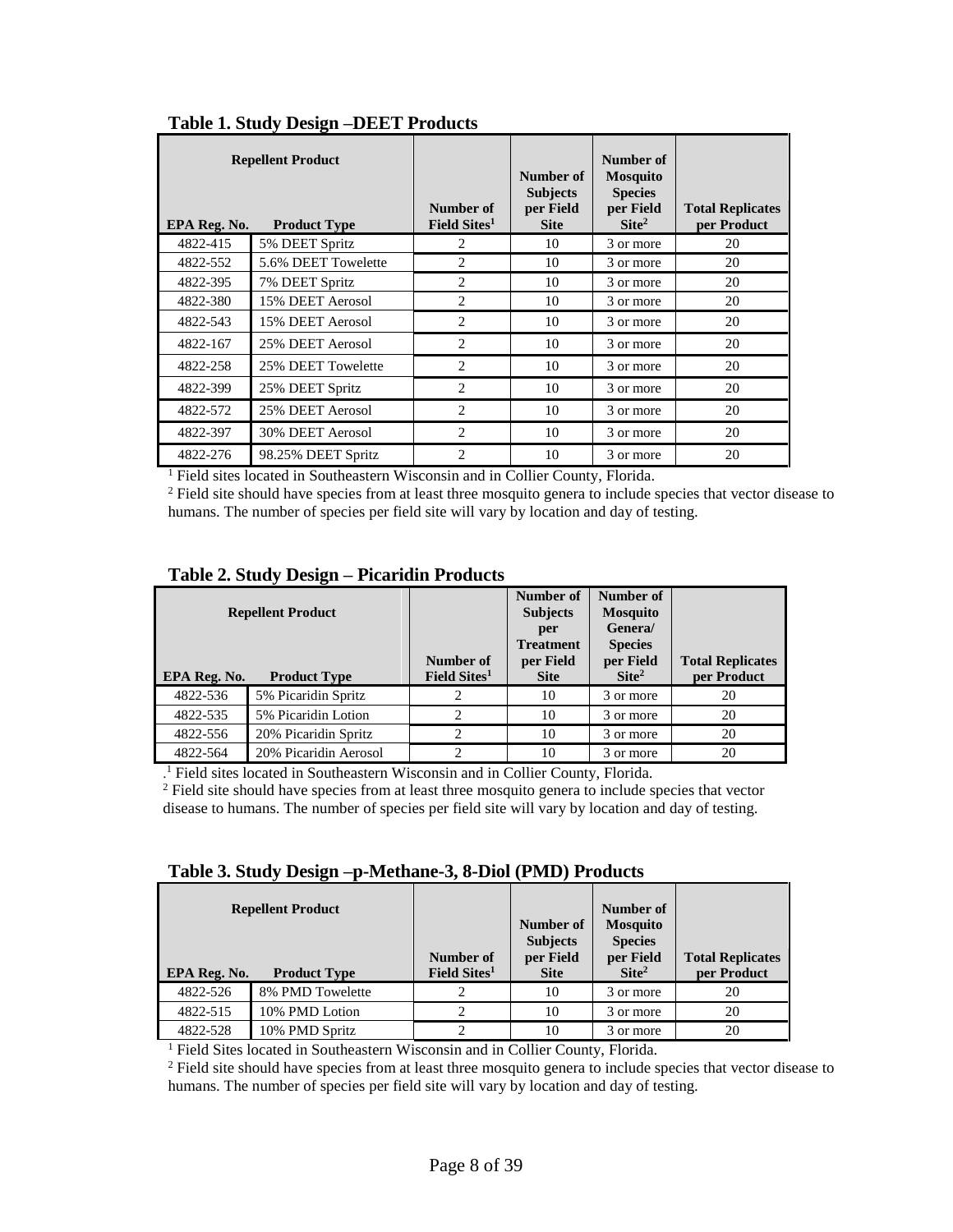**Dosage and product application**: Each subject will have one forearm or lower leg (calf) treated with the repellent product to be tested. The choice of forearm or lower leg treatment will be made by the study director or designated staff on the day of the test based on the landing behavior of mosquitoes present at the site. As a result, the surface area of the forearm and lower leg will be measured for every subject. Surface area calculation is described in §6.1.1.1 and §6.1.1.2 on pages 32-33 of 676 of the protocol and will be calculated as follows:

Area =  $C \times D$ 

For the forearm, 'C' equals the circumference of the forearm (based on the mean of four equidistant measurements made between the wrist and the elbow) and 'D' equals the distance between the wrist and the elbow. For the lower leg, 'C' is the mean of four equidistant measurements made between the area just above the laterally protruding ankle bone and at the crease of the knee. The distance 'D' is measured from just above the ankle bone to the crease of the knee (p. 60 of 676, Appendix I).

Johnson is proposing a fixed dosage rate of 1 gram of product per 600 cm<sup>2</sup> (1.67 mg/cm<sup>2</sup>). Johnson is not proposing a dosimetry phase to determine a 'typical consumer dose' by dose titration, which would be based on the grand mean of triplicate applications made by the test subjects. Johnson stated five reasons for using a fixed dose rather than a titrated dose (pp. 33-34 of  $676$ ,  $$7.1.1 - $7.1.2.5$ :

*"(1) Influence of outliers: A single outlier data point can unduly influence the mean of 10 doses applied by subjects;*

*(2) Inter-test variability: Choice of dosing from dosimetry often results in selecting different doses for different tests since the groups of subjects will apply varying doses. This can obscure the cause of any different outcomes from two otherwise identical tests. This risk is avoided by using a set dose;*

*(3) Dose effect: Varying doses make it impossible to determine if performance difference is driven by the dose or the test products;*

*(4) Time and cost: Dosimetry introduces additional time and cost to a study compared to a set dose; and* 

*(5) Relation to actual consumer use: To maintain the integrity of a scientific efficacy study the dose used should remain consistent. Keeping as many variables consistent from one test to the next and one test substance to the next is a more scientifically robust method of testing. A set dose can be related to known consumer behavior. Based on a handful of tests where dosimetry was employed, the standard dose falls within the range of values arrived at via dosimetry. Dosimetry allows the possibility of an atypical result*."

In order to apply the target dose of  $1.67$  mg.cm<sup>2</sup> the following formula will be used: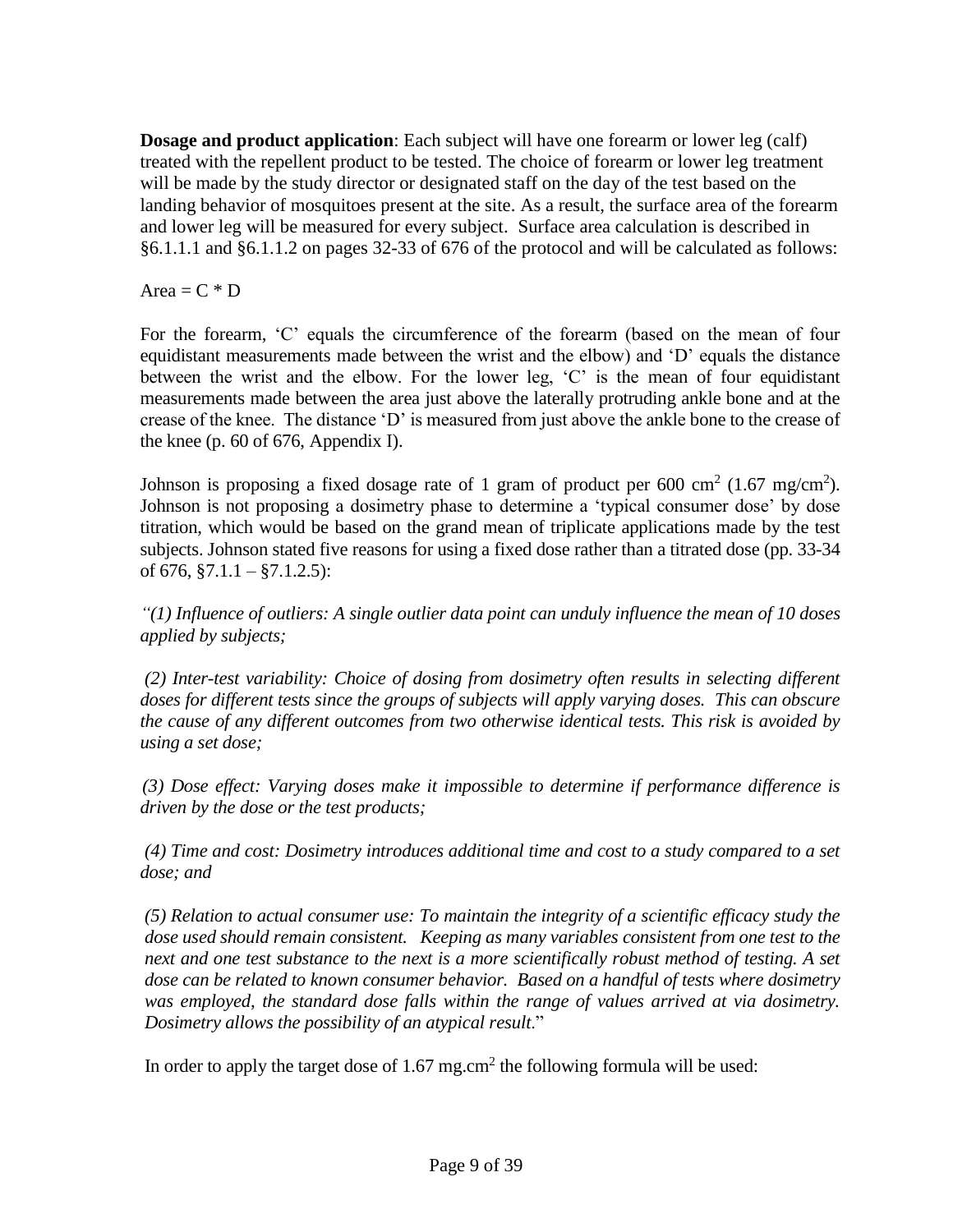[Area of the Limb/600 cm<sup>2</sup>]  $*$  1 gram = weight (amount) of product to apply

The application of repellent product to the skin of each subject will depend on the product type.

- For pump sprays, the test substance container is placed on a balance and the balance is tared. The required weight is drawn up by pipette while observing the digital display on the balance and applied to the skin of the subject.
- For aerosol sprays, the test substance container is placed on a balance and the balance is tared. The test substance is then sprayed from the container directly onto the skin. After the spray, the sample is returned to the balance and the amount applied is determined. If the amount is below the required weight, more test substance is sprayed onto the limb targeting the required weight as closely as possible.
- For lotions, the test substance container is placed on a balance and the balance is tared. The required weight of the test substance is then removed by spatula or similar implement-carefully observing the balance read out.

Treatments will be made by study staff. §7.1.4-§7.1.6 on pages 34-35 of 676 describe preparations before treatments are made. The target dose weight and actual weight applied will be recorded on a data sheet (p. 61 of 676, Appendix II). Margin of Exposure (MOE) estimates are based on an assumed 70 kg subject and the acute dermal  $LD_{50}$  value for each product at the limit dose of greater than 2,000 mg/kg. Based on the dose rates presented by Johnson, the MOE values for the tested active ingredients will exceed EPA's level of concern of MOE  $=$ 100. Specific MOE values will be provided for each product when the study is conducted.

In §10.3.3 on page 40 of 676 the study director mentions that more than one test substance may be tested per day. However, there is no mention of how treatments might be allocated to subjects or if the same subjects may be used for more than one treatment but on different days.

**Mosquito landing assessment:** As is typical for these types of field studies since the introduction of West Nile virus into the USA in 1999, mosquito landings will be used instead of bites to assess repellent efficacy. All subjects will be given a battery powered aspirator to use for collecting mosquitoes landing on the exposed skin of their limb and will be trained in their use. The treated subjects will form pairs, based on a previously assigned order. Untreated subjects will do the same. Just prior to an exposure period, the study staff will lead subjects to the test site. They will take up an assigned position at least 20 feet apart from other pairs. When testing occurs after daylight hours the subjects will be provided a head lamp and instructed how to use it. (pp. 43-44 of 676, §10.6.1-§10.6.2)

 As directed by study staff, all subjects will observe their treated limbs for five minutes. Subjects will quickly aspirate mosquitoes landing on the exposed limb before they bite. Subjects will report landings to the study staff at the completion of an exposure period. Aspirated mosquitoes will be labeled and retained for identification and recounting. Five-minute exposures will continue every 30 minutes until repellent failure occurs or until directed to stop by the study staff. Times between exposure periods will be spent in a protected area, such as a screened enclosure.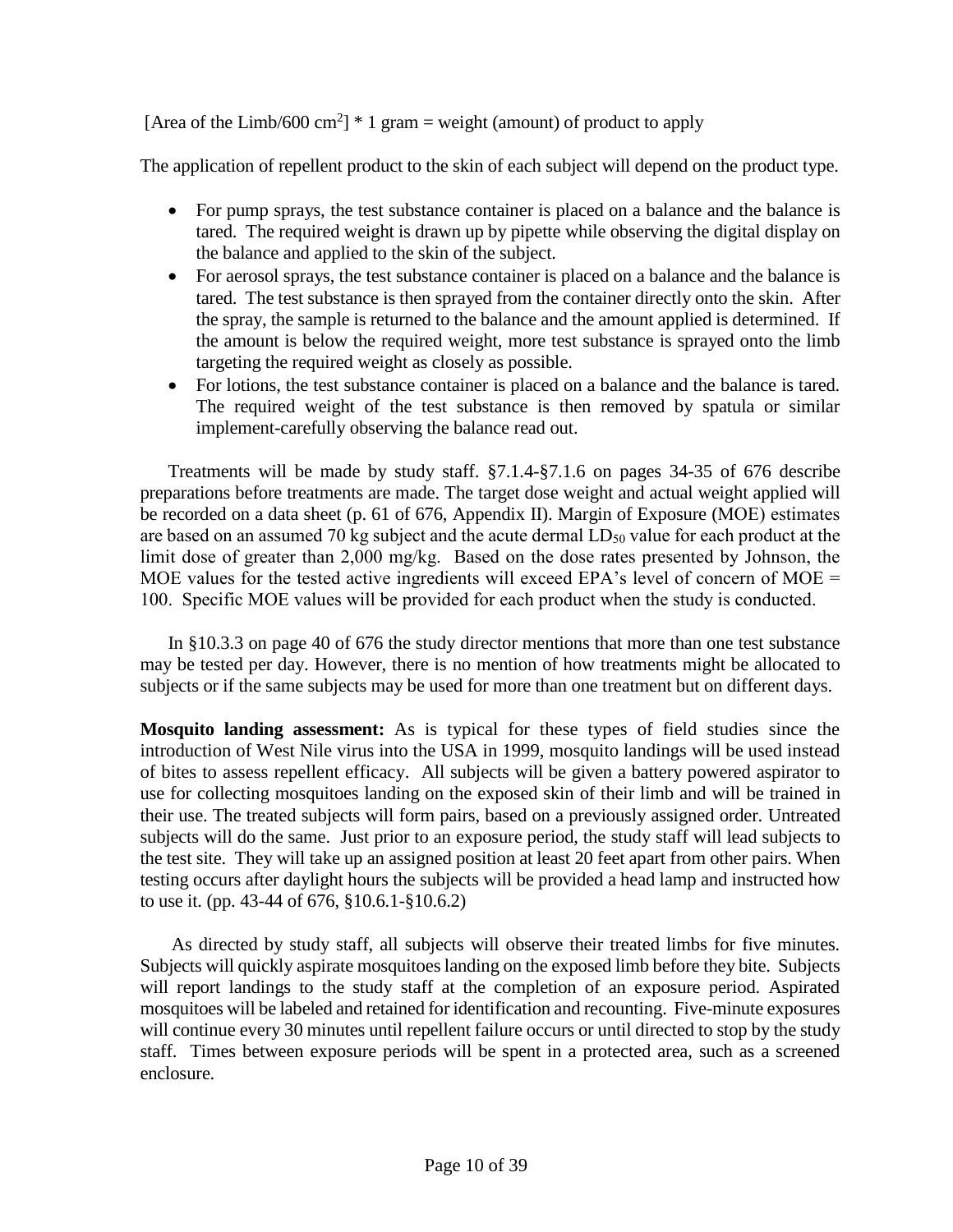The two negative control subjects (one male and one female) at each site will monitor mosquito landings (Referred to a "biting pressure" in the protocol) to document that a minimum of five mosquitoes are landing on their untreated exposed limb in five minutes. They will conduct five minute landing assessments every 30 minutes. When they have received five landings in five minutes or less they will cover their exposed limbs. If the minimum standard is not met (For one or both subjects?), the study director may allow further exposure of these subjects in the expectation that the minimum landing rate will resume. Johnson proposes that no more than 10% of the landing values recorded by the untreated controls can be less than the minimum of five mosquito landings in five minutes. This is equivalent to 1-2 exposure periods per test. The protocol does not address what data values, if any, will be recorded or if the data recorded during these times will still be used in calculating CPT.

 Some of the test substances are expected to have a long CPT. For those test substances, the study director may choose to treat the subjects, then delay the start of the test, a practice common to repellent testing. This reduces unnecessary exposure to mosquitoes. Subjects will be kept in conditions similar to the test site and protected from mosquitoes and sunlight.

## **2. Endpoints and Measures:**

 Repellency will be measured as complete protection time. *"Subject specific Complete Protection Time (CPT) will calculated as time from application of each test substance to a subject and the 'First Confirmed Landing' on that subject." "A 'Landing' occurs when a mosquito alights on the treated skin of a subject. A 'First Confirmed landing' is that which is followed by another Landing within a 5 minute exposure period or, when one Land occurs in such an exposure period and another Land occurs in the next exposure period (30 minutes later)."* Subjects with repellent failures will be removed from the field test when a First Confirmed Landing occurs. The test will be terminated as determined by the study director.

## **3. Data Analysis:**

.

 The objective of the data analysis is to estimate the Median Complete Protection Time. Complete Protection Time (CPT) will calculated as time from application of each test substance to a subject and the first confirmed land on that subject. The Median CPT of all test subjects will be calculated using the Kaplan-Meier estimator, which is advantageous since CPTs may not be normally distributed. Kaplan-Meier is more conservative than competing parametric methods (Weibull and Normal) in that the Median CPT is likely to be lower and the 95% confidence interval around the median CPT is likely to be wider. Kaplan Meier estimator has been accepted by EPA and the HSRB for the Median CPT calculation in past repellent efficacy studies and is also recommended by the World Health Organization for CPT calculation from these nonparametric data sets. "The duration of protection for each test substance will be the lowest median CPT from the test locations." This value will be rounded down to the closest full hour (p. 57 of 676, §12.4.4).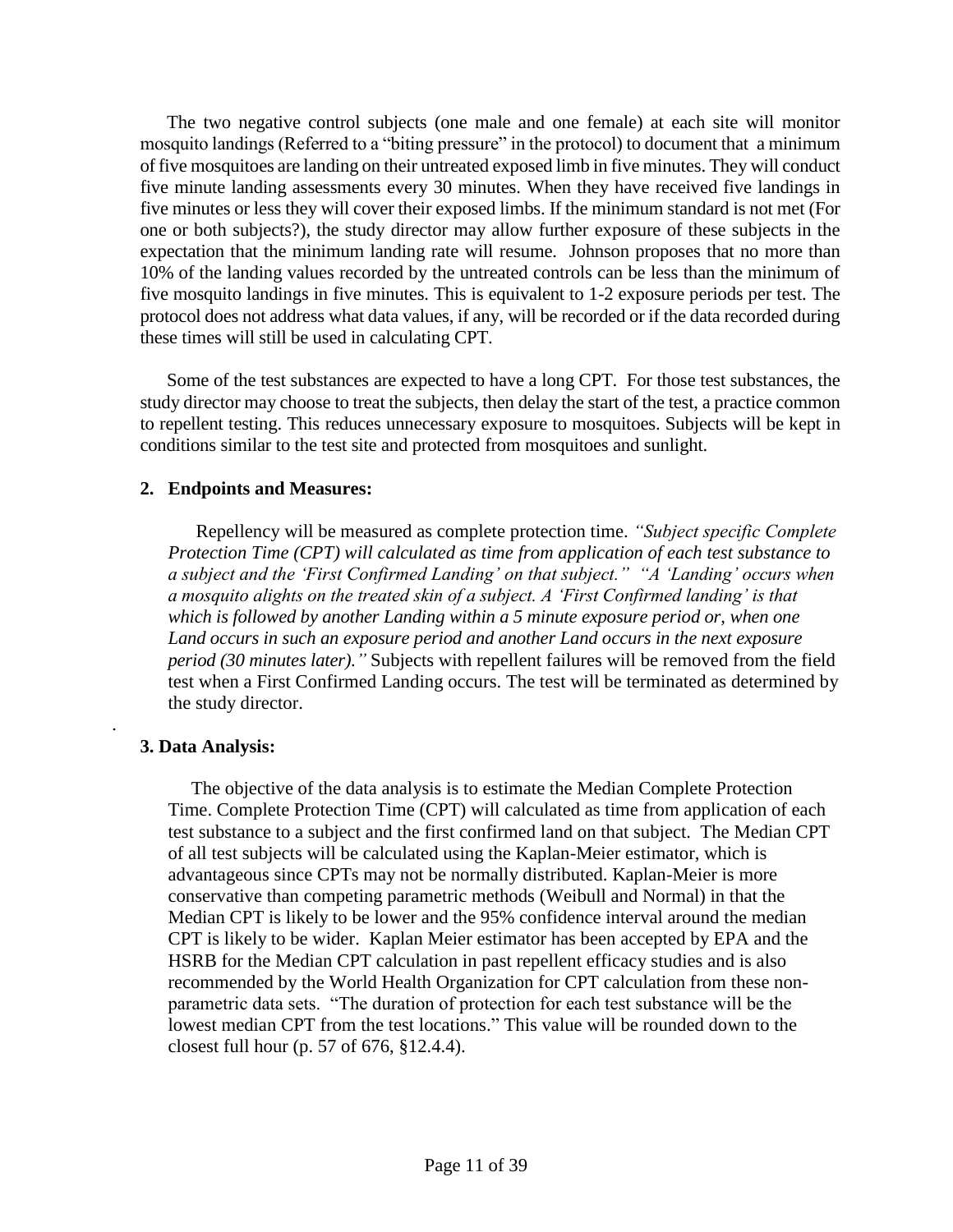## E. **Compliance with Applicable Scientific Standards**

This protocol adequately addresses the following elements according to applicable scientific standards:

- Prerequisite acute toxicity research to characterize toxicological profile of the formulation and calculate margin of exposure (MOE).
- Experimental design
- Pre-training of subjects

## **EPA Science Comments**

The following elements in the protocol require revision/amendment before the research goes forward:

- Inclusion of field testing sites outside of the United States ( $p$  38 of 676,  $\S$ 9.4). The protocol proposes to include field sites outside of the US to enable testing to be conducted outside of the US mosquito season. However, the protocol does not specify those possible sites or identify the endemic mosquito species at those sites. Before proceeding with research under this protocol at sites outside of the United States, the sites and endemic mosquito species need to be identified and approved by U.S. EPA. Additional information that would be helpful to EPA in determining if a non-US site is appropriate includes: mosquito species composition, host seeking behavior, disease vector potential, habitat, and climate in comparison to the proposed US sites. Also, how does Johnson proposed to bridge such data to US mosquito species to meet the criteria for the Repellency Awareness Graphic?
- Field site qualification should describe in more detail how the study director will know if the selected site did not have mosquito-borne disease transmission activity for at least one month prior to the start of the test.
- Change "mosquito biting pressure" to "mosquito landing rate" as subject bites are not counted or recorded in this study.
- The justification for sample size requires further elaboration and explanation.
- Describe how the data will be analyzed if the number of test subjects at the end of the test is less than ten. In other words, what if subjects withdraw? If alternates replace them, how will Johnson account for this change of subjects in the data analysis?
- Describe treatment allocation when, and if, testing is conducted on consecutive days with different products and when more than one test substance is tested per day. The protocol needs to be amended to describe these possibilities or forbid them. Will more than one test substance only be tested on the same day with an additional group of test subjects? Will test substance testing occur over consecutive days with the same subjects and different products or not? If yes, how will treatments be allocated and will there be a time period when a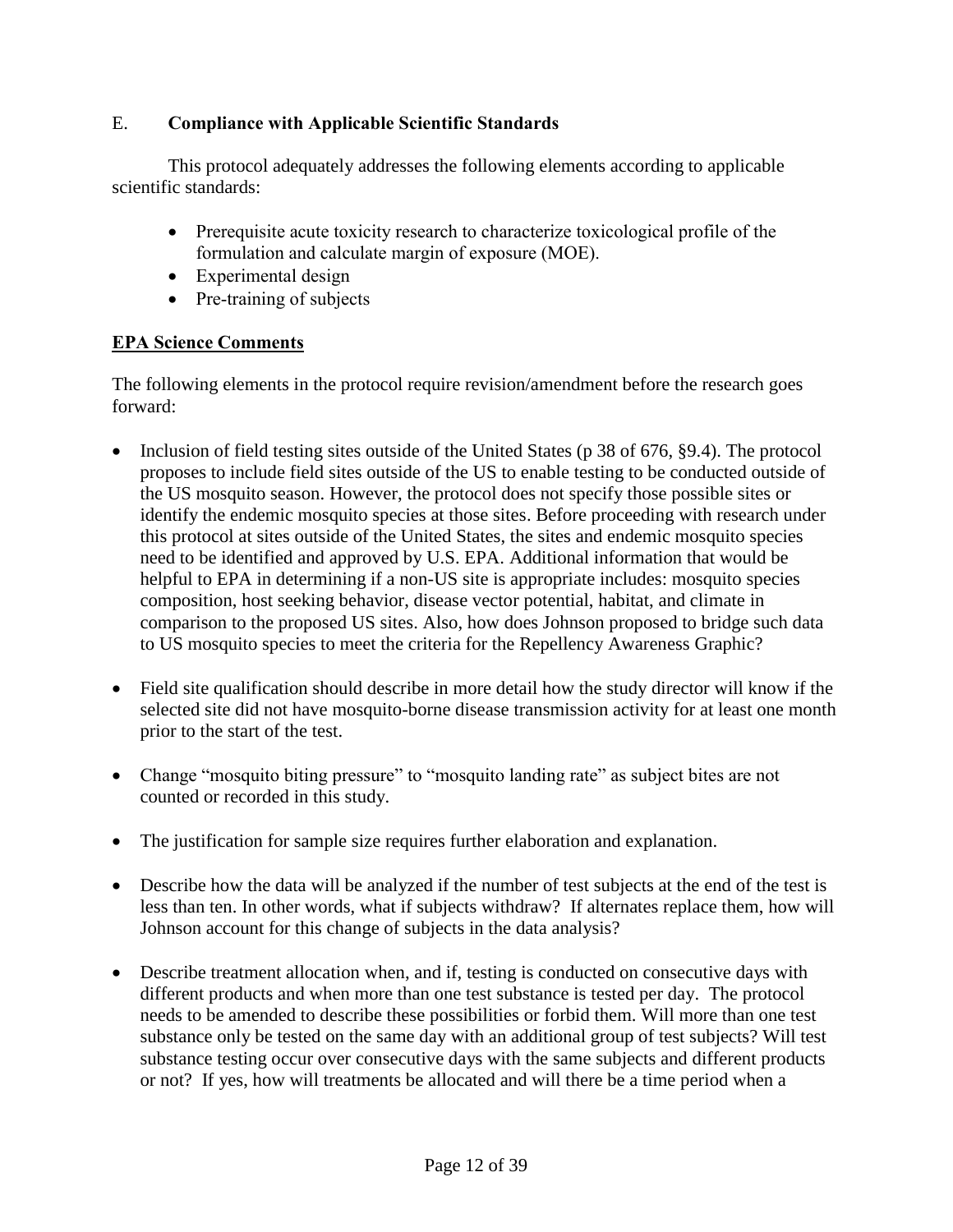subject may not participate in the next test if they were previously treated with another test substance?

- The protocol states that up to 10% of the exposure periods in a test may have less than the minimum landing (biting in the protocol) pressure of five mosquitoes landing in five minutes or less. Will treatment exposures occur during periods of insufficient landing pressure? If treatment data are collected during these periods, how will they be used in CPT calculation? If they are not used, how will the lack of data points be considered in the K-M analysis and calculation of Median CPT?
- The exact conditions for delaying the start of the test for test substances with expected longer CPTs should be fully described. For instance, what expected CPT value is the threshold for delaying exposure to mosquitoes in the field? What percentage of the CPT may be delayed for more efficacious repellents?
- State/justify why no positive control substance is to be used.
- Dose: In this protocol, all product types are proposed to be tested at the same dose, 1  $g/600 \text{cm}^2$ , and a dosimetry phase is not proposed. This is a departure from the design of repellent efficacy studies that that have been reviewed and approved by EPA and the HSRB in recent years, which have experimentally determined the dose. Based on an analysis of the dosimetry results from repellent studies reviewed by EPA and the HSRB since 2006, EPA considers the following to be the appropriate product doses for studies conducted under this protocol: lotion – 0.9 g/600cm<sup>2</sup>, pump spray 0.4 g/600cm<sup>2</sup>, and aerosol 0.8 g/600cm<sup>2</sup>. If Johnson disagrees with these doses, a dosimetry phase should be conducted to justify a different dose.
- Product application is not fully described. After weighing the set dose, how is the product applied to the limb for pump sprays and lotions? For instance, is the required amount left in the container and the pump used to spray it on the limb? For lotions, the amount to be applied is removed with a spatula instead of a larger syringe so transfer to the subject might be easier? For aerosols, Johnson could estimate the delivery of the prescribed amount of product by counting the number seconds needed to deliver the dose to the limb and determine the amount applied per second of spraying to more closely estimate the application amount? How does this compare to the product's label directions? Will study staff spreading the lotion with a gloved hand?
- All raw data must accompany all study submissions.
- Appendix III Land Data Form. Identification of which limb was treated needs to be added to this data sheet.
- Data compilation and processing. Little detail is provided in the protocol on how the data from these sheets will be compiled and processed before entry into Excel, JMP, or SAS, etc.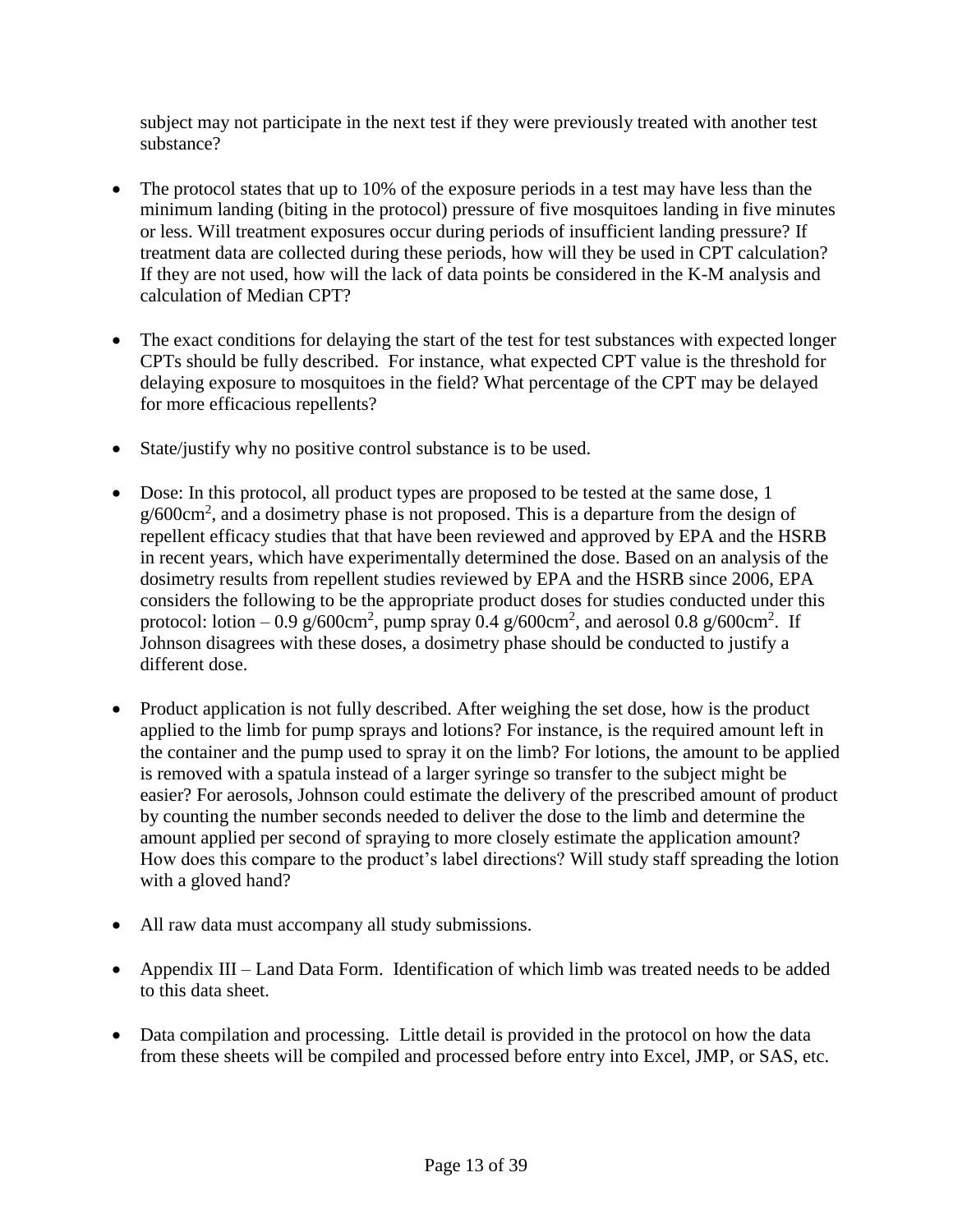Attachments:

- 1. Summary Review of Protocol (protocol dated 2/12/15)
- 2. §26.1111 Criteria for IRB approval of research
- 3. §26.1116 General requirements for informed consent
- 4. §26.1117 Documentation of informed consent
- 5. §26.1125 Criteria for Completeness of Proposals for Human Research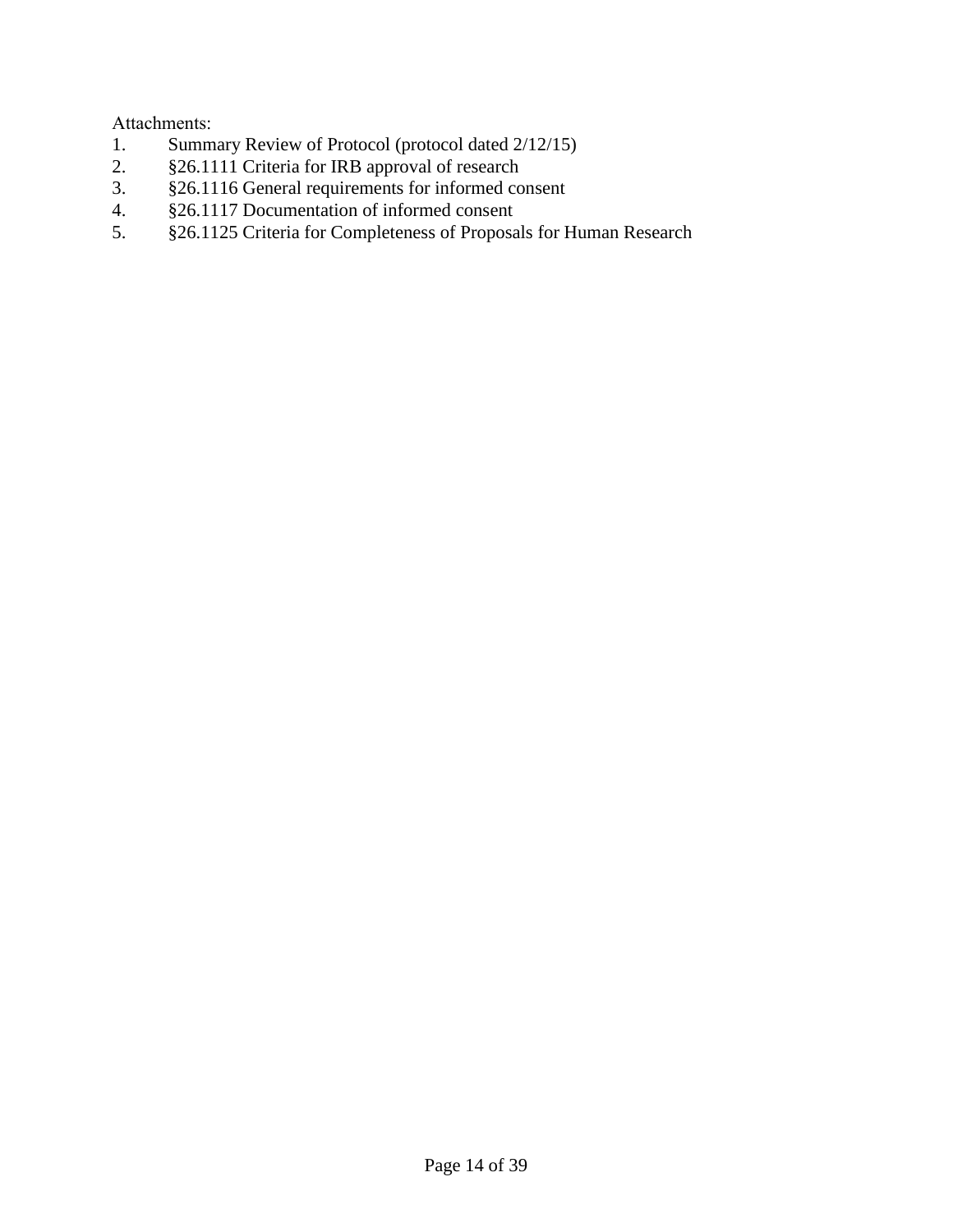## **EPA Protocol Review**

**Title:** Field Testing of S.C. Johnson Personal Mosquito Repellent Products to Support their Use of the EPA Repellency Awareness Graphic

**Date:** February 27, 2015

**Principal Investigator and any sub-investigators:** Julie M. Palm, Sr. Associate, Entomology

#### **Participating Laboratory:**

S.C. Johnson & Son, Inc. Entomology Research Center 15 Four Mile Road Racine, WI 53402

### **Sponsor:**

S.C. Johnson & Son, Inc. 1525 Howe Street Racine, WI 53403

## **IRB:**

Schuman Associates IRB Sawgrass Plaza, Suite 120 1530 Sawgrass Corporate Parkway Fort Lauderdale, FL 33323

## **1. Societal Value of Proposed Research**

## **(a) What is the stated purpose of the proposed research?**

"*This data will be used to allow these products to use EPA's new Repellency Awareness Graphic for the labels. This system assigns duration of protection (in hours) on the EPA label, coupled with a graphic symbol for the target pest(s), which is the case for mosquitoes*" (pp. 10-11, §1.6.1).

This study is designed to determine the complete protection time (CPT) of up to eighteen EPA registered skin applied repellent products from S.C. Johnson & Son, Inc. in the field against wild adult mosquito populations using volunteer human subjects. Up to three different active ingredients will be tested and a variety of formulation types. Direct testing of the duration of efficacy is important because consumers, who rely on repellents to avoid mosquito bites, cannot readily assess the efficacy of a product independent of EPA's approval. EPA requires efficacy testing of these specific formulations to support their use of the EPA Repellency Awareness Graphic for mosquitoes on their product labels. This graphic is intended to help consumers easily identify the repellency time (based on the Median CPT) for mosquitoes (and ticks when requested). Labeling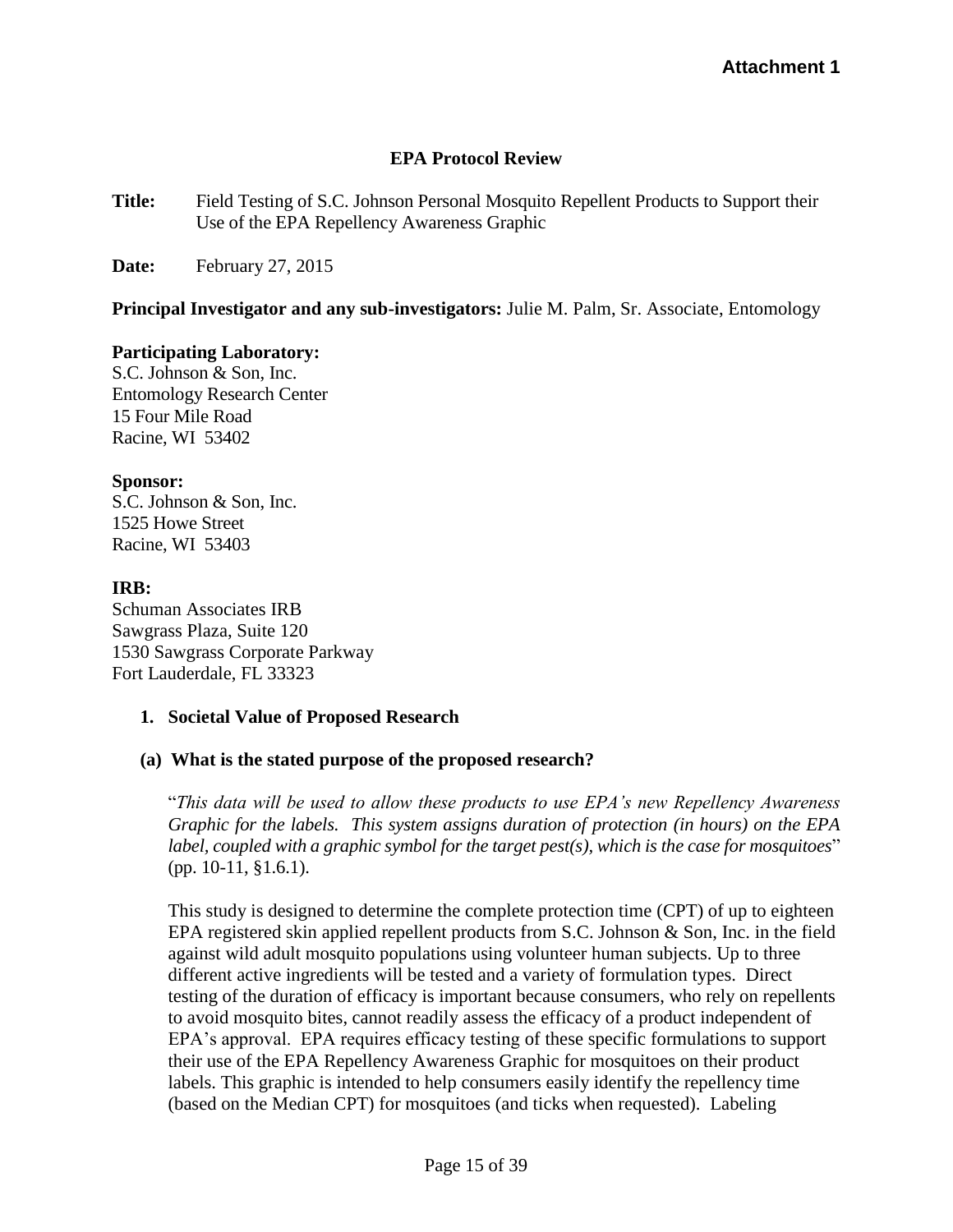repellent products with the graphic that identifies the type of pest the product is expected to repel, and the amount of time the repellent will be effective, benefits society by informing consumers about the efficacy of various products when they are choosing a repellent product to purchase. The diagram below describes the graphic.



## **(b) What research question does it address? Why is this question important? Would the research fill an important gap in understanding?**

To determine the Median Complete Protection Times of eighteen S.C. Johnson & Son, Inc. personal repellent products.

#### **(c) How would the study be used by EPA?**

EPA will consider the study to satisfy product specific efficacy data requirements for use of the EPA Repellency Awareness Graphic on the eighteen S.C. Johnson & Son, Inc. personal repellent labels.

## **(d) Could the research question be answered with existing data? If so, how? If not, why not?**

EPA requires product-specific efficacy data conducted to assess skin applied insect repellent products in terms of the recommendations of the EPA OPPTS 810.3700 Guideline and EPA Repellency Awareness Graphic Guidance. Previous testing of these products against mosquitoes under the proposed use pattern do not meet these recommendations for repellent efficacy.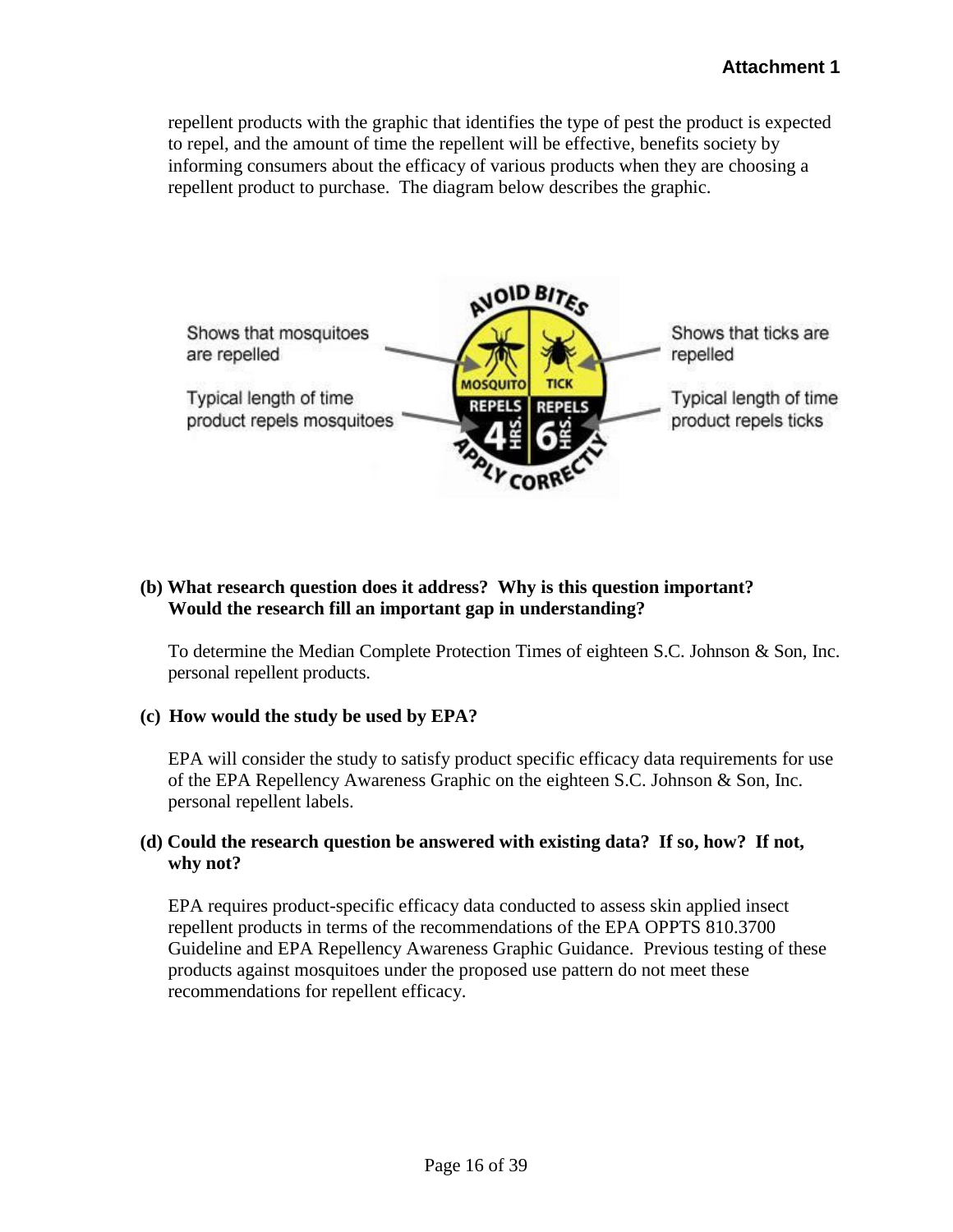## **(e) Could the question be answered without newly exposing human subjects? If so, how? If not, why not?**

Human subjects are required because they represent the target system for the test material, and sufficiently reliable non-human models for repellency testing have not been developed.

## **2. Study Design**

## **(a) What is the scientific objective of the study? If there is an explicit hypothesis, what is it?**

*"The objective of this study is to establish the complete protection time of up to eighteen EPA-registered repellent products ('test substances') from S.C. Johnson & Son, Inc. ('Johnson') in the field against populations of wild mosquitoes, using human volunteers. Testing will be conducted at two geographically and ecologically distinct field sites"* (p.8, §1.2). *"The rationale is to provide data on the longevity of complete protection from mosquitoes landing with intent to bite people with one of Johnson's eighteen EPA-registered test substances (personal mosquito repellent products). Following this protocol, several individual GLP field studies will be conducted. Each study will include one or two of the eighteen EPA registered test substances listed in this protocol" (*p.10, §1.6.1).

## **(b) Can the study as proposed achieve that objective or test this hypothesis?**

The objective cited may be achieved by the study as proposed if the protocol is revised and amended to explain, in more detail, the following items noted on pages 12-14 of this review.

## **2.1 Statistical Design**

## **(a) What is the rationale for the choice of sample size?**

The rationale for the sample size appears on pp. 55-56 of 676 (§12.3). The researcher's justification for sample size is based on EPA accepted repellent protocols recommended by the HSRB including: Carroll-Loye Biological Research SPC-001, HSRB review of October 2007; and No Mas 003, HSRB review October 2010.

## **(b) What negative and positive controls are proposed? Are proposed controls appropriate for the study design and statistical analysis plan?**

Ten subjects (5 males and 5 females) will be treated with the test substance. Two additional subjects (one male and one female) will serve as the negative control for each test set as described on pp. 47-48 of 676 in §10.7.1 and §10.7.2. The controls are appropriate to monitor the mosquito landing rate (biting pressure) of mosquito populations at the test site. The data collected from these subjects will not be used in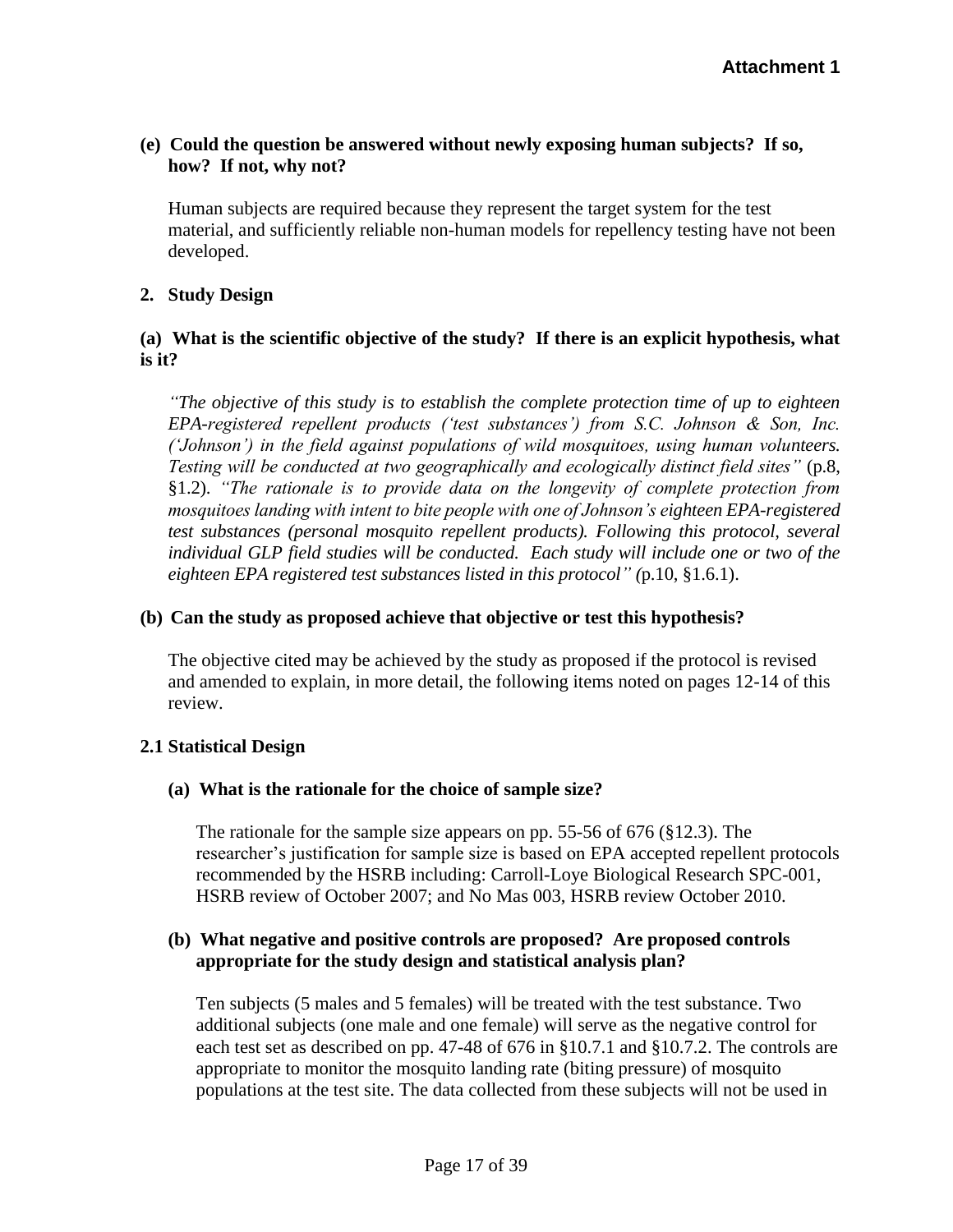the calculation of the Median Complete Protection Time. A positive control will not be used.

## **(c) How is the study blinded?**

The subjects will be blinded to the test substances with which they are treated as described in on p. 41 of 676 in §10.4. The test substances will be coded both numerically and with colors, to link each test substance to the data sheet and to the subject who will receive it. The numerical codes will be written on each test substance sample and on the respective data sheets. Colored tape or marker will be used for the different colors.

## **(d) What is the plan for allocating individuals to treatment or control groups?**

"*The test subjects will be selected at random from a pool of potential subjects. Assignment of the test substance to the subjects will be randomized. Randomization will use a treatment allocation table. The decision to use arms or legs will be based on the behavior of the species of mosquitoes present in the field. If two test substances are tested on one test day, assignments of these treatments will also be randomized amongst the test subjects"* (p. 40 of 676, §10.3.1 and §10.3.4).

## **(e) Can the data be statistically analyzed?**

Yes.

## **(f) What is the plan for statistical analysis of the data?**

The objective of the data analysis is to estimate the Median Complete Protection Time. Complete Protection Time (CPT) will calculated as time from application of each test substance to a subject and the first confirmed land on that subject. The Median CPT of all test subjects will be calculated using the Kaplan-Meier estimator, which is advantageous since CPTs may not be normally distributed. Kaplan-Meier is more conservative than competing parametric methods (Weibull and Normal) in that the Median CPT is likely to be lower and the 95% confidence interval around the median CPT is likely to be wider. Kaplan Meier estimator has been accepted by EPA and the HSRB for (Median) CPT calculation in past repellent efficacy studies and is also recommended by the World Health Organization for CPT calculation from these non-parametric data sets. "The duration of protection for each test substance will be the lowest median CPT from the test locations". This value will be rounded down to the closest full hour (p. 57 of 676, §12.4.4).

#### **(g) Are proposed statistical methods appropriate to answer the research question?**

The analysis will provide the overall Median Complete Protection Time. As proposed, the analysis addresses CPT values and associated uncertainties.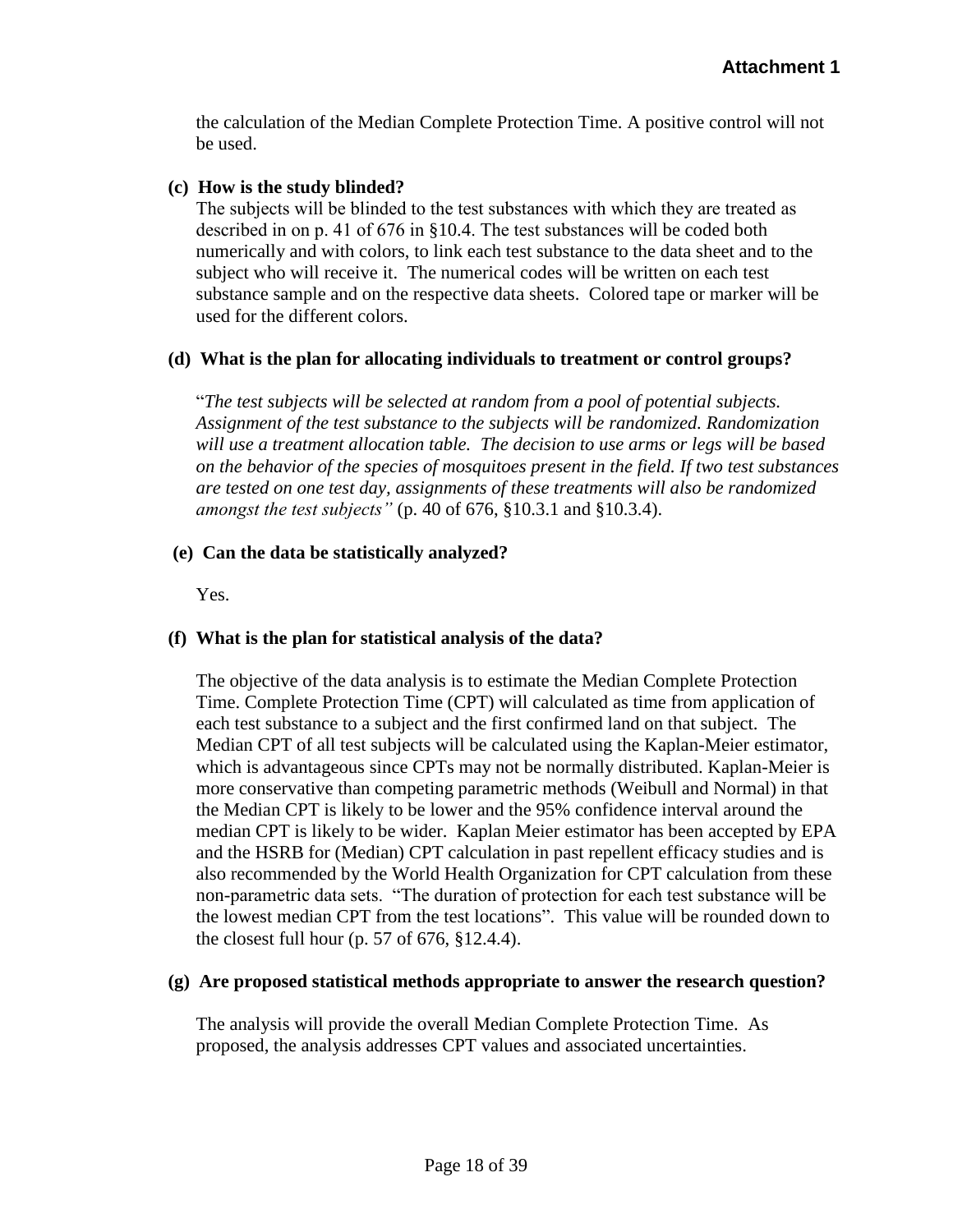## **(h) Does the proposed design have adequate statistical power to definitively answer the research question?**

The sample size of 10 subjects per treatment is consistent with past studies reviewed by EPA and the HSRB since 2006 and is a compromise between statistical power and cost.

## **2.2 How and to what will human subjects be exposed?**

Subjects will be exposed to mosquito and tick repellent products that are registered by the US EPA. The application of these products to the skin of subjects in this study will be consistent with the directions for use on these products, and therefore the use has been determined to be safe. The active and inert ingredients have undergone EPA review and fulfilled the requirements needed for EPA registration as repellent products for contact skin use (p. 30 of 676, §3.3). Additional information on each product is provided in Appendix VI and VII of the protocol on pages 69-310 of 676 and in Tables 1, 2, and 3 in this review.

#### **(a) What is the rationale for the choice of test material and formulation?**

Efficacy data to satisfy product performance requirements and to support label claims for this product are required by EPA for registration. EPA requires submission of product performance data for all products claiming efficacy against public health pests. EPA recommendations in EPA OPPTS Guideline 810.3700 and the EPA Repellency Awareness Graphic are to be met to add the Repellency Awareness Graphic to a product label.

## **(b) What is the rationale for the choice of dose/exposure levels and the staging of dose administration?**

A dosimetry phase is not proposed in this experiment. Instead, Johnson is proposing a set dosage rate of 1 gram of product per  $600 \text{ cm}^2$  (1.67 mg/cm<sup>2</sup>). The study will not have a dosimetry phase to determine a 'typical consumer dose' by dose titration, which would be based on the grand mean of triplicate applications made by the test subjects. Johnson stated five reasons for using a set dose rather than a titrated dose (pp. 33-34 of 676,  $$7.1.1 - $7.1.2.5$ :

*"(1) Influence of outliers: A single outlier data point can unduly influence the mean of 10 doses applied by subjects;*

*(2) Inter-test variability: Choice of dosing from dosimetry often results in selecting different doses for different tests since the groups of subjects will apply varying doses. This can obscure the cause of any different outcomes from two otherwise identical tests. This risk is avoided by using a set dose;*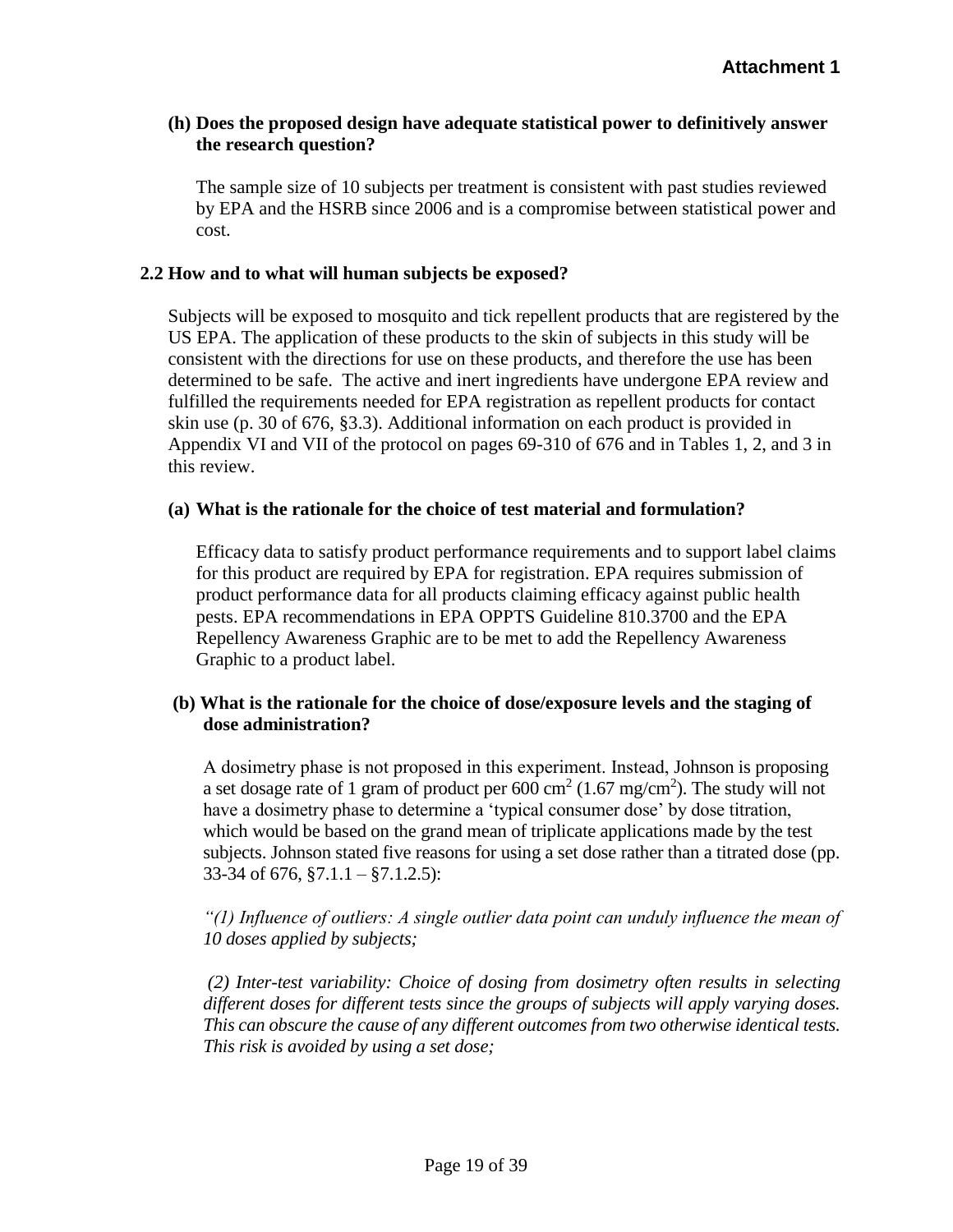*(3) Dose effect: Varying doses make it impossible to determine if performance difference is driven by the dose or the test products;* 

*(4) Time and cost: Dosimetry introduces additional time and cost to a study compared to a set dose; and* 

*(5) Relation to actual consumer use: To maintain the integrity of a scientific efficacy study the dose used should remain consistent. Keeping as many variables consistent from one test to the next and one test substance to the next is a more scientifically robust method of testing. A set dose can be related to known consumer behavior. Based on a handful of tests where dosimetry was employed, the standard dose falls within the range of values arrived at via dosimetry. Dosimetry allows the possibility of an atypical result*."

Johnson proposed: "In order to apply the target dose of  $1.67$  mg.cm<sup>2</sup> the following formula will be used:

[Area of the Limb/600 cm<sup>2</sup>]  $*$  1 gm = weight (amount) of product to apply"

EPA is recommending the following product specific doses based on an analysis dosimetry data for repellent studies reviewed by EPA and the HSRB since 2006:

The following formula should be used to determine the amount of product to apply:

[Area of the Limb/600 cm<sup>2</sup>]  $*$  X or Y or Z grams = weight (amount) of product to apply

 $X = 0.9g$  for lotions. (Target dose is 1.5 mg/cm<sup>2</sup>)

 $Y = 0.4g$  for pump sprays. (Target dose is 0.67 mg/cm<sup>2</sup>)

 $Z = 0.8g$  for aerosols. (Target dose is 1.34 mg/cm<sup>2</sup>)

The application of repellent product to the skin of each subject will depend on the product type.

- For pump sprays, the test substance container is placed on a balance and the balance is tared. The required weight is drawn up by pipette while observing the digital display on the balance and applied to the skin of the subject.
- For aerosol sprays, the test substance container is placed on a balance and the balance is tared. The test substance is then sprayed from the container directly onto the skin. After the spray, the sample is returned to the balance and the amount applied is determined. If the amount is below the required weight, more test substance is sprayed onto the limb targeting the required weight as closely as possible.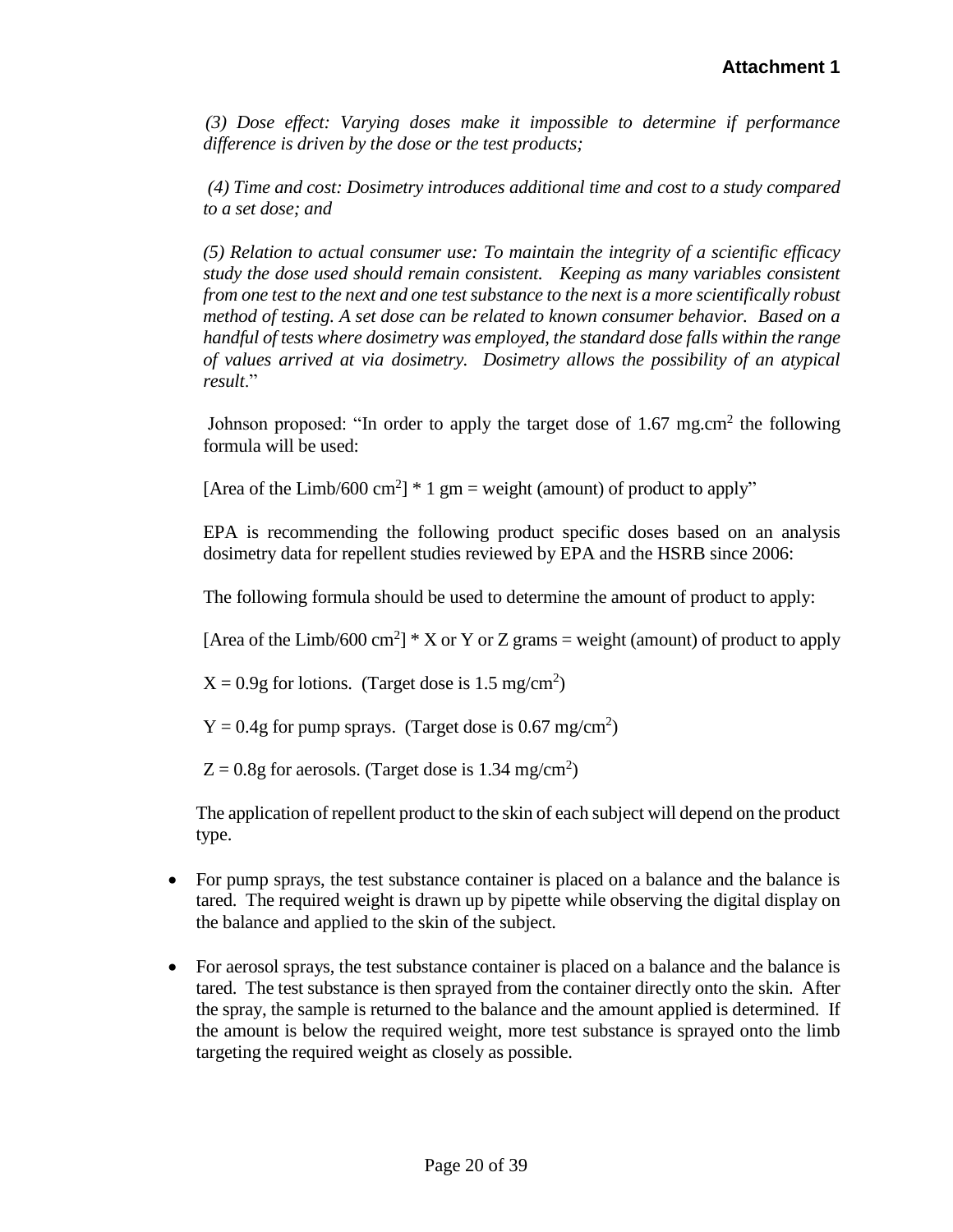For lotions, the test substance container is placed on a balance and the balance is tared. The required weight of the test substance is then removed by spatula or similar implement-carefully observing the balance read out.

Treatments will be made by study staff. §7.1.4-7.1.6 on pages 34-35 of 676 describe preparations before treatments are made. The target dose weight and actual weight applied will be recorded on a data sheet (p. 61 of 676, Appendix II).

## **(c) What duration of exposure is proposed?**

The exposure is a 5-minute period every 30 minutes for either one arm or one leg of each subject. The exposure periods will be repeated until the product treatment fails on the treated subject.

## **2.3 Endpoints and Measures**

## **(a) What endpoints will be measured? Are they appropriate to the question(s) being asked?**

Endpoints/Measures for efficacy evaluation:

*"Subject specific Complete Protection Time (CPT) will calculated as time from application of each test substance to a subject and the 'First Confirmed Landing' on that subject." "A 'Landing' occurs when a mosquito alights on the treated skin of a subject. A 'First Confirmed landing' is that which is followed by another Landing within a 5 minute exposure period or, when one Land occurs in such an exposure period and another Land occurs in the next exposure period (30 minutes later)."* The Median CPT of all test subjects will be calculated using the Kaplan-Meier estimator.

Subjects with repellent failures will be removed from the field test. The test will be terminated as determined by the study director.

The endpoints are appropriate to the questions being asked and address uncertainty associated with the samples size, between subject variation, mosquito land values, and the overall Median Complete Protection Time value.

The data form for each 5 minutes exposure is presented in Appendix III on page 62 of 676.

#### **(b) What steps are proposed to ensure measurements are accurate and reliable?**

- Standard Operating Procedures (SOPs) will be in place that must meet Good Laboratory Practices requirements.
- Study staff will train subjects for capturing (aspirating) mosquitoes landing on their exposed skin.
- Study staff will treat the skin of the exposed limb with the test substance.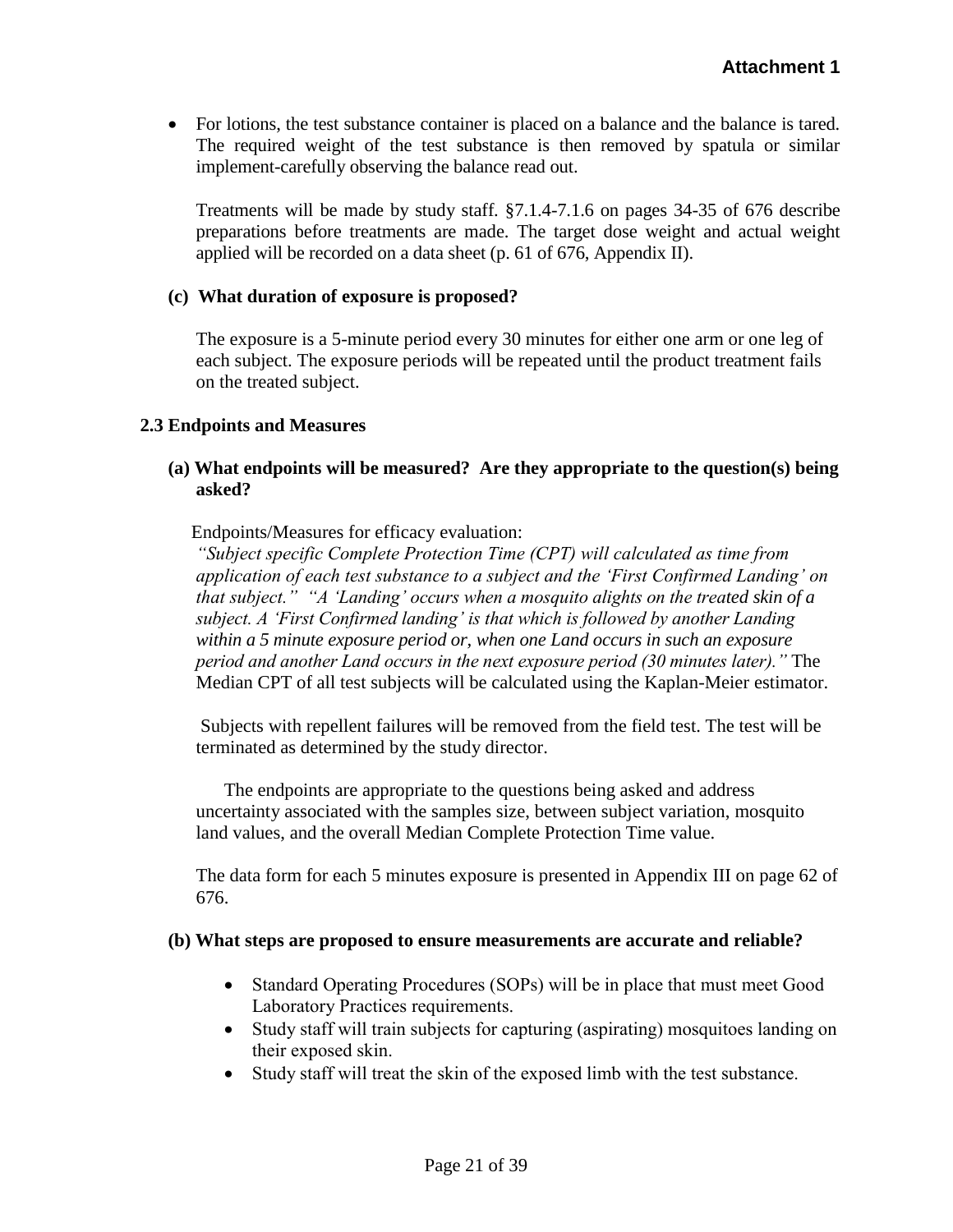- Study staff will lead subjects to and from the study sites and ensure that subjects work in pairs at pre-assigned locations within the study site.
- Study staff will monitor the start and stop times for each exposure period.
- Study staff will monitor the negative control subjects to make sure that the minimum mosquito landing rate (biting pressure) is met for each exposure period. Subjects may be moved within the test area to a location where landing rates may be higher if necessary.
- Study staff and the study director will track test substance samples, closely monitor the testing, environmental conditions and data recording.
- Alternate subjects will be enrolled to ensure adequate sample size.
- Counts of mosquito landings and the total number of mosquitoes captured will be determined. All mosquitoes captured through aspiration from the exposed skin will be identified to species.
- A Quality Assurance Unit will be in place to monitor all study activities and data collection.

## **(c) What QA methods are proposed?**

Johnson's independent Quality Assurance Unit (QAU), under the leadership of Michael Caringello, will perform all QAU duties. Specifically, the QAU will inspect each study at intervals adequate to ensure study integrity, and maintain written and properly signed records of each periodic inspection showing the date of inspection, the study inspected, the person performing the inspection, findings and problems, action recommended and taken to resolve existing problems, and any scheduled date for reinspection, all inspection findings will be sent to management and the Study Director Any problems which are likely to affect study integrity found during the course of an inspection shall brought to the attention of the Study Director and management immediately. The QAU will review and sign the final report for accuracy and compliance with GLPs and the protocol. (pp. 8-9 of 676, §1.4)

## **(d) How will uncertainty be addressed? Will point estimates be accompanied by measures of uncertainty?**

Complete Protection Time (CPT) will calculated as time from application of each test substance to a subject and the first confirmed land on that subject. The Median CPT of all test subjects will be calculated using the Kaplan-Meier estimator, which is advantageous since CPTs may not be normally distributed. Kaplan-Meier is more conservative than competing parametric methods (Weibull and Normal) in that the Median CPT is likely to be lower and the 95% confidence interval around the median CPT is likely to be wider. Kaplan-Meier estimator has been accepted by EPA and the HSRB for (Median) CPT calculation in past repellent efficacy studies and is also recommended by the World Health Organization for CPT calculation from these nonparametric data sets. "The duration of protection for each test substance will be the lowest median CPT from the test locations. This value will be rounded down to the closest full hour (p. 57 of 676, §12.4.4).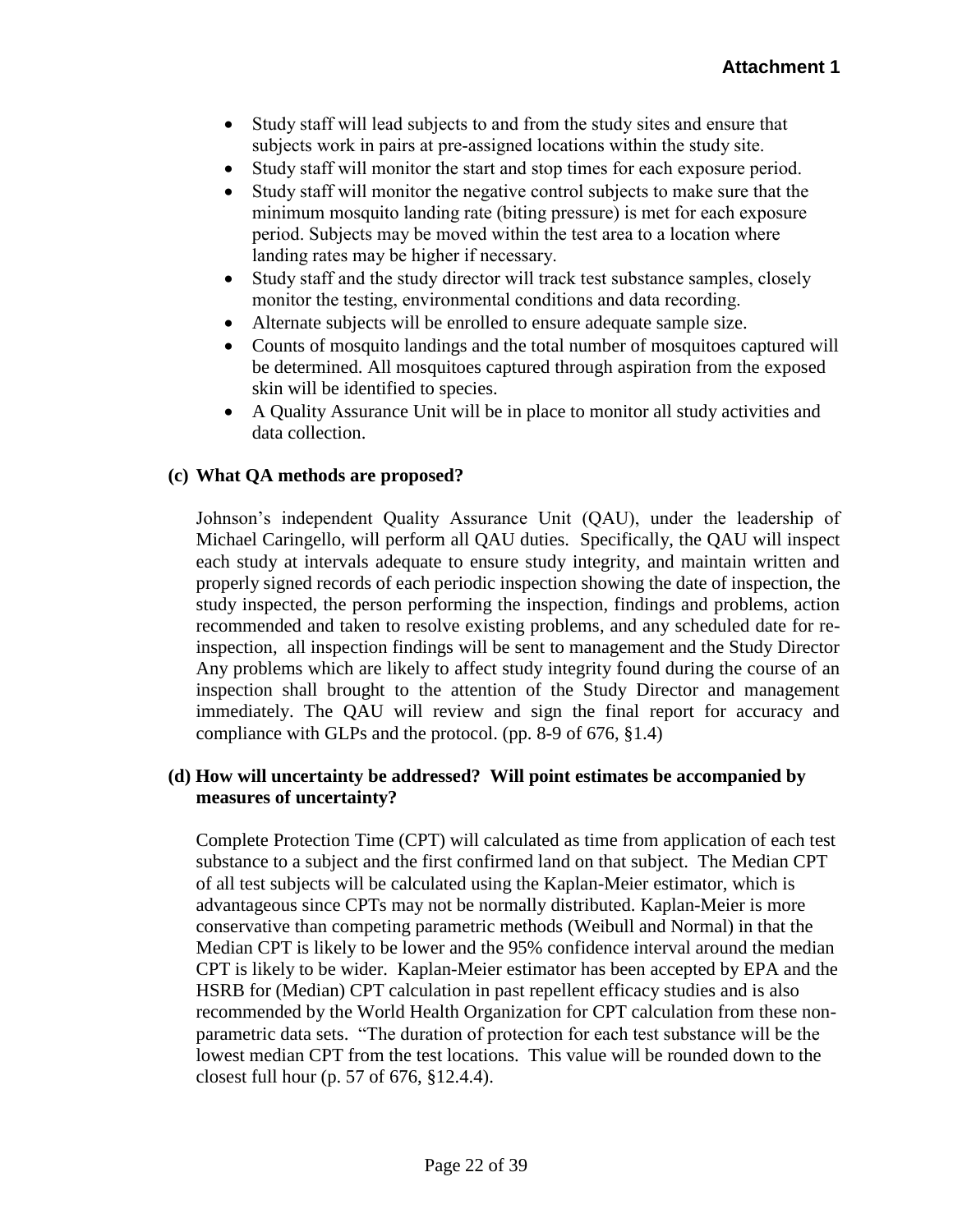## **3.1 Representativeness of Sample**

### **(a) What is the population of concern?**

The population of concern consists of people who would purchase and use mosquito repellents. Little information is available to characterize this population, but it is presumed that repellent users are highly diverse in age, gender, physical size, general health, attractiveness to mosquitoes, and other characteristics. The pool from which subjects are recruited is stated in the protocol to be demographically and ethnically representative of the population in the area where the field testing will be conducted. However, there are no details provided to substantiate this statement, nor is there information about whether the pool is representative of the U.S. population or the population of repellent users.

## **(b) From what populations will subjects be recruited?**

Subjects will be recruited by a recruiting firm. This firm maintain a database of contacts of people generally interesting in participating in research studies in various areas including Wisconsin and Florida. The firm will telephone individuals from the database to compile a list of potentially interested subjects. The protocol states that the initial pool of subjects will be demographically and ethnically representative of the population in the area where the field testing will be conducted.

## **(c) Are expected participants representative of the population of concern? If not, why not?**

There is no information provided about the demographics of the initial group of potential volunteers that will be contacted by the recruiting firm, and therefore there is not sufficient information to determine if expected participants are representative of the population of concern.

EPA Comment: Johnson should inquire with the recruiting firm about the demographics of the volunteer pool and provide additional details in the protocol to support the statement that the pool of subjects will be demographically and ethnically representative of the population in the area where the field testing will be conducted. Ideally, the pool of subjects will also be representative of the overall population of concern, which is repellent users in the United States, not just the population in the area where the testing is conducted.

#### **(d) Can the findings from the proposed study be generalized beyond the study sample?**

Yes. Each test substance tested will be evaluated at two geographically-separate sites.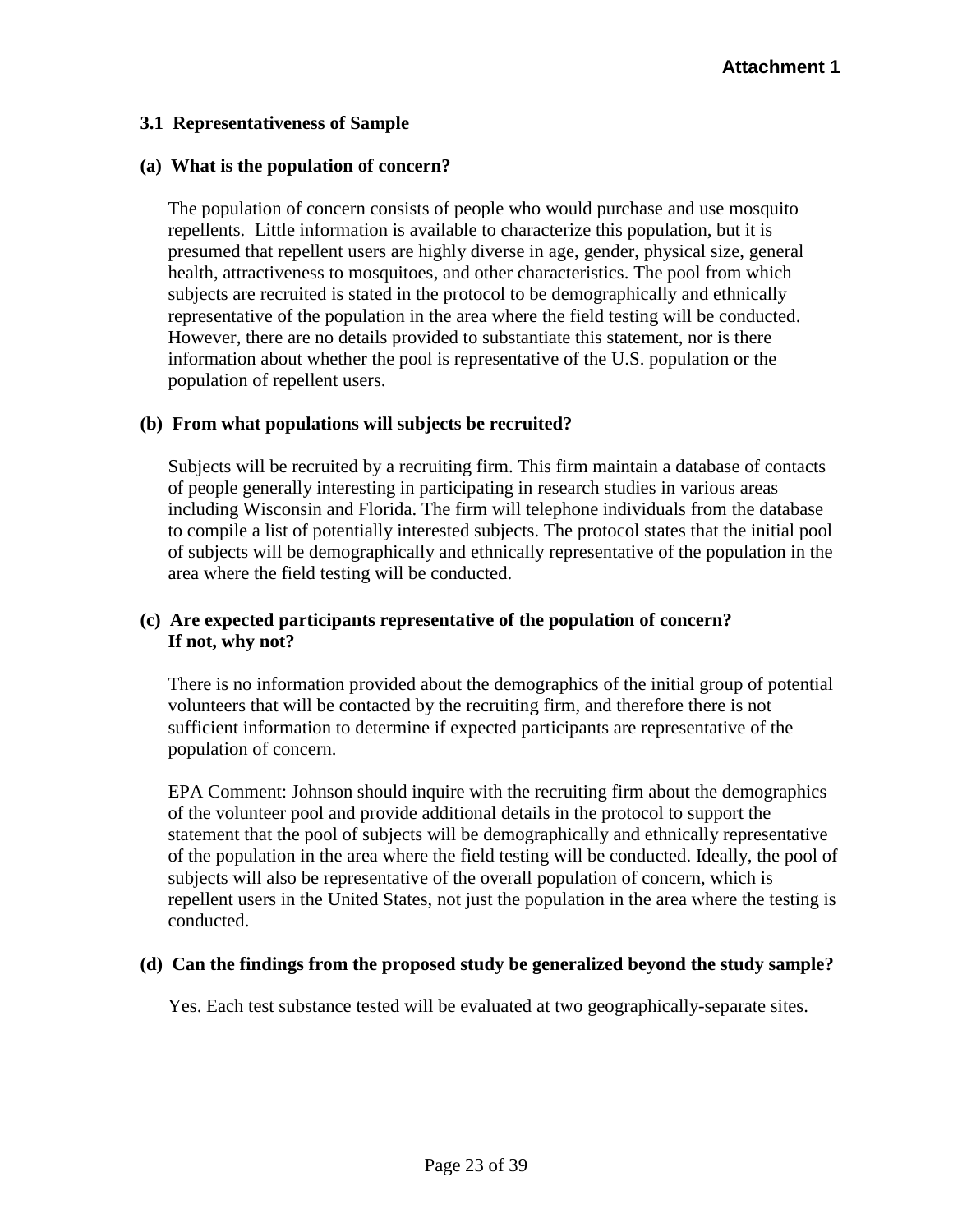## **3.2 Equitable Selection of Subjects**

## **(a) What are the inclusion/exclusion criteria? Are they complete and appropriate?**

The inclusion/exclusion criteria are complete and appropriate.

*"Individual Inclusion/Exclusion Criteria:*

- *The subjects must be within the ages of 18-55 and can provide proof of age by a driver's license, passport, or other valid identification.*
- *The subjects must be able to read and speak English fluently.*
- *Subjects must not be employees of Johnson.*
- *Subjects must have a reliable form of transportation to get to and from the test and training locations.*
- *The subjects must be willing to be exposed to and potentially bitten by mosquitoes and not known to be hypersensitive to mosquito bites. All measures possible will be taken to prevent mosquito bites.*
- *The subjects must not have a known sensitivity or allergy to mosquito bites, Elastikon (or equivalent) tape, latex, insect repellents, or skin care products.*
- *The subjects must be free of skin disease, skin problems, such as eczema, psoriasis, or atopic dermatitis.*
- *Subjects must feel they are healthy enough and do not have any heath conditions that would make them unable to sit in a chair for long periods, with breaks for limb stretching and movement at reasonable intervals, able to stand continuously for five minutes and be outdoors for several hours where high temperatures, high humidity and sweating are possible.*
- *Subjects must be willing to participate in testing outdoors where high temperatures, high humidity and sweating are possible.*
- The subjects must be willing to refrain from using alcohol 12 hours before the *test, and refrain from nicotine, and fragrance products (e.g., soap, perfume, cologne, hair spray, lotion, etc.) during the test.*
- *The subjects must be willing to follow the study procedures as explained and be willing to sign an ICD.*
- *The Female subjects must not be pregnant or be breast-feeding. Within 48 hours prior to participation in testing Female subjects will be required to perform an over the counter pregnancy test that will be supplied by the Sponsor.*
- *Confirmation (during their training session) will be needed before the field testing that mosquitoes are attracted to subjects' untreated skin in one of the two following ways:*
	- o *In a lab setting, potential test subjects will confirm mosquitoes are attracted to subjects' untreated skin by inserting an untreated forearm into a 2' x 2' x 2' test cage with approximately 50 adult female mosquitoes, that are approximately 5-10 days old. To qualify test subjects must acquire five lands within a one minute exposure with an Aedes species. If five lands are acquired before the end of the exposure period, the exposure period will be stopped. The arm will be protected with a sleeve the proboscis cannot penetrate and the hand is protected with a glove.*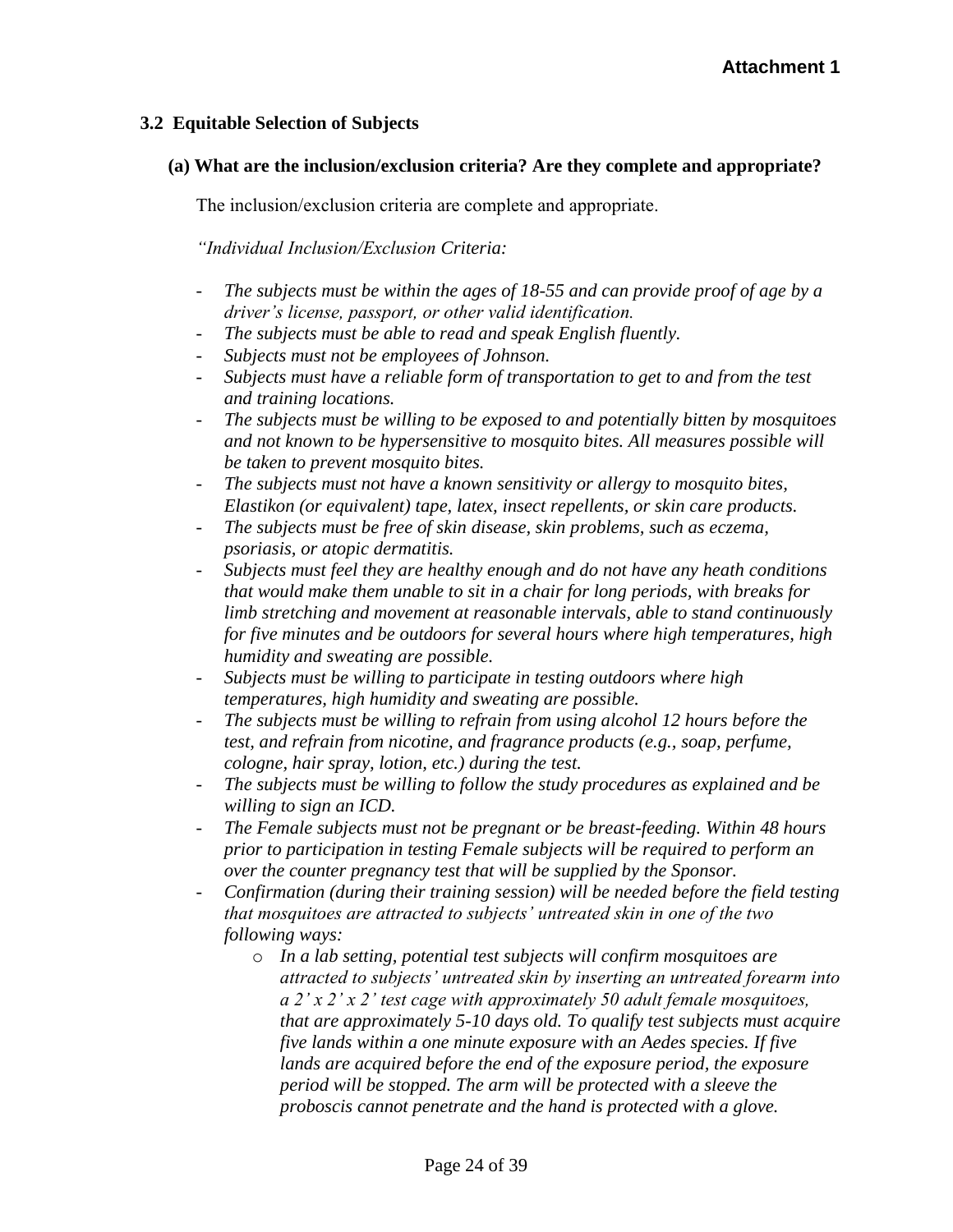o *If a laboratory is not available, potential test subjects will confirm mosquitoes are attracted to subjects' untreated skin in a field setting. Potential test subjects will be exposed to a wild population of mosquitoes and must acquire five lands in 5 minutes on the forearm or lower leg. If five lands are acquired before the end of the exposure period, the exposure period will be stopped. No skin will be exposed for this qualification. A full bug suit (or similar) consisting of a material the proboscis cannot penetrate and screened mesh over the face area will protect the entire body. The hands will be protected with gloves and the feet with higher cut shoes or boots."* (p. 14-16)

## **(b) What, if any, is the relationship between the investigator and the subjects?**

The protocol excludes people who are employees of S.C. Johnson are excluded from becoming subjects.

EPA Comment: The protocol and consent form should be amended to also exclude the immediate family of S.C. Johnson employees.

## **(c) Will subjects be recruited from a vulnerable population?**

No.

### **(d) What process is proposed for recruiting and informing potential subjects?**

*"Subjects will be recruited from the general public at three times greater than the number required for any one study. A Recruitment Firm will initially contact potential subjects and compile a pool of potentially interested subjects. This pool will be demographically and ethnically representative of the population in the area where the field testing will be conducted. Subjects will be recruited over telephone. Potential subjects will be given a brief outline of the study. If they are interested in potentially enrolling in the study, they will be given a time, date and phone number to talk with member of the study staff learn more about the study and there role in it, go over the inclusion/exclusion criteria, and answer any further questions they may have.*

*"Subjects that meet the inclusion/exclusion criteria and are still interested in enrolling in the study, they will be given a time, date and location to meet with the Study Director or Principle Investigator for further information, as described under 'Consenting' below (Section 2.4). If the subject would like to provide the study director with an email or mailing address, the ICD will also be sent to them via email or mail to review prior to the training session."* (pp. 12-13)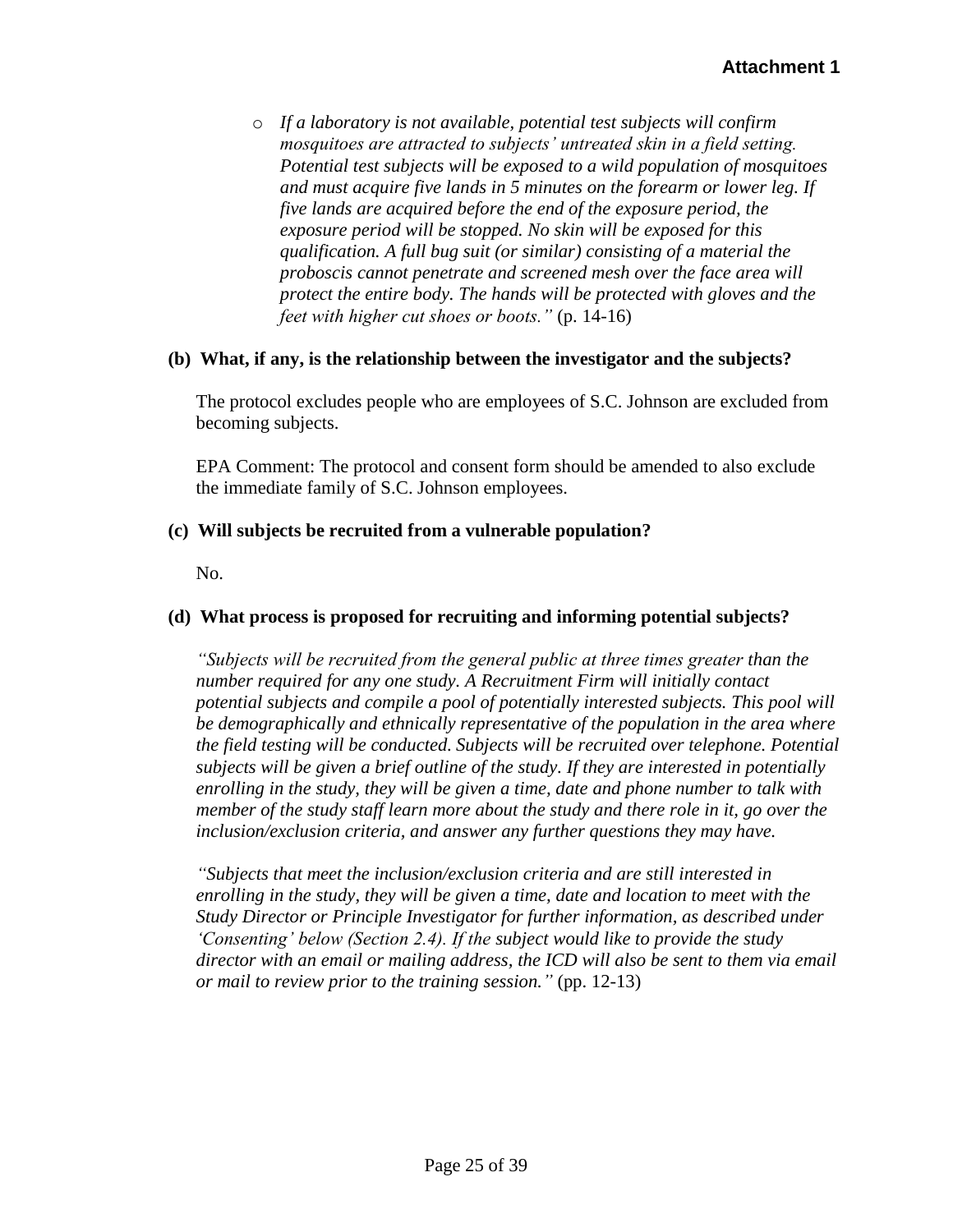### **(e) If any subjects are potentially subject to coercion or undue influence, what specific safeguards are proposed to protect their rights and welfare?**

Subjects will be recruited by a professional Recruiting firm. There will be no communication between the researchers and the potential subjects' employers, which minimizes the potential for coercion or undue influence. In addition, employees of the sponsor, S.C. Johnson, are excluded from participation.

## **3.3 Remuneration of Subjects**

## **(a) What remuneration, if any, is proposed for the subjects?**

*"Subjects will be paid \$60.00 for participating in an approximately 3-4 hour training session prior to the field testing.* 

*"For each field test day, subjects will be paid \$15/hr for the test day. If a test day exceeds 8 hours, subjects will be paid \$18.00 for each additional hour beyond the first 8 hours, rounded up to the nearest hour.*

*"The alternates, if they are not needed on the test day to replace an absent or withdrawn test subject, will be paid \$50 to compensate for being inconvenienced.*

*"A back up date will be planned in case of rain. Should the original test date be cancelled due to inclement weather, subjects will be compensated for their time and inconvenience, and will be invited to volunteer as a test subject for the Rain Date. They will receive \$60 for having been available for the original date. They will receive the standard payment for participation the Rain Date."* (pp. 13-14)

#### **(b) Is proposed remuneration so high as to be an undue inducement?**

No.

**(c) Is proposed remuneration so low that it will only be attractive to economically disadvantaged subjects?**

No.

## **(d) How and when would subjects be paid?**

*"Subjects will be instructed that they will be asked to pick up their monetary compensation at the Recruitment Firm, the next following business day after their participation in the training session and also after their participation in the study. All subjects will be paid an additional \$15 to compensate for their time and travel to the recruitment firm."* (p. 14)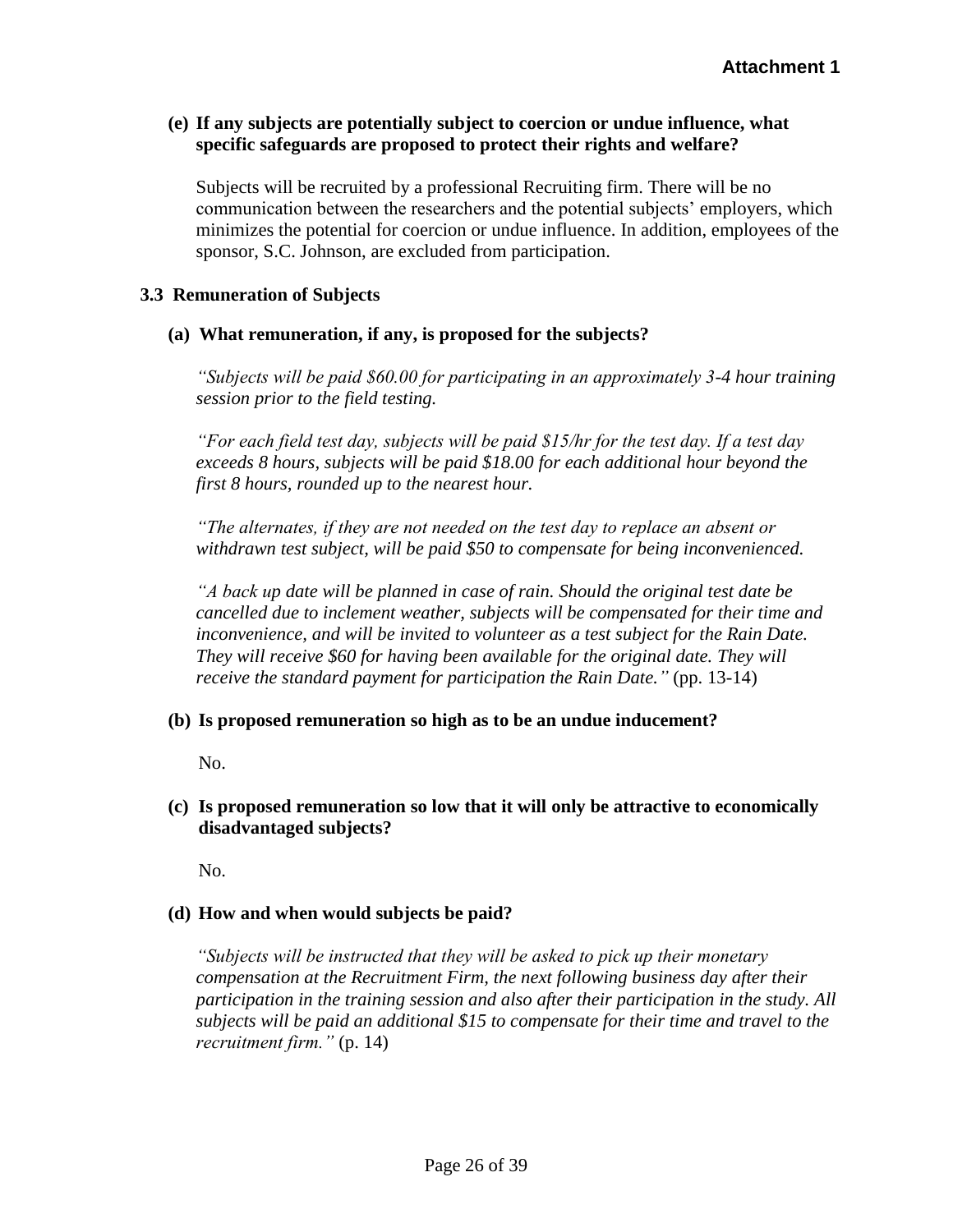## **4. Risks to Subjects**

## **4.1 Risk characterization**

**(a) Have all appropriate prerequisite studies been performed? What do they show about the hazards of the test material?**

Subjects will be exposed to mosquito and tick repellent products that are registered by the US EPA. The application of these products to the skin of subjects in this study will be consistent with the directions for use on these products, and therefore the use has been determined to be safe. The active and inert ingredients have undergone EPA review and fulfilled the requirements needed for EPA registration as repellent products for contact skin use. (p. 30 of 676, §3.3) Additional information on each product is provided in Appendix VI and VII of the protocol on pages 69-310 of 676 and in Tables 1, 2, and 3 in this review. Margin of Exposure (MOE) estimates are based on an assumed 70 kg subject and the acute dermal  $LD_{50}$  value for each product at the limit dose of greater than 2,000 mg/kg. Based on the dose rates presented by Johnson, the MOE values for the tested active ingredients will exceed EPA's level of concern of  $MOE = 100$ . Specific MOE values will be provided for each product when the study is conducted.

## **(b) What is the nature of the risks to subjects of the proposed research?**

*"There are five types of hazard associated with this type of study:*

- *A) Adverse reaction to the test substances*
- *B) Exposure to biting mosquitoes*
- *C) Exposure to mosquito-vectored diseases*
- *D) General risks of being in the field, including (but not limited to): exposure to high levels of heat and humidity for 12+ hours, possible presence of wild animals (e.g. snakes, ticks), and risk of injury due to uneven terrain*
- *E) Unanticipated loss of confidentiality."* (pp. 15-16)

## **(c) How do proposed dose/exposure levels compare to the established NOAELs for the test material?**

The test materials are EPA-registered mosquito repellent products and they will be used consistent with the Directions for Use on the product labels. Therefore, EPA considers the exposure to the test substance that would be received by a subject to be safe.

## **(d) What is the probability of each risk associated with the research? How was this probability estimated?**

No numerical probability is estimated, but risks have a low probability of occurrence. Risks are minimized in the protocol by excluding candidates known to be hypersensitive to or phobic of mosquito bites; conducting the research in areas where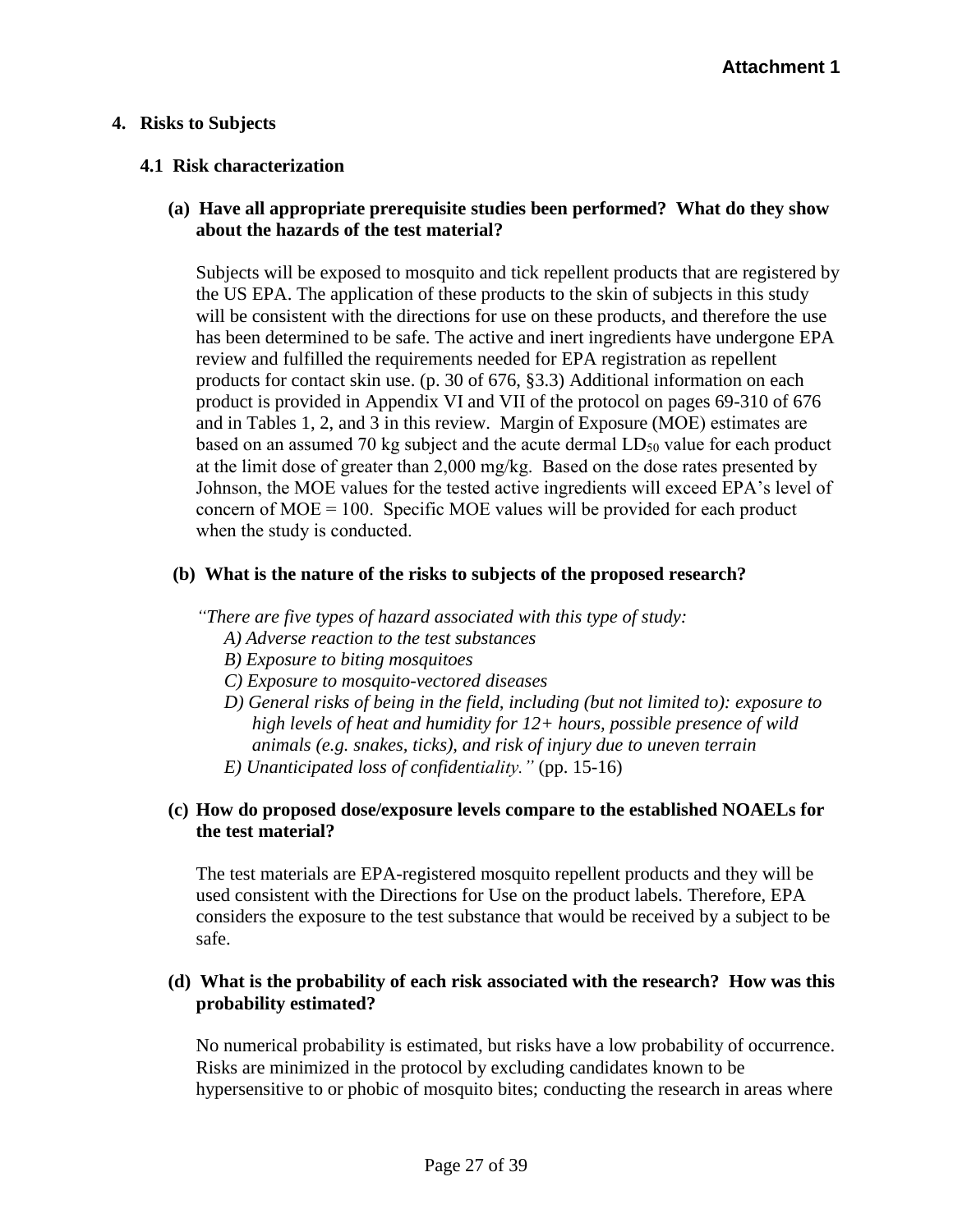mosquito-borne disease has not been detected within one month prior to the test date; excluding candidates known to be sensitive to the test material; applying stopping rules if conditions at the site become unsafe; and by incorporating procedures to keep the results of pregnancy testing private and permit discrete withdrawal.

### **4.2 Risk minimization**

## **(a) What specific steps are proposed to minimize risks to subjects?**

### Risk of adverse reaction to test substance

*"Subjects will be told that if anyone experiences any skin reaction, experiences an injury, or simply feels unwell, he or she should inform Study staff right away. Such subjects will immediately be given appropriate care, may be withdrawn from testing, and may be transported to a local hospital if necessary. The closest hospital to the training and test sites and directions to the closest hospital will be identified prior to the training or test date.* 

*"Subjects may ask for standard first aid items such as bandages, antiseptics, and mild topical and oral antihistamines at any point during the study, though they will not be able to apply topical antihistamines to the treated areas of their skin while still taking part in the test. They may also request qualified first aid assistance at any time."* (p. 23)

#### Risk of exposure to biting mosquitoes:

*"No subjects with known allergies to mosquito bites will be allowed to participate as a test subject. Subjects will receive specific training on how to remove mosquitoes from their skin before they bite. In addition, treated subjects will only expose one forearm or one lower leg for mosquitoes to land on.*

*"The untreated control subjects will be at greater risk of being bitten, since they will not have any repellent test products applied to their exposed skin. Therefore, when they have received five lands in a 5-minute exposure (the minimum necessary to ensure adequate biting pressure), they will cover their exposed limbs by rolling down their sleeve or pants leg."* (p. 21)

#### Risk of exposure to mosquito-vectored diseases

*"In the US, mosquitoes can transmit various disease-causing organisms to humans, notably the West Nile virus ('WNV'). According to the CDC, most people who contract WNV (approx. 80%) do not develop symptoms. The remaining 20% may show symptoms of tiredness, headaches, body aches, fever or a rash. Slightly less than 1% of persons will show more serious symptoms. Several forms of encephalitiscausing organisms can be vectored by mosquitoes but at a lower frequency than WNV. There is also a smaller risk of transmission of dengue virus, malaria protozoa*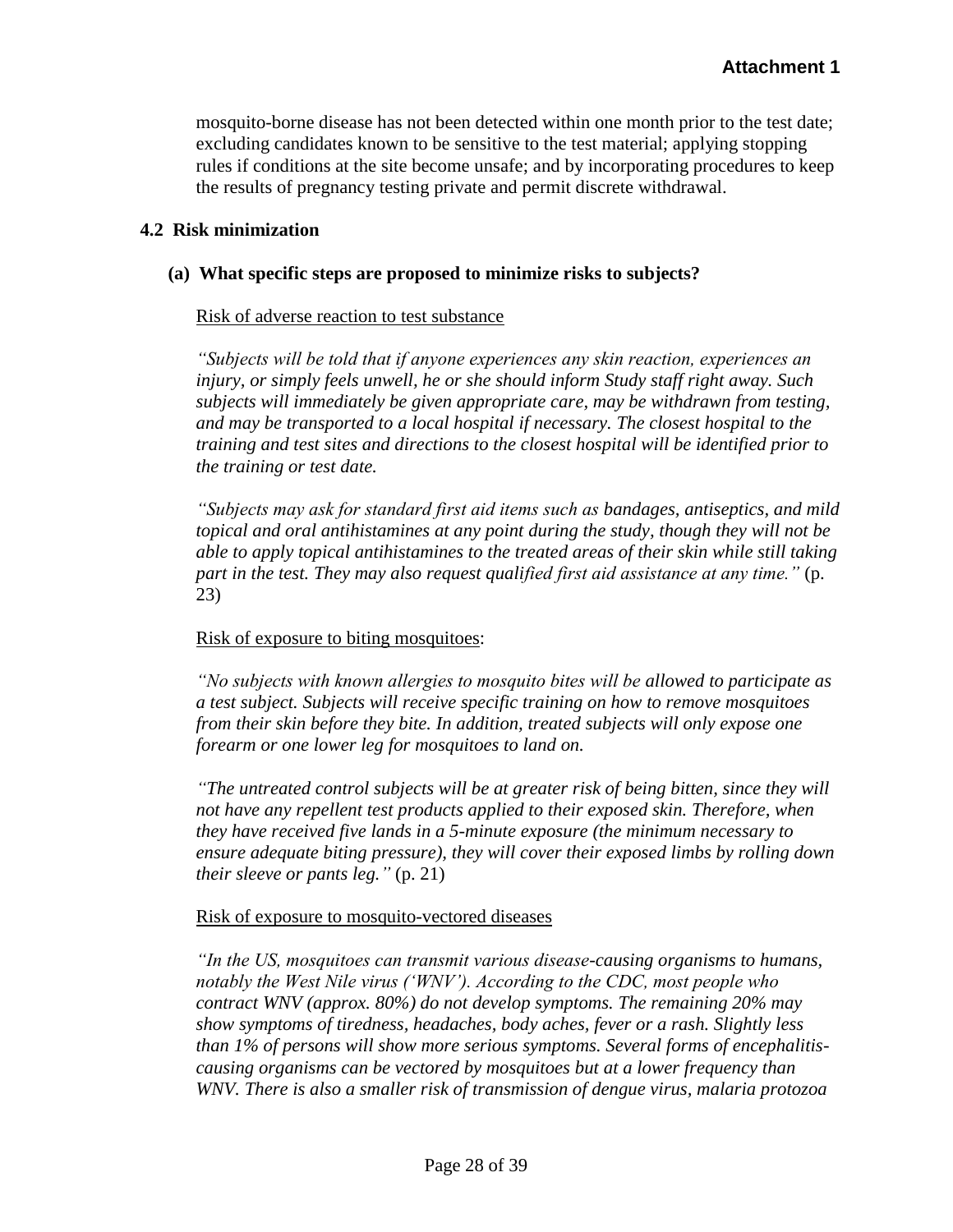*and chikungunya. All subjects will be instructed as to what symptoms of these diseases may look like, so they may seek informed medical care in the very unlikely event they contract any of these diseases and become symptomatic.*

*"To reduce the risk of contracting any mosquito-borne diseases, the study will be conducted in areas where the presence of mosquito-borne disease has not been detected by county or state health staff or mosquito abatement district staff within one month prior to the test date. All subjects will be trained to quickly and adeptly remove mosquitoes from each other (using a hand-held aspirator device) during the 5 minute periods when they expose small areas of their skin to mosquitoes."* (p. 22)

#### General risks of being in the field

*"Study staff will provide food and non-alcoholic beverages on site, and will encourage subjects to drink regularly in order to keep hydrated. A screened enclosure will be provided to keep subjects away from mosquitoes between text exposure periods and shade will also be provided to protect them from direct sun.*

*"Staff will be cognizant of the types of wildlife they may find in the area, and will move subjects away from areas where they find potentially harmful organisms such as fire ants or snakes. Staff will also encourage subjects to perform frequent 'tick checks' (and will assist if necessary) to remove any acquired ticks before they have opportunity to bite."* (p. 22-23)

#### Risk of Unanticipated loss of confidentiality

*"All efforts will be taken to maintain the confidentiality of the pregnancy tests results. The test will be performed by the potential subject in a private setting. The results will be verified by the subject only. After completion of the pregnancy test, a female member of the study staff will ask in a private setting if the potential subject is still interested in participating in the study. If they are no longer interested they do not need to explain why. If the test subject is interested in participating, the results will be verified by a female of the study staff in a private manner. The results will be kept confidential, will not be recorded, and will not be disclosed to anyone. The Female staff member will only notify the Study Director or Principle Investigator which females will be and will not be participating in the study.*

*"All efforts will be taken to maintain the confidentiality by protecting the subjects' personal information in the following ways. Each subject will be assigned a code number. Only subjects' code numbers will appear on data sheets. The subjects' names will not appear in the report. The study records will be maintained at the study site in locked cabinets and electronic files kept on a password-protected computer server. No one outside Johnson, the study staff, the IRB, or certain governmental agencies (such as USEPA) will have access to subjects' personal information."* (p. 24)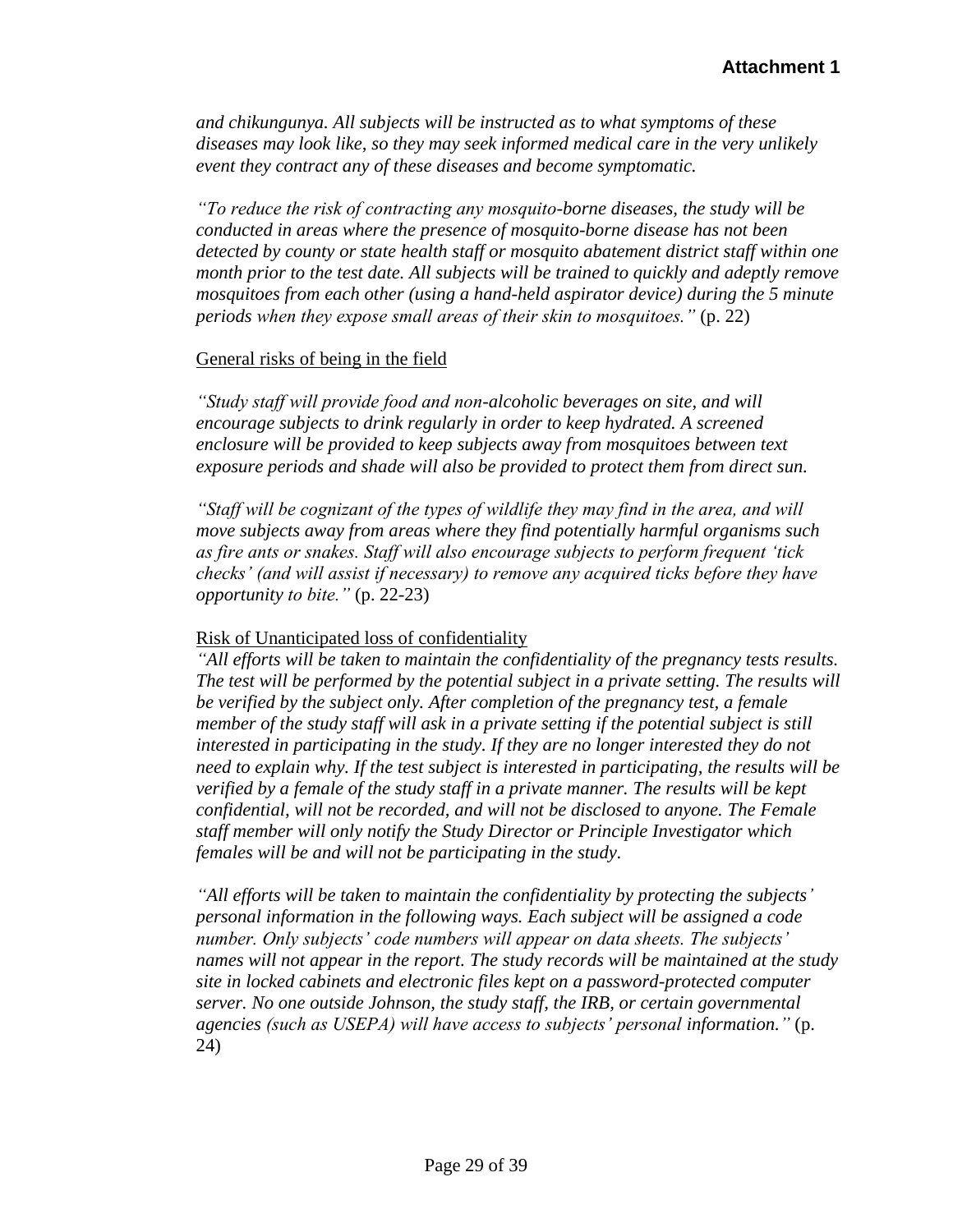#### **(b) What stopping rules are proposed in the protocol?**

The protocol states: "*The Study Director or Principle Investigator will stop, and if needed reschedule, the test day if temperatures exceed 105°F, or other unanticipated weather arises that poses unsafe conditions to remain outdoors."* (p. 53)

EPA Comment: Johnson should consider whether additional stopping rules should be added to the protocol. Examples include: biting pressure falls below threshold needed to challenge test material, wind speeds exceed a certain level, subject asks to withdraw, subject proves unattractive to target species, subject exhibits hypersensitivity to insect bites, subject exhibits sensitivity to the test material, medical management is invoked. The first two examples would apply to the entire study; the other examples would apply to an individual subject.

## **(c) How does the protocol provide for medical management of potential illness or injury to subjects?**

*"Johnson will have at least two First-Aid qualified study staff members and supplies on site to monitor subjects for medical problems. In the case of medical emergency, Study Staff will call 911, ask for emergency assistance, and follow instructions given by the emergency dispatcher (including, if necessary, waiting for an ambulance for transport the subject to the nearest hospital)."* (p. 19)

### **(d) How does the protocol provide for post-exposure monitoring or follow-up? Is it of long enough duration to discover adverse events which might occur?**

The consent form states: *"If you have any questions about this study or suffer a research-related reaction, call the Study Director listed on the front page of this consent form, or Safety Call at (866) 344-3932 available 24-hours."* There is no time limit given. (p. 319)

## **(g) How and by whom will medical care for research-related injuries to subjects be paid for?**

The consent form states:

"*Compensation for Injury. In the unlikely event that you are injured as a result of your participation in this study, medical care will be made immediately available. The sponsor will reimburse you for the costs of this care. All adverse effects will be followed until resolution is reached. If you believe you have suffered any physical or mental adverse effects as a result of your participation in this study, the sponsor will address your claims according to the applicable workers compensation laws and regulations. There are no plans to provide other compensation beyond that which is listed in this informed consent document. You will not lose any of your legal rights or release the Sponsor, the study doctor, the study staff, or study site from liability for mistakes or intentional misconduct by signing this consent document.*" (p. 318)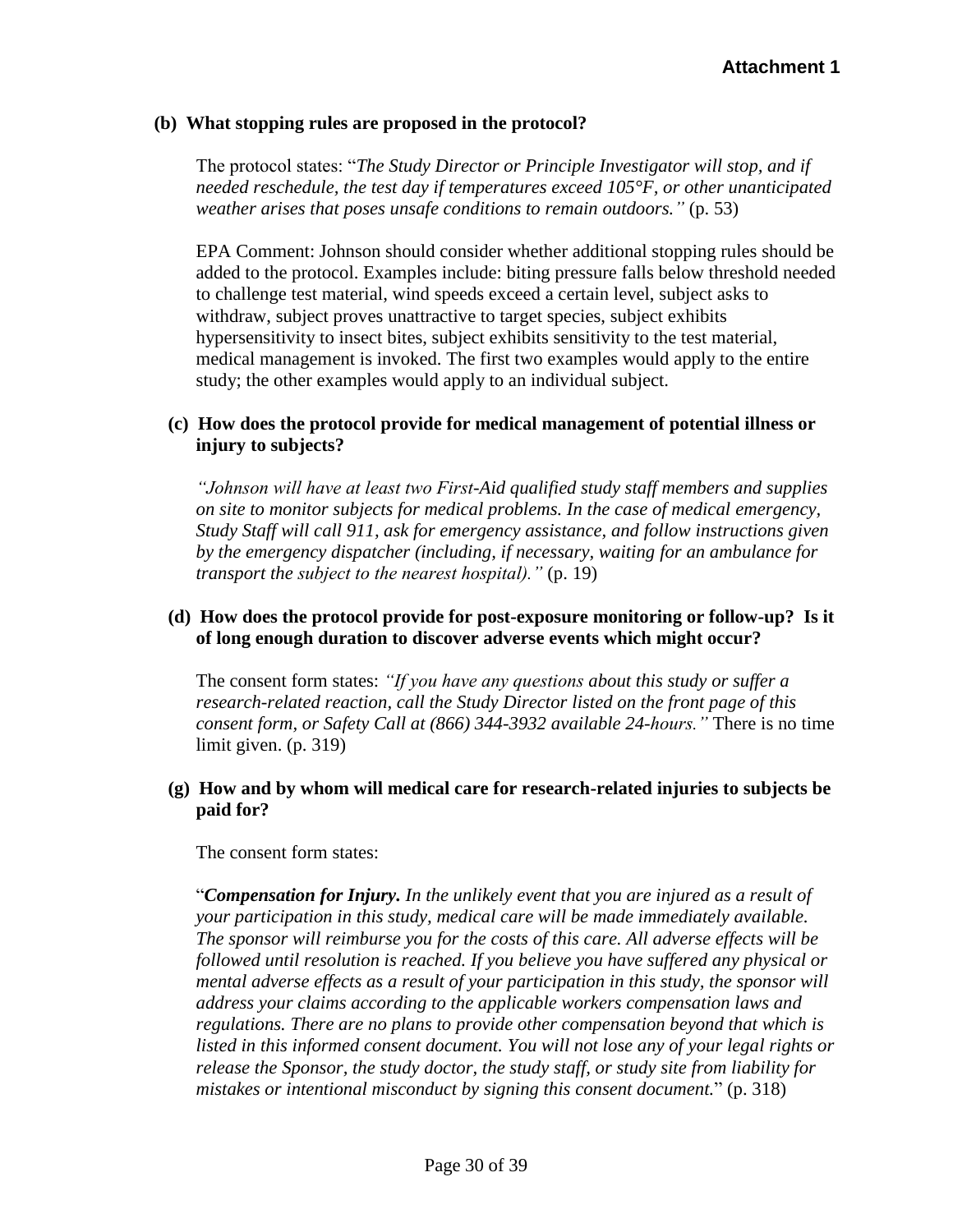## **5. Benefits**

#### **(a) What benefits of the proposed research, if any, would accrue to individual subjects?**

There are no direct benefits to subjects. The consent form states: *"You will not personally benefit from this study, other than the financial compensation."* (p. 319)

EPA Comment: The consent form should be revised to delete the phrase: "other than the financial compensation" from the Benefits section. Compensation is not considered a benefit of study participation.

## **(b) What benefits to society are anticipated from the information likely to be gained through the research?**

The consent form states: *"The benefit to society is the gaining of knowledge regarding the efficacy of personal mosquito repellents."* (p. 319)

## **(c) How would societal benefits be distributed? Who would benefit from the proposed research?**

One beneficiary of the research is the sponsor, S.C. Johnson, which is seeking the Repellency Graphic across the company's line of topically-applied repellent products. Indirect beneficiaries would include users of these products who may benefit from additional information about the period of effectiveness of these products.

#### **(d) What is the likelihood that each identified societal benefits would be realized?**

The testing is likely to demonstrate the complete protection time for each of the tested products.

#### **6. Risk/Benefit Balance**

## **(a) How do the risks to subjects weigh against the anticipated benefits of the research, to subjects or to society?**

The protocol reduces risks to subjects without reducing the robustness of the scientific design. The resulting residual risk to subjects is very low. The potential benefits from availability of additional information about the efficacy of skin-applied repellent products are likely to be realized, and make the residual risks to subjects in this proposed research reasonable.

## **7. Independent Ethics Review**

#### **(a) What IRB reviewed the proposed research?**

Schulman Associates Institutional Review Board, Inc. (SAIRB)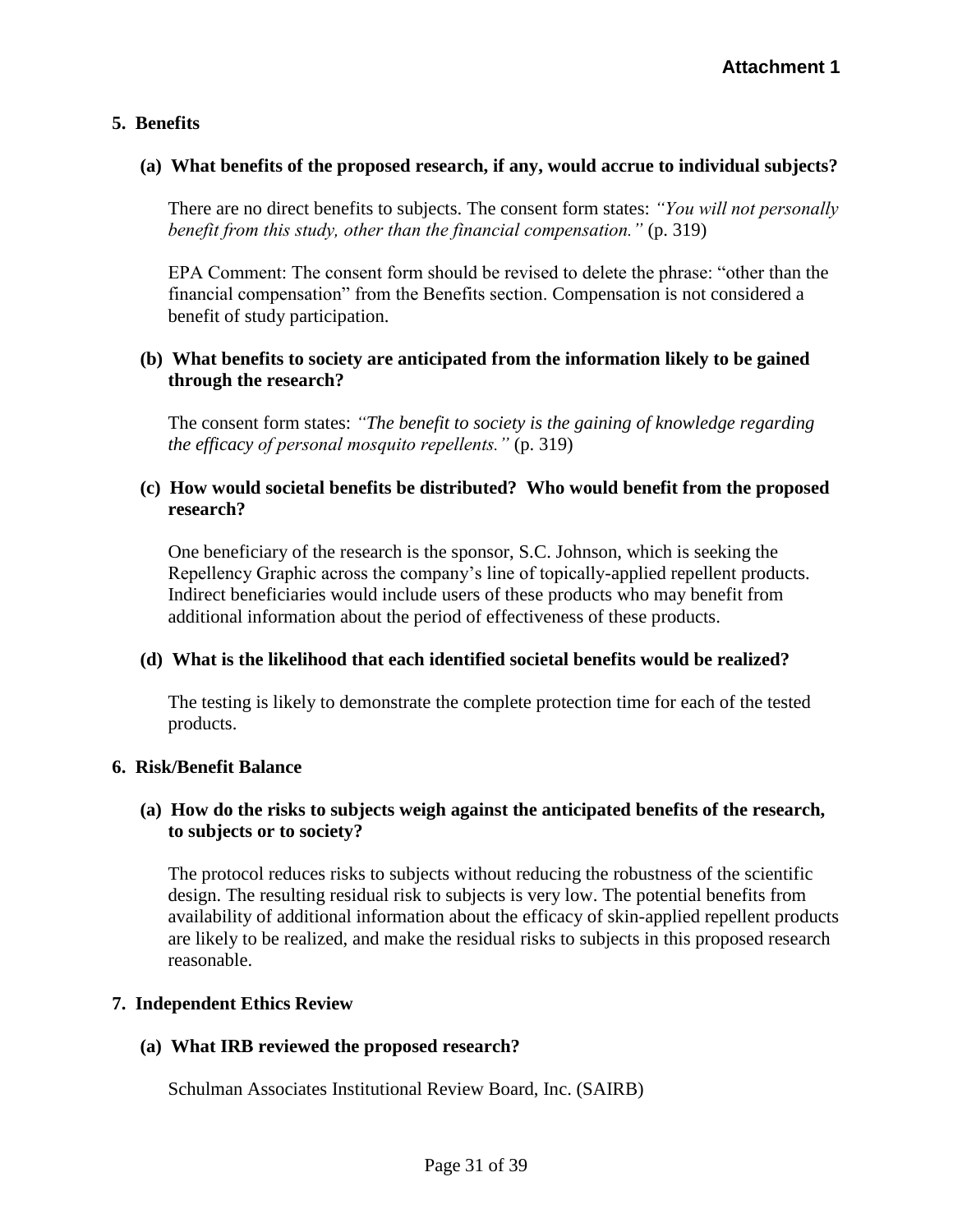- **(b) Is this IRB independent of the investigators and sponsors of the research?** Yes
- **(c) Is this IRB registered with OHRP?** Yes
- **(d) Is this IRB accredited? If so, by whom?**

SAIRB has full AAHRPP accreditation.

#### **(e) Does this IRB hold a Federal-Wide Assurance from OHRP?**

Yes.

**(f) Are complete records of the IRB review as required by 40 CFR 26.1125 provided?**

Yes.

#### **(e) What standard(s) of ethical conduct would govern the work?**

This is a protocol for third-party research involving what EPA has interpreted to be intentional exposure of human subjects to a pesticide. The study is being conducted with the intention of submitting the resulting data to EPA under the Federal Insecticide Fungicide and Rodenticide Act (FIFRA). Thus, the primary ethical standards applicable to this proposal are 40 CFR 26, Subparts K and L. In addition, the requirements of FIFRA  $\S 12(a)(2)(P)$  for fully informed, fully voluntary consent of subjects apply.

#### **8. Informed Consent**

**(a) Will informed consent be obtained from each prospective subject?**

Yes.

**(b) Will informed consent be appropriately documented, consistent with the requirements of 40 CFR 26.1117?** 

Yes.

**(c) Do the informed consent materials meet the requirements of 40 CFR 26.1116, including adequate characterization of the risks and discomforts to subjects from participation in the research, the potential benefits to the subject or others, and the right to withdraw from the research?**

Yes.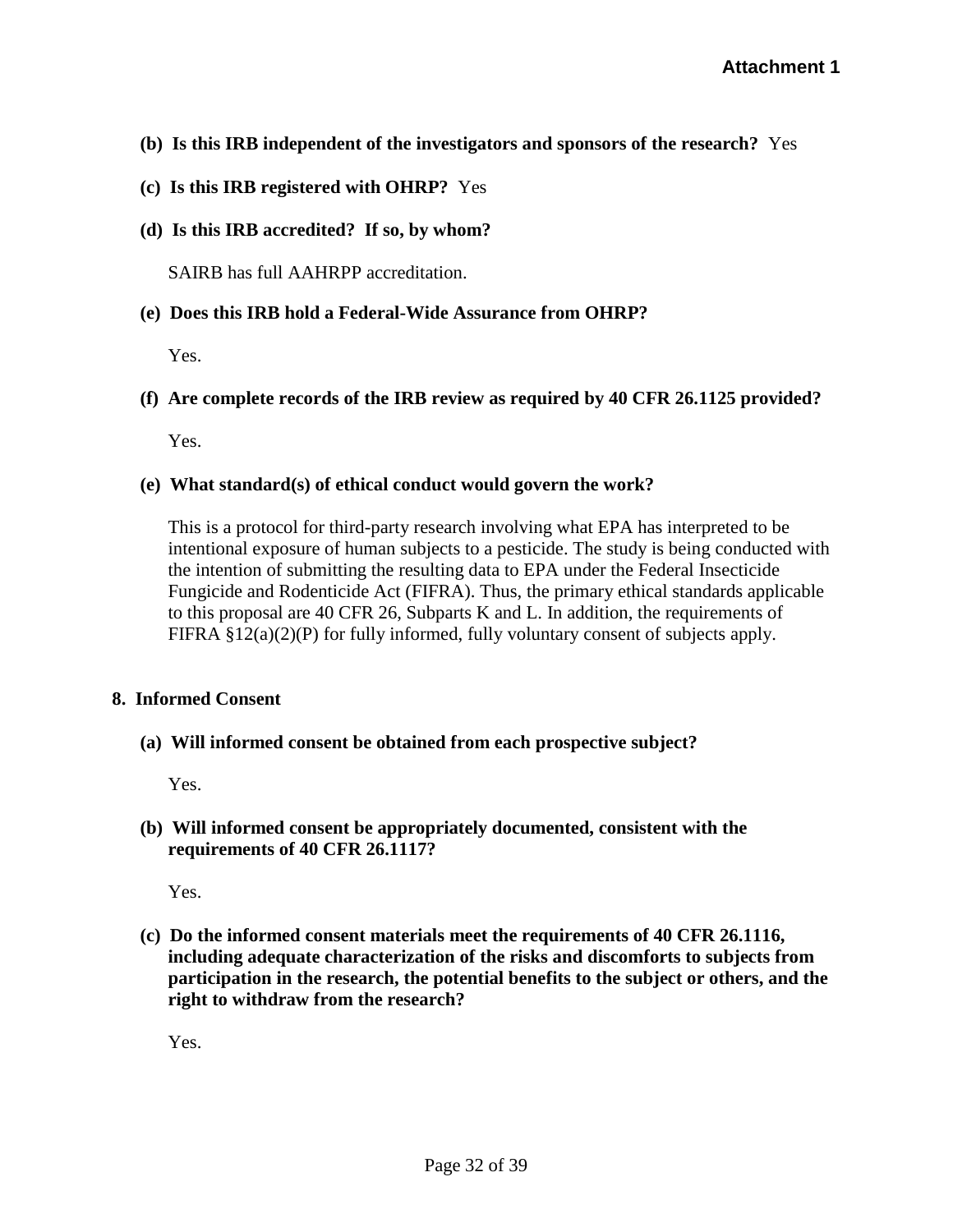## **(d) What is the literacy rate in English or other languages among the intended research subjects?**

Ability to speak and read English is a requirement for participation.

### **(e) What measures are proposed to overcome language differences, if any, between investigators and subjects?**

N/A

**(f) What measures are proposed to ensure subject comprehension of risks and discomforts?**

Frequent opportunities to ask questions during the consent process.

### **(g) What specific procedure will be followed to inform prospective subjects and to seek and obtain their consent?**

*"Prior to participating in any aspect of the study (including training), each potential subject who has expressed interest in participating in the study and has met the inclusion/exclusion criteria will meet with the Study Director or Principle Investigator. The subjects will be provided with copies of the ICD and will then be asked to listen while the entire document is read to them.* 

*"The Study Director or Principle Investigator will ask the subjects if they have any questions. Any questions will be answered.*

*"If a subject still wishes to enroll in the study, he or she will be asked to sign their copy of the ICD. His or her signature will be witnessed by the Study Director, Principle Investigator or Sub Investigator. Each subject will then be given a photocopy of his or her signed ICD."* (pp.17-18)

EPA Comment: Given that the ability to read English is a requirement to participate, Johnson should offer subjects the option of reading the consent form themselves. If Johnson wishes to confirm understanding of the consent form, Johnson should draft several questions to be asked of each potential subject prior to them signing the consent form. These questions should be included in the revised materials that are reviewed by SAIRB before the study is initiated.

## **(h) What measures are proposed to ensure fully voluntary participation and to avoid coercion or undue influence?**

Candidates are offered repeated opportunities to decide not to participate; participants are offered repeated opportunities to withdraw. Exclusion factors rule out participation by employees of the sponsor. Recruitment of alternate subjects reduces the likelihood that subjects might be reluctant to withdraw.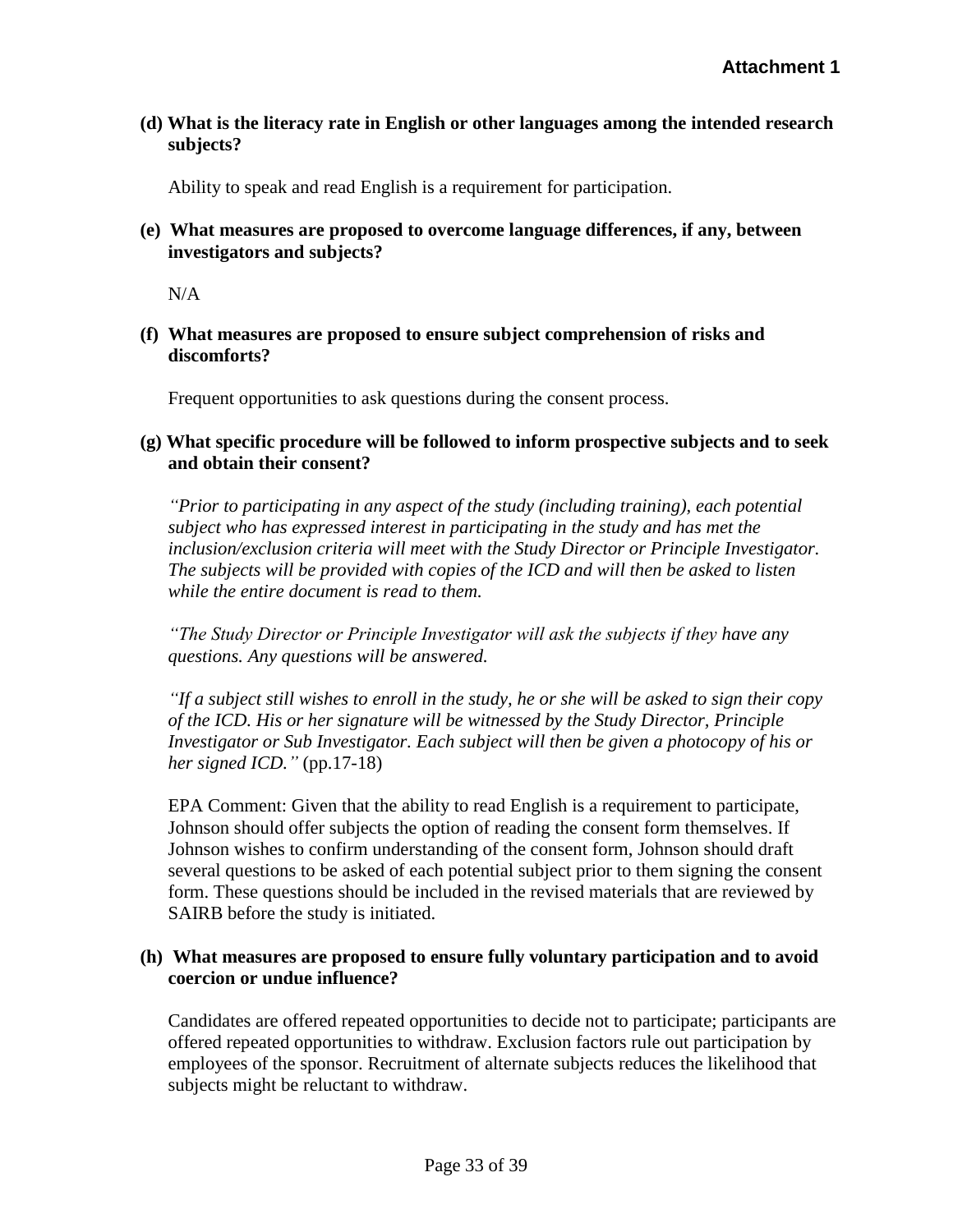## **9. Respect for Subjects**

## **(a) How will information about prospective and enrolled subjects be managed to ensure their privacy?**

Subject-identifying information will be recorded only once; all subsequent data records and reports will refer to individual subjects only by an arbitrary code. *"The information obtained from subjects taking part in this test will be used by Johnson and will become part of a report. This report (as well as all study-related records) will not be publically available, and will be kept as confidential as possible under local, state, and federal laws and regulations. The study results generated following this protocol are not intended for publication; however, if any of the study- related data are published, subjects' identities will remain confidential.*

*"In addition, the subjects' identities will be protected in the following ways. Each subject will be assigned a code number. Only subjects' code numbers will appear on data sheets. The subjects' names will not appear in the report. The study records will be maintained at the study site in locked cabinets and electronic files kept on a password-protected computer server. No one outside Johnson, the study staff, the IRB, or certain governmental agencies (such as USEPA) will have access to subjects' personal information."* (p. 19-20)

Provision is made for discrete handling of the pregnancy testing that is required of female subjects on the day of testing. *"Within 48 hours prior to participation in testing Female subjects will be required to perform an over the counter pregnancy test that will be supplied by the Sponsor. The test will be performed by the test subject in a private setting. The results will be verified by the test subject only. After completion of the pregnancy test a female member of the study staff will ask in a private setting if the potential subject is still interested in participating in the study. If the test subject is interested in participating, the results will be verified by a female of the study staff in a private manner. The results will be kept confidential, will not be recorded, and will not be disclosed to anyone other than the test subject and the Study Director or Principle Investigator."* (p. 16)

## **(b) How will subjects be informed of their freedom to withdraw from the research at any time without penalty?**

The informed consent form states: *"Participation in this study is voluntary. You may refuse to take part in this study or withdraw at any time without penalty or loss of benefits to which you may be otherwise entitled. You agree to inform the Study Director or Principal Investigator if you intend to withdraw from the study."* (p. 319)

Subjects are informed about their right to withdraw during the consent meeting and in the consent form.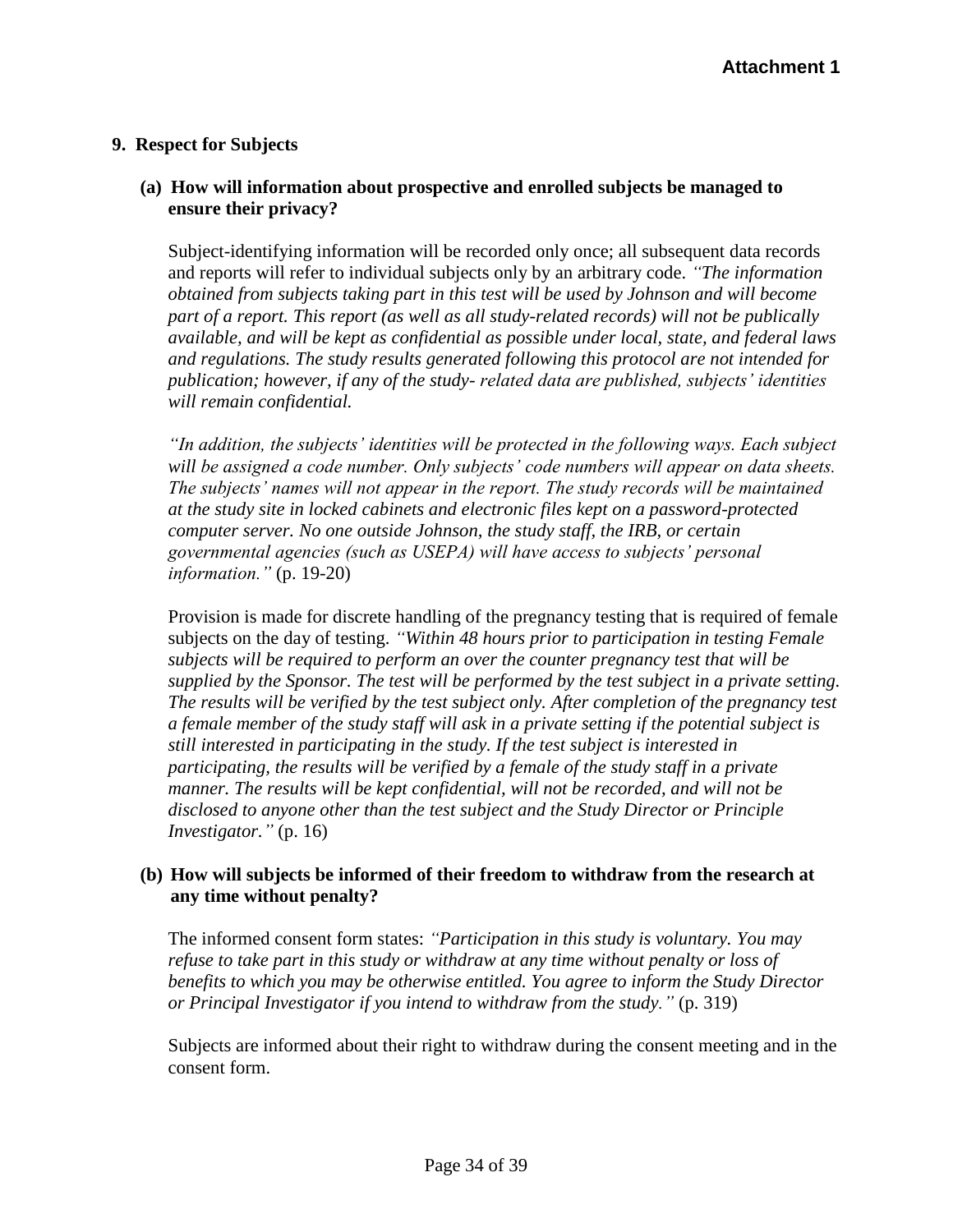## **(c) How will subjects who decline to participate or who withdraw from the research be dealt with?**

## Payment:

The protocol contains details about how payment will be handled if subjects withdraw from the research. It states that if subjects withdraw for a non-health related reason, they will only be paid for the hours they have participated in the research. It does not specific, however, if subjects will be compensated for time or inconvenience if they participate in the consent meeting or the training session but ultimately decide not to participate.

EPA Comment: The protocol and consent form should state whether subjects will be compensated for participating in the consent meeting, the training meeting, and/or the pregnancy testing if they ultimately decide not to participate in the research.

#### Other issues:

The protocol does not specify how subjects will be treated if they withdraw after the research is underway.

EPA Comment: The protocol also does not specify if subjects will be transported by the researchers to and from the testing site, or if subjects will travel to the testing site on their own. If the testing site is remote, and if Johnson plans to transport the subjects to the testing site, then Johnson should make arrangements to transport any withdrawn subjects back to the starting location. If Johnson cannot make such arrangements, then a subject should be paid for the time spent at the study site, even if he or she has chosen to withdraw early. To do otherwise could unduly influence the subjects to continue participating.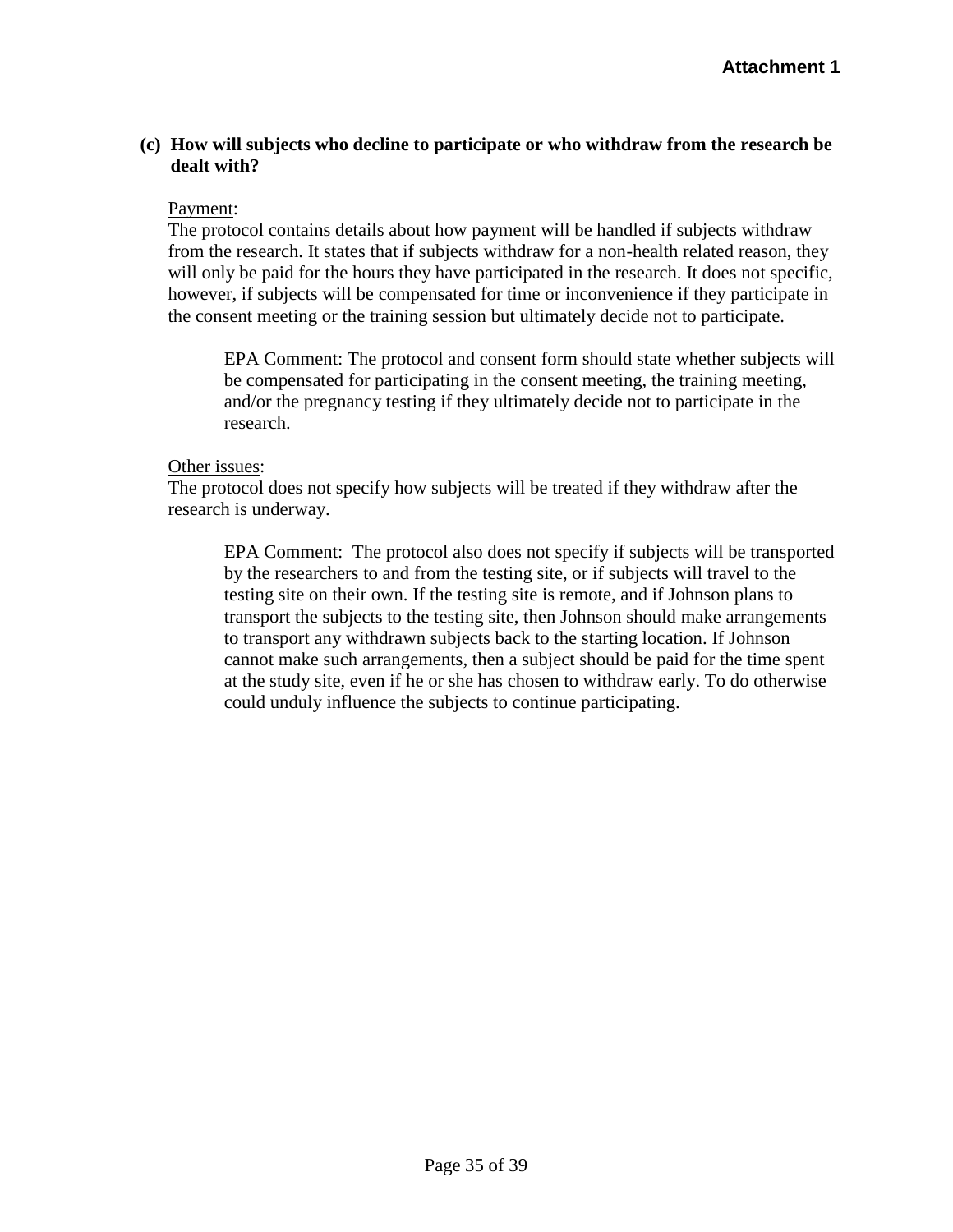#### **§ 26.1111 Criteria for IRB approval of research Field Testing of SC Johnson Mosquito Repellent Products to Support their Use of the EPA Repellency Awareness Graphic**

| Criterion                                                                                                                                                                                                                                                                                                                                                                                                                                                                                                                                                                                                                                                                                                | Y/N | <b>Comment/Page Reference</b> |
|----------------------------------------------------------------------------------------------------------------------------------------------------------------------------------------------------------------------------------------------------------------------------------------------------------------------------------------------------------------------------------------------------------------------------------------------------------------------------------------------------------------------------------------------------------------------------------------------------------------------------------------------------------------------------------------------------------|-----|-------------------------------|
| (a)(1)(i) Risks to subjects are minimized by using procedures which are consistent with<br>sound research design and which do not unnecessarily expose subjects to risk.                                                                                                                                                                                                                                                                                                                                                                                                                                                                                                                                 | Y   |                               |
| (a)(1)(ii) Risks to subjects are minimized, whenever appropriate, by using procedures<br>already being performed on the subjects for diagnostic or treatment purposes.                                                                                                                                                                                                                                                                                                                                                                                                                                                                                                                                   | N/A |                               |
| (a)(2) Risks to subjects are reasonable in relation to anticipated benefits, if any, to<br>subjects, and the importance of the knowledge that may reasonably be expected to<br>result. In evaluating risks and benefits, the IRB should consider only those risks and<br>benefits that may result from the research (as distinguished from risks and benefits<br>subjects would receive even if not participating in the research). The IRB should not<br>consider possible long-range effects of applying knowledge gained in the research (for<br>example, the possible effects of the research on public policy) as among those<br>research risks that fall within the purview of its responsibility. | Y   |                               |
| (a)(3) Selection of subjects is equitable, taking into account the purposes of the<br>research and the setting in which it will be conducted, and being particularly cognizant<br>of the special problems of research involving vulnerable populations, such as<br>prisoners, mentally disabled persons, or economically or educationally disadvantaged<br>persons.                                                                                                                                                                                                                                                                                                                                      | Y   |                               |
| (a)(4) Informed consent will be sought from each prospective subject or the subject's<br>legally authorized representative, in accordance with, and to the extent required by<br>§26.1116.                                                                                                                                                                                                                                                                                                                                                                                                                                                                                                               | Y   |                               |
| (a)(5) Informed consent will be appropriately documented, in accordance with, and to<br>the extent required by §26.1117.                                                                                                                                                                                                                                                                                                                                                                                                                                                                                                                                                                                 | Y   |                               |
| (a)(6) When appropriate, the research plan makes adequate provision for monitoring<br>the data collected to ensure the safety of subjects.                                                                                                                                                                                                                                                                                                                                                                                                                                                                                                                                                               | Y   |                               |
| (a)(7) When appropriate, there are adequate provisions to protect the privacy of<br>subjects and to maintain the confidentiality of data.                                                                                                                                                                                                                                                                                                                                                                                                                                                                                                                                                                | Y   |                               |
| (b) When some or all of the subjects are likely to be vulnerable to coercion or undue<br>influence, additional safeguards have been included in the study to protect the rights<br>and welfare of these subjects.                                                                                                                                                                                                                                                                                                                                                                                                                                                                                        | N/A |                               |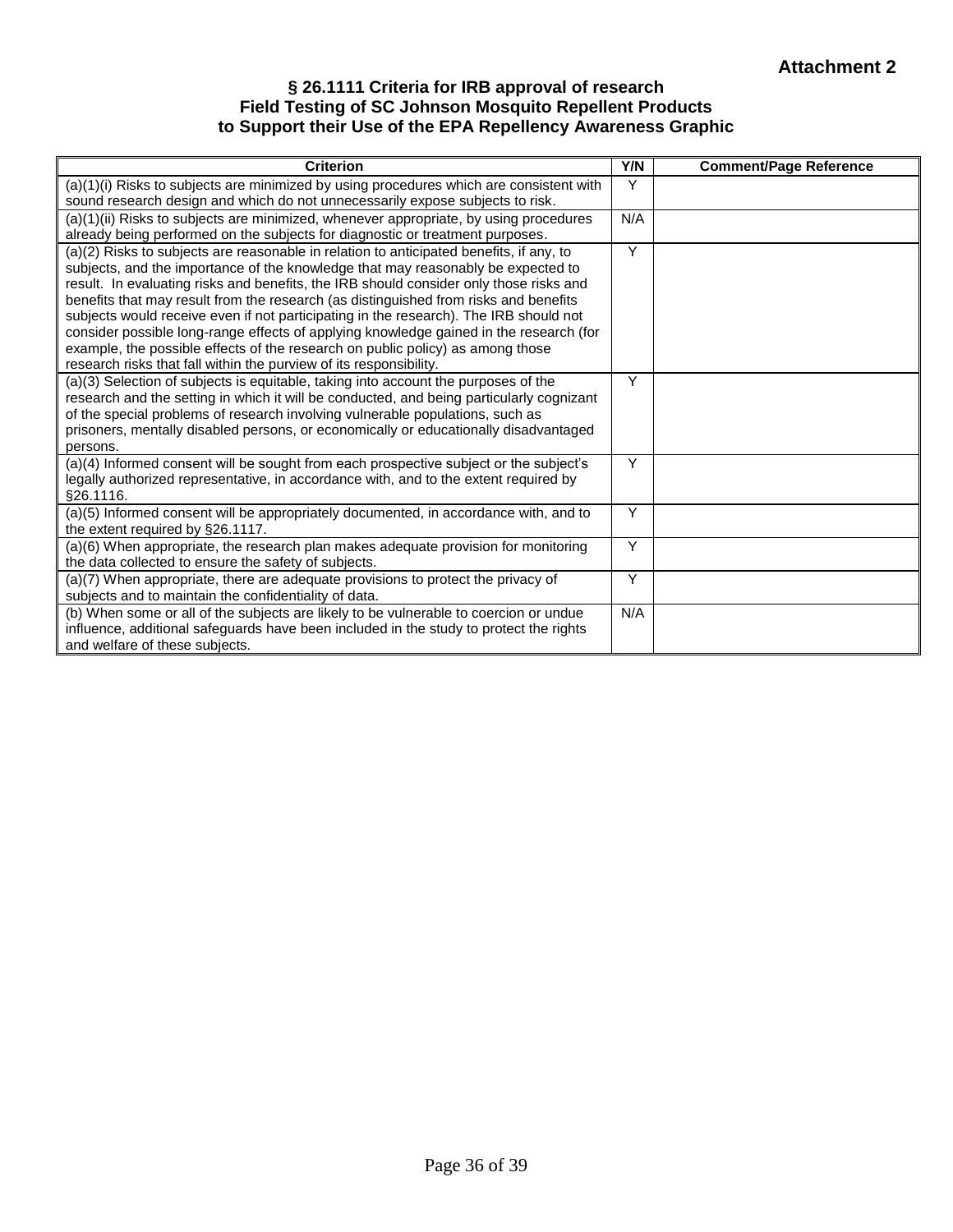#### **§26.1116 General requirements for informed consent Field Testing of SC Johnson Mosquito Repellent Products to Support their Use of the EPA Repellency Awareness Graphic**

| <b>Criterion</b>                                                                                                                                                                                                                                                    |                                                                                                                                                                                                                                                                                                                                                 |     | <b>Comment/Page Reference</b> |
|---------------------------------------------------------------------------------------------------------------------------------------------------------------------------------------------------------------------------------------------------------------------|-------------------------------------------------------------------------------------------------------------------------------------------------------------------------------------------------------------------------------------------------------------------------------------------------------------------------------------------------|-----|-------------------------------|
| No investigator may involve a human being as a subject in research covered by this<br>subpart unless the investigator has obtained the legally effective informed consent of<br>the subject or the subject's legally authorized representative                      |                                                                                                                                                                                                                                                                                                                                                 |     |                               |
| An investigator shall seek such consent only under circumstances that provide the<br>prospective subject or the representative sufficient opportunity to consider whether or<br>not to participate and that minimize the possibility of coercion or undue influence |                                                                                                                                                                                                                                                                                                                                                 |     |                               |
|                                                                                                                                                                                                                                                                     | The information that is given to the subject or the representative shall be in language<br>understandable to the subject or the representative                                                                                                                                                                                                  | Y   |                               |
|                                                                                                                                                                                                                                                                     | No informed consent, whether oral or written, may include any exculpatory language<br>through which the subject or the representative is made to waive or appear to waive<br>any of the subject's legal rights, or releases or appears to release the investigator, the<br>sponsor, the institution or its agents from liability for negligence | Y   |                               |
|                                                                                                                                                                                                                                                                     | (1) A statement that the study involves research, an explanation of the<br>purposes of the research and the expected duration of the subject's<br>participation, a description of the procedures to be followed, and<br>identification of any procedures which are experimental                                                                 | Y   |                               |
|                                                                                                                                                                                                                                                                     | (2) A description of any reasonably foreseeable risks or discomforts to the<br>subject                                                                                                                                                                                                                                                          | Y   |                               |
|                                                                                                                                                                                                                                                                     | (3) A description of any benefits to the subject or to others which may<br>reasonably be expected from the research                                                                                                                                                                                                                             | Υ   |                               |
|                                                                                                                                                                                                                                                                     | (4) A disclosure of appropriate alternative procedures or courses of<br>treatment, if any, that might be advantageous to the subject                                                                                                                                                                                                            | Y   |                               |
|                                                                                                                                                                                                                                                                     | (5) A statement describing the extent, if any, to which confidentiality of<br>records identifying the subject will be maintained                                                                                                                                                                                                                | Y   |                               |
| (a) In seeking informed consent the following information<br>shall be provided to each subject                                                                                                                                                                      | (6) For research involving more than minimal risk, an explanation as to<br>whether any compensation and an explanation as to whether any medical<br>treatments are available if injury occurs and, if so, what they consist of, or<br>where further information may be obtained                                                                 | Y   |                               |
|                                                                                                                                                                                                                                                                     | (7) An explanation of whom to contact for answers to pertinent questions<br>about the research and research subjects' rights, and whom to contact in<br>the event of a research-related injury to the subject                                                                                                                                   | Y   |                               |
|                                                                                                                                                                                                                                                                     | (8) A statement that participation is voluntary, refusal to participate will<br>involve no penalty or loss of benefits to which the subject is otherwise<br>entitled, and the subject may discontinue participation at any time without<br>penalty or loss of benefits to which the subject is otherwise entitled                               | Y   |                               |
|                                                                                                                                                                                                                                                                     | (1) A statement that the particular treatment or procedure may involve<br>risks to the subject (or to the embryo or fetus, if the subject may become<br>pregnant) which are currently unforeseeable                                                                                                                                             | Υ   |                               |
| be provided<br>elements of<br>(b) When appropriate, one or<br>more of the following elemen<br>$\circ$<br>$rac{5}{6}$                                                                                                                                                | (2) Anticipated circumstances under which the subject's participation may<br>be terminated by the investigator without regard to the subject's consent                                                                                                                                                                                          | Y   |                               |
|                                                                                                                                                                                                                                                                     | (3) Any additional costs to the subject that may result from participation in<br>the research                                                                                                                                                                                                                                                   | Υ   |                               |
|                                                                                                                                                                                                                                                                     | (4) The consequences of a subject's decision to withdraw from the<br>research and procedures for orderly termination of participation by the<br>subject                                                                                                                                                                                         | Y   |                               |
| information shall a<br>to each subject                                                                                                                                                                                                                              | (5) A statement that significant new findings developed during the course<br>of the research which may relate to the subject's willingness to continue<br>participation will be provided to the subject                                                                                                                                         | N/A |                               |
|                                                                                                                                                                                                                                                                     | (6) The approximate number of subjects involved in the study                                                                                                                                                                                                                                                                                    | Y   |                               |
| pesticidal function.                                                                                                                                                                                                                                                | (e) If the research involves intentional exposure of subjects to a pesticide, the subjects<br>of the research must be informed of the identity of the pesticide and the nature of its                                                                                                                                                           | Y   |                               |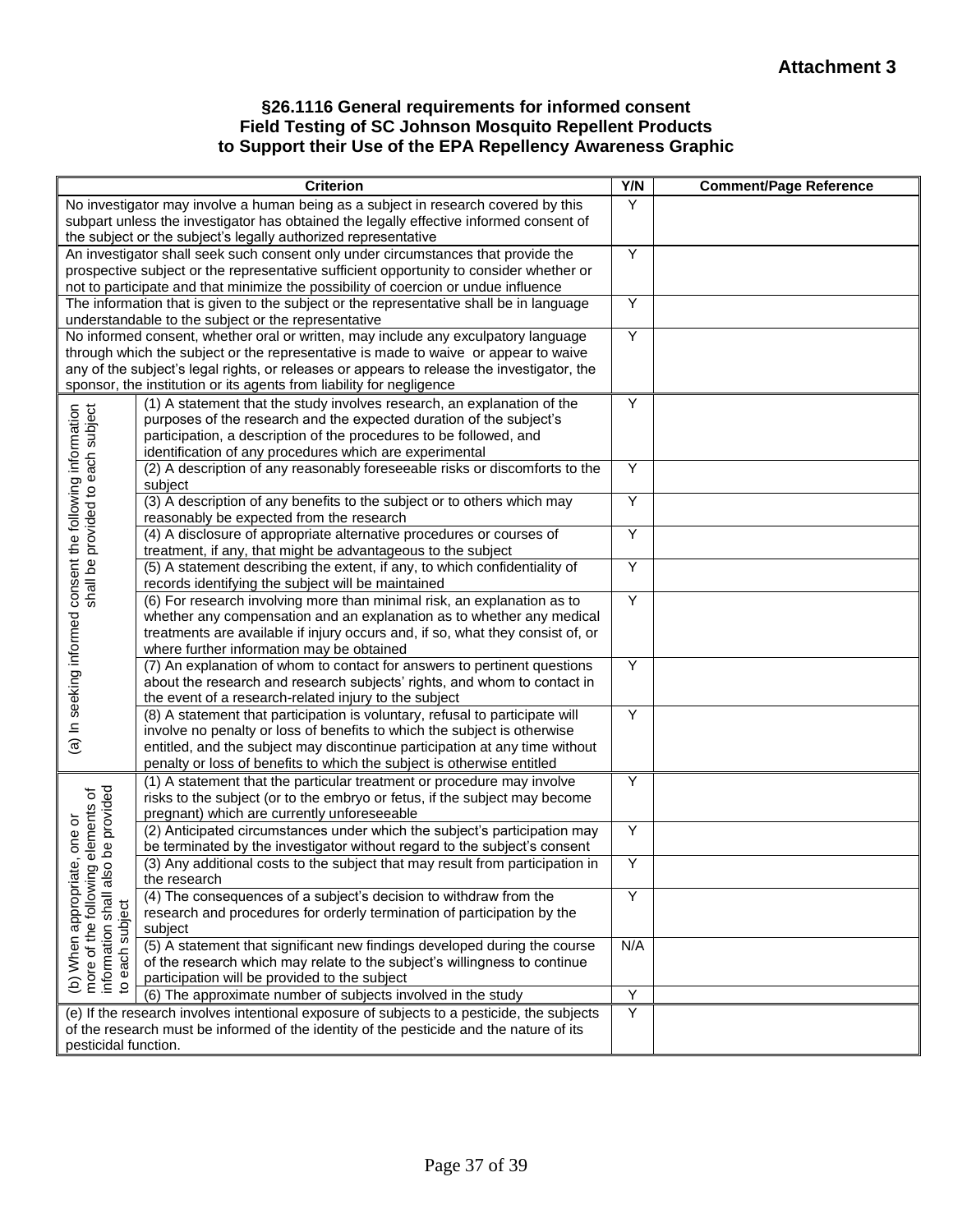#### **§26.1117 Documentation of informed consent Field Testing of SC Johnson Mosquito Repellent Products to Support their Use of the EPA Repellency Awareness Graphic**

| <b>Criterion</b>                                                                                                                                                                                                                                                                                                                                                                                                                                                                                                                                                                                                                                                                                                                                                                                                        | Y/N | <b>Comment/Page Reference</b>                                                                                                                                                                                                                                                                                                       |
|-------------------------------------------------------------------------------------------------------------------------------------------------------------------------------------------------------------------------------------------------------------------------------------------------------------------------------------------------------------------------------------------------------------------------------------------------------------------------------------------------------------------------------------------------------------------------------------------------------------------------------------------------------------------------------------------------------------------------------------------------------------------------------------------------------------------------|-----|-------------------------------------------------------------------------------------------------------------------------------------------------------------------------------------------------------------------------------------------------------------------------------------------------------------------------------------|
| (a) Informed consent shall be documented by the use of a written consent form<br>approved by the IRB and signed by the subject or the subject's legally authorized<br>representative. A copy shall be given to the person signing the form.                                                                                                                                                                                                                                                                                                                                                                                                                                                                                                                                                                             |     | Consent form pp. 311-321                                                                                                                                                                                                                                                                                                            |
| (b)(1) The consent form may be a written consent document that embodies the<br>elements of informed consent required by §26.1116. This form may be read to the<br>subject or the subject's legally authorized representative, but in any event, the<br>investigator shall give either the subject or the representative adequate opportunity<br>to read it before it is signed; or                                                                                                                                                                                                                                                                                                                                                                                                                                      | Y   | Consent form meets requirements of<br>§26.1116; the procedure described in<br>protocol §2.4 [if the EPA request that<br>subjects be given the opportunity to<br>read the consent form themselves is<br>implemented] provides adequate<br>opportunity for each subject to a gain<br>full understanding of it before it is<br>signed. |
| (b)(2) The consent form may be a short form written consent document stating that<br>the elements of informed consent required by §26.1116 have been presented orally<br>to the subject or the subject's legally authorized representative. When this method<br>is used, there shall be a witness to the oral presentation. Also, the IRB shall approve<br>a written summary of what is to be said to the subject or the representative. Only the<br>short form itself is to be signed by the subject or the representative. However, the<br>witness shall sign both the short form and a copy of the summary, and the person<br>actually obtaining consent shall sign a copy of the summary. A copy of the summary<br>shall be given to the subject or the representative, in addition to a copy of the short<br>form. | N/A |                                                                                                                                                                                                                                                                                                                                     |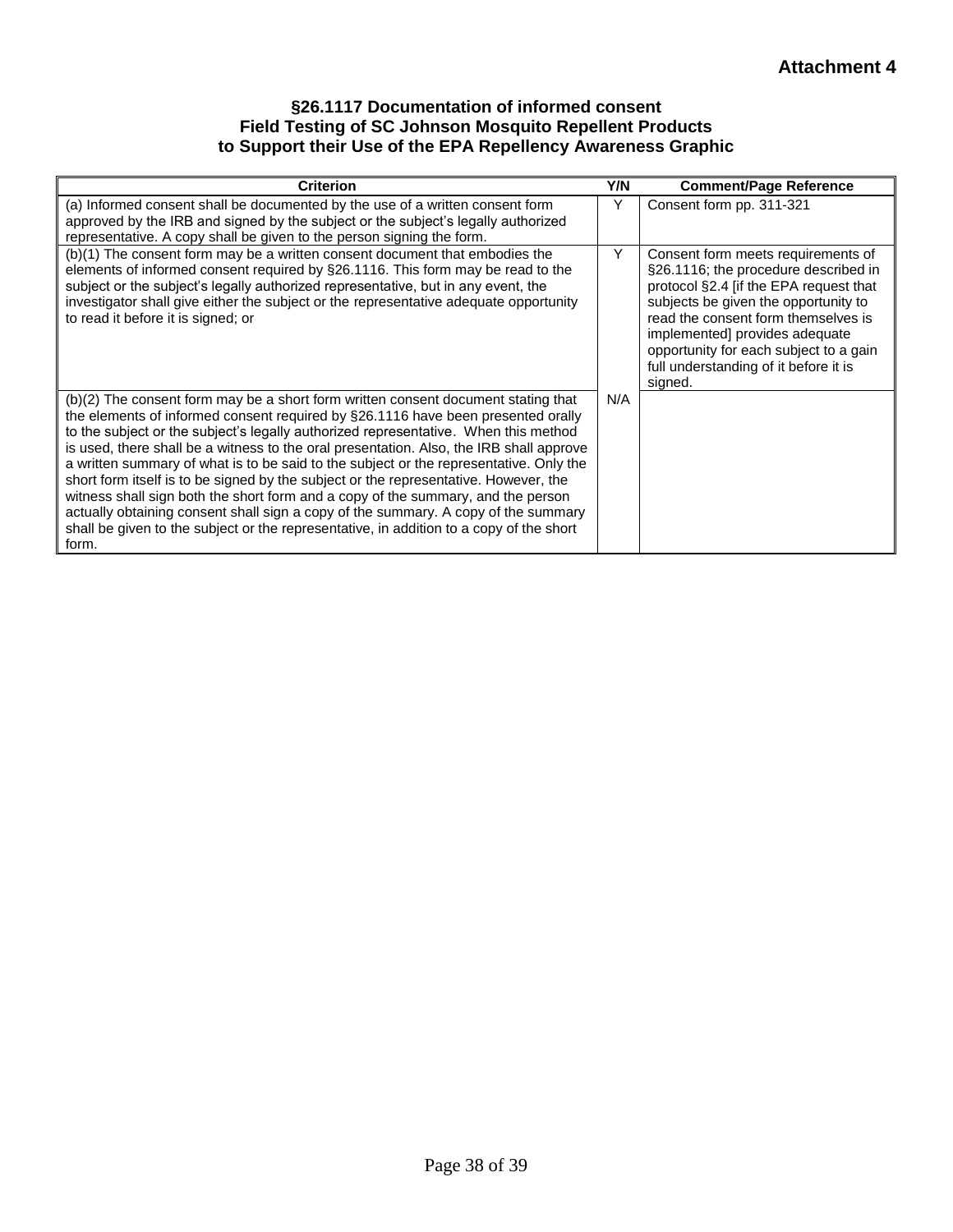#### **40 CFR 26.1125 Submission of proposed human research for EPA review Field Testing of SC Johnson Mosquito Repellent Products to Support their Use of the EPA Repellency Awareness Graphic**

Any person or institution who intends to conduct or sponsor human research covered by §26.1101(a) shall, after receiving approval from all appropriate IRBs, submit to EPA prior to initiating such research all information relevant to the proposed research specified by §26.1115(a), and the following additional information, to the extent not already included:

| <b>Requirement</b>                                                |                                                                                                                                                                                                                                                                                                                                                                                                                                                                          |                                                                                                                                                                                                                                                                                                                                                                                  | Y/N                  | <b>Comments/Page Refs</b>                                                                                                          |
|-------------------------------------------------------------------|--------------------------------------------------------------------------------------------------------------------------------------------------------------------------------------------------------------------------------------------------------------------------------------------------------------------------------------------------------------------------------------------------------------------------------------------------------------------------|----------------------------------------------------------------------------------------------------------------------------------------------------------------------------------------------------------------------------------------------------------------------------------------------------------------------------------------------------------------------------------|----------------------|------------------------------------------------------------------------------------------------------------------------------------|
| The following Information, to the<br>Extent not already included: |                                                                                                                                                                                                                                                                                                                                                                                                                                                                          | (1) The potential risks to human subjects                                                                                                                                                                                                                                                                                                                                        | Υ                    | pp. 20-21                                                                                                                          |
|                                                                   | §1125(a)                                                                                                                                                                                                                                                                                                                                                                                                                                                                 | (2) The measures proposed to minimize risks to the human<br>subjects;                                                                                                                                                                                                                                                                                                            | Υ                    | pp. 21-24                                                                                                                          |
|                                                                   | a discussion of:                                                                                                                                                                                                                                                                                                                                                                                                                                                         | (3) The nature and magnitude of all expected benefits of such<br>research, and to whom they would accrue                                                                                                                                                                                                                                                                         | Y                    | pp. 25                                                                                                                             |
|                                                                   |                                                                                                                                                                                                                                                                                                                                                                                                                                                                          | (4) Alternative means of obtaining information comparable to what<br>would be collected through the proposed research; and                                                                                                                                                                                                                                                       | Y                    | See Rationale and intended use of<br>data-Section 1.6.1 - Page 10<br>See Rationale for human testing-<br>Section 2.1.1.1 - Page 11 |
|                                                                   |                                                                                                                                                                                                                                                                                                                                                                                                                                                                          | (5) The balance of risks and benefits of the proposed research.                                                                                                                                                                                                                                                                                                                  | Υ                    | p. 21-24                                                                                                                           |
|                                                                   |                                                                                                                                                                                                                                                                                                                                                                                                                                                                          | §1125(b): All information for subjects and written informed consent<br>agreements as originally provided to the IRB, and as approved by the IRB.                                                                                                                                                                                                                                 | Υ                    | pp. 311-321                                                                                                                        |
|                                                                   | §1125(c): Information about how subjects will be recruited, including any<br>advertisements proposed to be used.                                                                                                                                                                                                                                                                                                                                                         |                                                                                                                                                                                                                                                                                                                                                                                  | Υ                    | pp. 11-18<br>pp. 322-323<br>pp. 324-326                                                                                            |
|                                                                   |                                                                                                                                                                                                                                                                                                                                                                                                                                                                          | §1125(d): A description of the circumstances and methods proposed for<br>presenting information to potential human subjects for the purpose of<br>obtaining their informed consent.                                                                                                                                                                                              | Υ                    | pp. 17-18<br>pp. 311-321                                                                                                           |
|                                                                   | sponsors.                                                                                                                                                                                                                                                                                                                                                                                                                                                                | §1125(e): All correspondence between the IRB and the investigators or                                                                                                                                                                                                                                                                                                            | Y                    | pp. 329-672                                                                                                                        |
|                                                                   | §1125(f): Official notification to the sponsor or investigator. that research<br>involving human subjects has been reviewed and approved by an IRB.                                                                                                                                                                                                                                                                                                                      |                                                                                                                                                                                                                                                                                                                                                                                  | Y                    | The research has been conditionally<br>approved, pending EPA and HSRB<br>review. p. 642                                            |
| all information relevant to the proposed research<br>\$26.1115(a) | (1) Copies of<br>$\bullet$<br>$\bullet$<br>$\bullet$                                                                                                                                                                                                                                                                                                                                                                                                                     | all research proposals reviewed by the IRB,<br>scientific evaluations, if any, that accompanied the proposals<br>reviewed by the IRB,<br>approved sample consent documents,<br>progress reports submitted by investigators, and reports of injuries<br>to subjects.                                                                                                              | Υ<br>n/a<br>Υ<br>n/a | pp. 6-68<br>pp. 311-321                                                                                                            |
|                                                                   | $\bullet$<br>$\bullet$                                                                                                                                                                                                                                                                                                                                                                                                                                                   | (2) Minutes of IRB meetings in sufficient detail to show<br>attendance at the meetings;<br>actions taken by the IRB;<br>the vote on these actions including the number of members voting<br>for, against, and abstaining;<br>the basis for requiring changes in or disapproving research;<br>a written summary of the discussion of controverted issues and<br>their resolution. | Υ                    | pp. 671-672                                                                                                                        |
| ied by                                                            |                                                                                                                                                                                                                                                                                                                                                                                                                                                                          | (3) Records of continuing review activities.                                                                                                                                                                                                                                                                                                                                     | n/a                  |                                                                                                                                    |
|                                                                   | (4) Copies of all correspondence between the IRB and the investigators.                                                                                                                                                                                                                                                                                                                                                                                                  |                                                                                                                                                                                                                                                                                                                                                                                  | Y                    | pp. 329-672                                                                                                                        |
| specifi                                                           | (5) A list of IRB members identified by name; earned degrees;<br>representative capacity; indications of experience such as board<br>certifications, licenses, etc., sufficient to describe each member's chief<br>anticipated contributions to IRB deliberations;<br>any employment or other relationship between each member and the<br>institution, for example, full-time employee, a member of governing panel or<br>board, stockholder, paid or unpaid consultant. |                                                                                                                                                                                                                                                                                                                                                                                  | Υ<br>Y               | pp. 673-676                                                                                                                        |
|                                                                   |                                                                                                                                                                                                                                                                                                                                                                                                                                                                          | (6) Written procedures for the IRB in the same detail as described in<br>§26.1108(a) and §26.1108(b).                                                                                                                                                                                                                                                                            | N                    | On file with EPA                                                                                                                   |
|                                                                   |                                                                                                                                                                                                                                                                                                                                                                                                                                                                          | (7) Statements of significant new findings provided to subjects, as required<br>by §26.1116(b)(5).                                                                                                                                                                                                                                                                               | n/a                  | n/a for protocols                                                                                                                  |